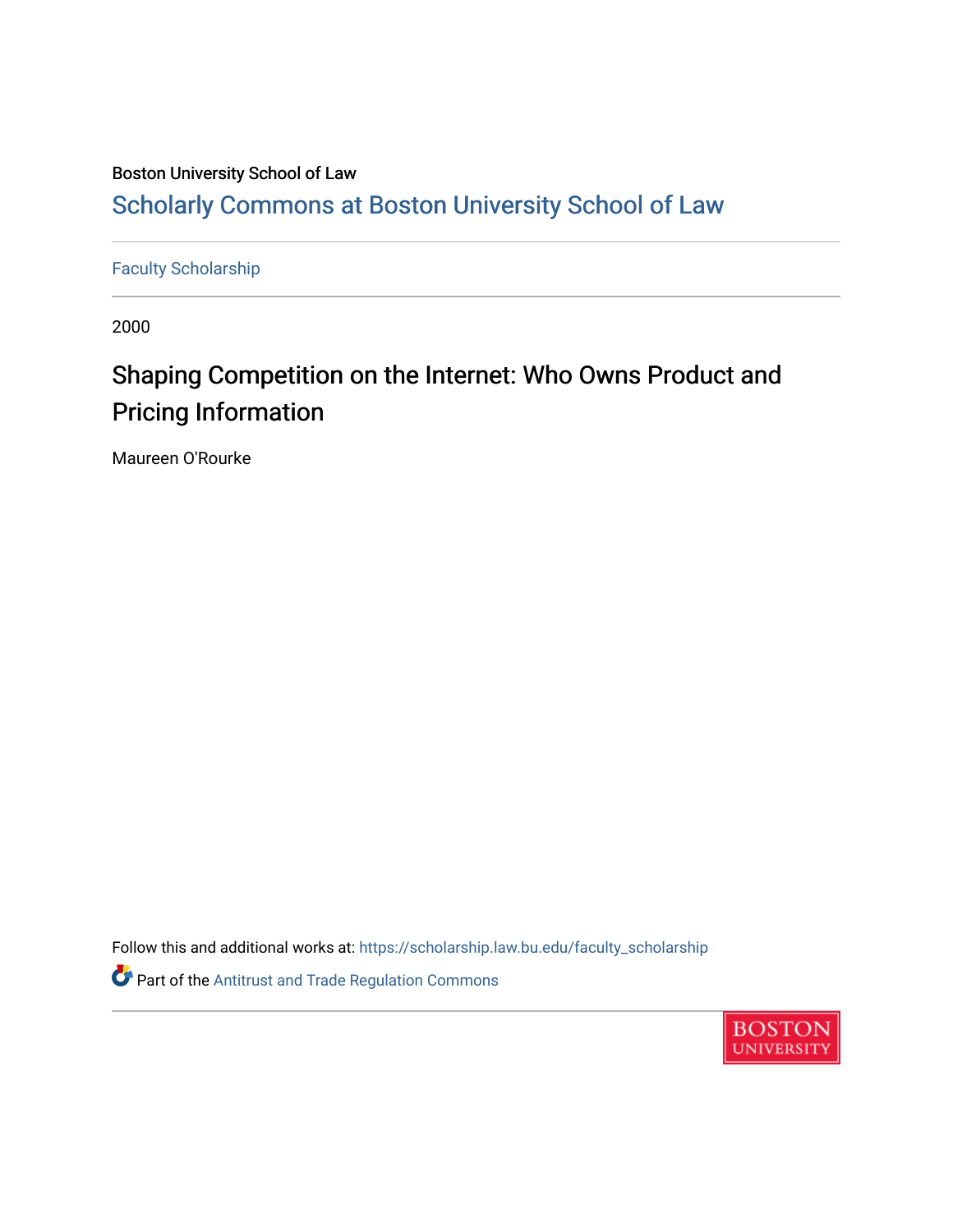# **Shaping Competition on the Internet: Who Owns Product and Pricing Information?**

*Maureen A. O'Rourke\**

|    | PERFECT COMPETITION-THEORY AND THE INTERNET       |                                                 |                                               |  |  |  |
|----|---------------------------------------------------|-------------------------------------------------|-----------------------------------------------|--|--|--|
|    |                                                   |                                                 |                                               |  |  |  |
|    | А.                                                | Toward Perfect Competition? Internet Technology |                                               |  |  |  |
|    |                                                   | .1969                                           |                                               |  |  |  |
|    | В.                                                |                                                 | Price Competition on the Internet-Pricing     |  |  |  |
|    |                                                   |                                                 | Dispersion and the Power of the Brand1972     |  |  |  |
|    |                                                   | 1                                               |                                               |  |  |  |
|    |                                                   | 2.                                              | Imperfect Information  1973                   |  |  |  |
|    |                                                   | 3.                                              |                                               |  |  |  |
|    |                                                   | 4.                                              | Homogeneous Products 1974                     |  |  |  |
| П. | CONTROLLING PRODUCT AND PRICING INFORMATION  1975 |                                                 |                                               |  |  |  |
|    | А.                                                |                                                 |                                               |  |  |  |
|    |                                                   | 1.                                              | Maintaining Market Power 1976                 |  |  |  |
|    |                                                   | 2.                                              | <b>Product Differentiation and Misleading</b> |  |  |  |
|    |                                                   |                                                 |                                               |  |  |  |
|    |                                                   | 3.                                              | <b>Protecting Computer Servers from</b>       |  |  |  |
|    |                                                   |                                                 |                                               |  |  |  |
|    |                                                   |                                                 |                                               |  |  |  |

**<sup>\*</sup>** Professor of Law, Boston University School of Law. Many thanks to Jerry Reichman for inviting me to the conference, "Taking Stock: The Law and Economics of Intellectual Property Rights," and to the partic rants at that Conference for their comments and suggestions. Thanks also to Bob Bone, Joe **B** Iley, Dan Burk, Jane Ginsburg, Keith Hylton, Vic Khanna, Mark Lemley, Mike Meurer, James Molloy, Raquel Ortiz, Rebecca Troendle Hewitt, Fred Yen, and to my research assistants Scott Katz, Aaron Feinberg, and Tamarah Belczyk for their help. The author provided comments on and signed an amicus brief in support of Bidder's Edge, Inc. in its litigation against eBay. She received no remuneration for this activity.

**<sup>1965</sup>**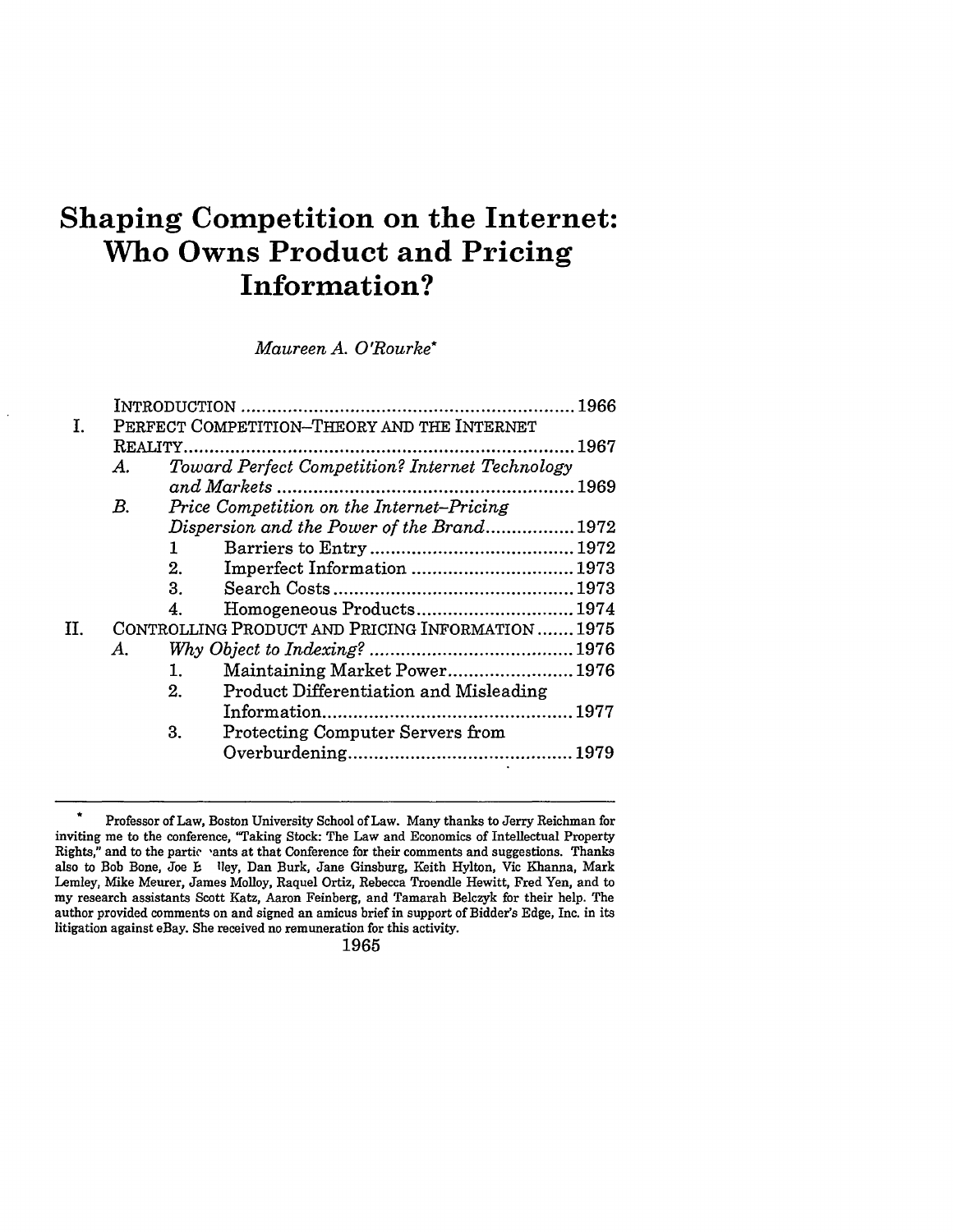|      |                                               | 4.                                      | Protecting Revenue Models 1981               |  |  |  |  |
|------|-----------------------------------------------|-----------------------------------------|----------------------------------------------|--|--|--|--|
|      | B.                                            |                                         | How to Prevent Indexing Technologically 1984 |  |  |  |  |
| III. | LEGAL CHALLENGES TO ACCESS AND USE OF PRODUCT |                                         |                                              |  |  |  |  |
|      |                                               |                                         |                                              |  |  |  |  |
|      |                                               |                                         |                                              |  |  |  |  |
|      | A.                                            |                                         |                                              |  |  |  |  |
|      |                                               | 1.                                      | Copyright Infringement1986                   |  |  |  |  |
|      |                                               | 2.                                      | The Digital Millennium Copyright Act         |  |  |  |  |
|      |                                               |                                         |                                              |  |  |  |  |
|      |                                               | 3.                                      | The Computer Fraud and Abuse Act             |  |  |  |  |
|      |                                               |                                         | ("CFAA")---A DMCA for                        |  |  |  |  |
|      |                                               |                                         | Uncopyrightable Data?1991                    |  |  |  |  |
|      | В.                                            |                                         |                                              |  |  |  |  |
|      |                                               | 1.                                      |                                              |  |  |  |  |
|      |                                               | 2.                                      |                                              |  |  |  |  |
|      |                                               | $\mathbf{a}$                            |                                              |  |  |  |  |
| IV.  | ADDRESSING UNAUTHORIZED SPIDERING AND         |                                         |                                              |  |  |  |  |
|      |                                               | CONSIDERING THE NORMATIVE FRAMEWORK2001 |                                              |  |  |  |  |
|      | A.                                            |                                         |                                              |  |  |  |  |
|      | $B_{\rm c}$                                   |                                         |                                              |  |  |  |  |
|      |                                               |                                         |                                              |  |  |  |  |
|      |                                               |                                         |                                              |  |  |  |  |

#### INTRODUCTION

Historically, markets have almost always fallen short of satisfying the conditions for and providing consumers with the benefits of perfect competition. Certain characteristics of electronic markets, however, enhance the possibility that e-commercel will be conducted in an environment that comes closer to attaining the perfectly competitive ideal than that of most conventional markets.

Essentially, technology analogous to that which users already employ to search the Internet can also enable this retailing revolution by allowing consumers easily to obtain comparative product and pricing information. However, for a number of reasons, on-line merchants (e-tailers), are asserting a variety of legal claims that, if successful, will hamper consumers' abilities to use the most efficient tools to obtain this information. In particular, if courts adjudicating these claims apply existing property law governing

**<sup>1.</sup>** The stakes are high. While business-to-consumer commerce remains a small part of overall retail sales (.64% in the fourth quarter of 1999 ("4Q99")), it approximated an absolute value of \$5.3 billion in 4Q99 and continues to grow. See U.S. **DEP'T.** OF COMMERCE, DIGITAL ECONOMY 2000 9 (2000).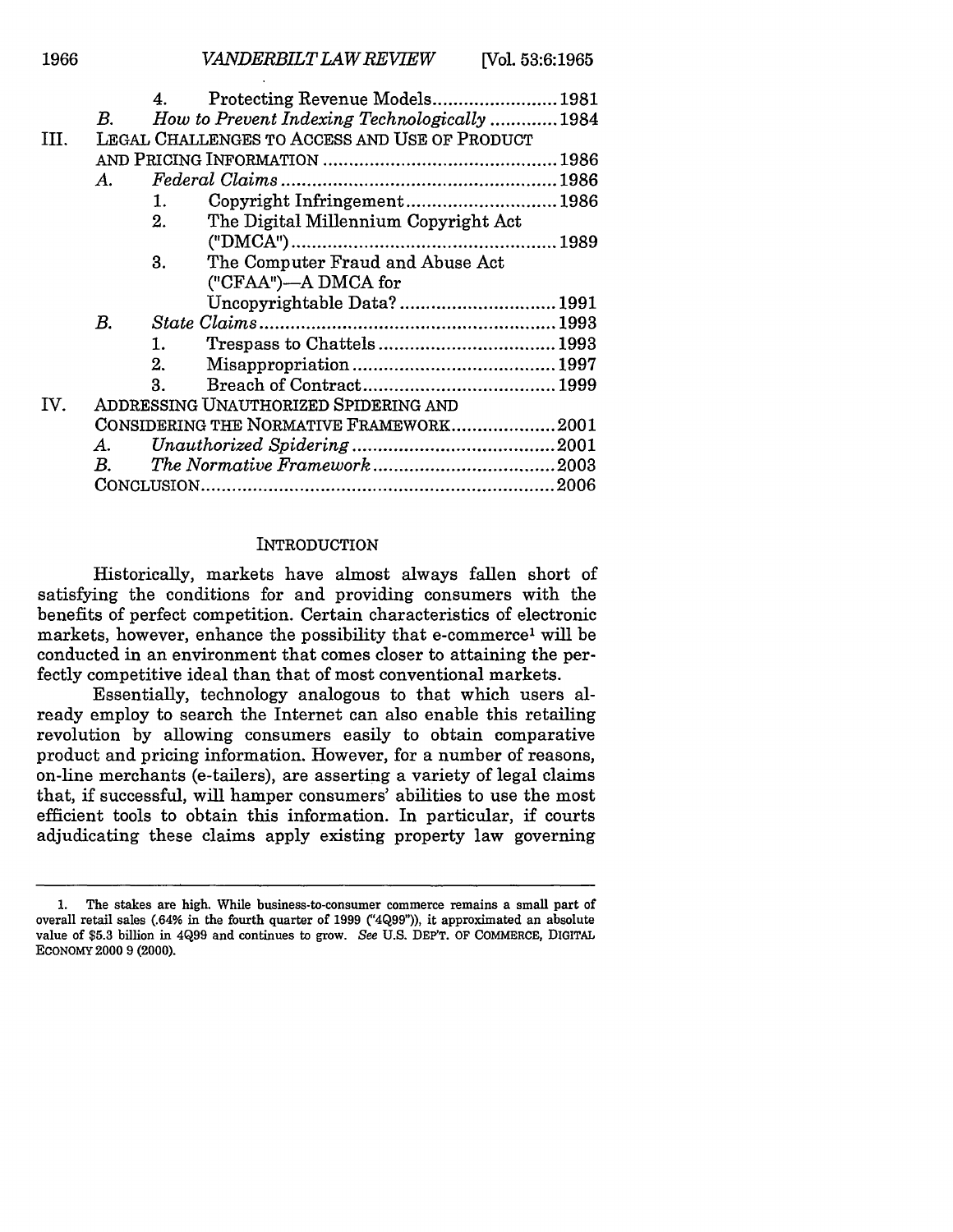tangible items to Internet activities without considering that medium's unique nature, they may inadvertently, but nevertheless effectively, confer upon web site owners exclusive rights to their product and pricing information tantamount to ownership.

One of the requisites for perfect competition is the costless exchange of information. If e-tailers can control the most efficient means of access to and the accompanying dissemination of their product and pricing information, they may impede movement toward the ideal. Why would they seek this control and how should the law respond? The answers to these questions, particularly the latter, will largely determine the nature of competition on the Internet, including the balance of power between producers and consumers.

Part I of this Article explains the theory of perfect competition, and both why the Internet could facilitate it and why it apparently has not yet done so. Part II considers why and how some sites are seeking to protect their otherwise publicly available product and pricing information from particularly those users obtaining it through automated means. Some of these sites' motivations are anti-competitive while others are not. The law must consider how best to structure competition on the Internet in light of both these conflicting purposes and the interests of consumers in having easy access to such information.

Part III examines the legal landscape, analyzing some of the claims sites are raising. This evaluation reveals the inadequacies of simply applying existing law to new technology. Part IV proposes a test to address complaints arguing that unwanted visits to a web site should be legally prohibited. It then briefly considers the broader normative question: "What should e-commerce look like?" Part IV concludes by contending that, at this early state of Internet technology, policymakers would do better to err on the side of weaker rather than stronger property rights. This decisional framework may change over time as the market develops, but provides a reasonable starting point.

# I. PERFECT COMPETITION-THEORY AND THE INTERNET **REALITY**

The textbook definition of perfect competition is "[a] market structure in which all firms in an industry are price takers and in which there is freedom of entry into and exit from the industry."<sup>2</sup> A

<sup>2.</sup> RICHARD G. LIPSEY ET AL., ECONOMICS **915** (8th ed. 1987).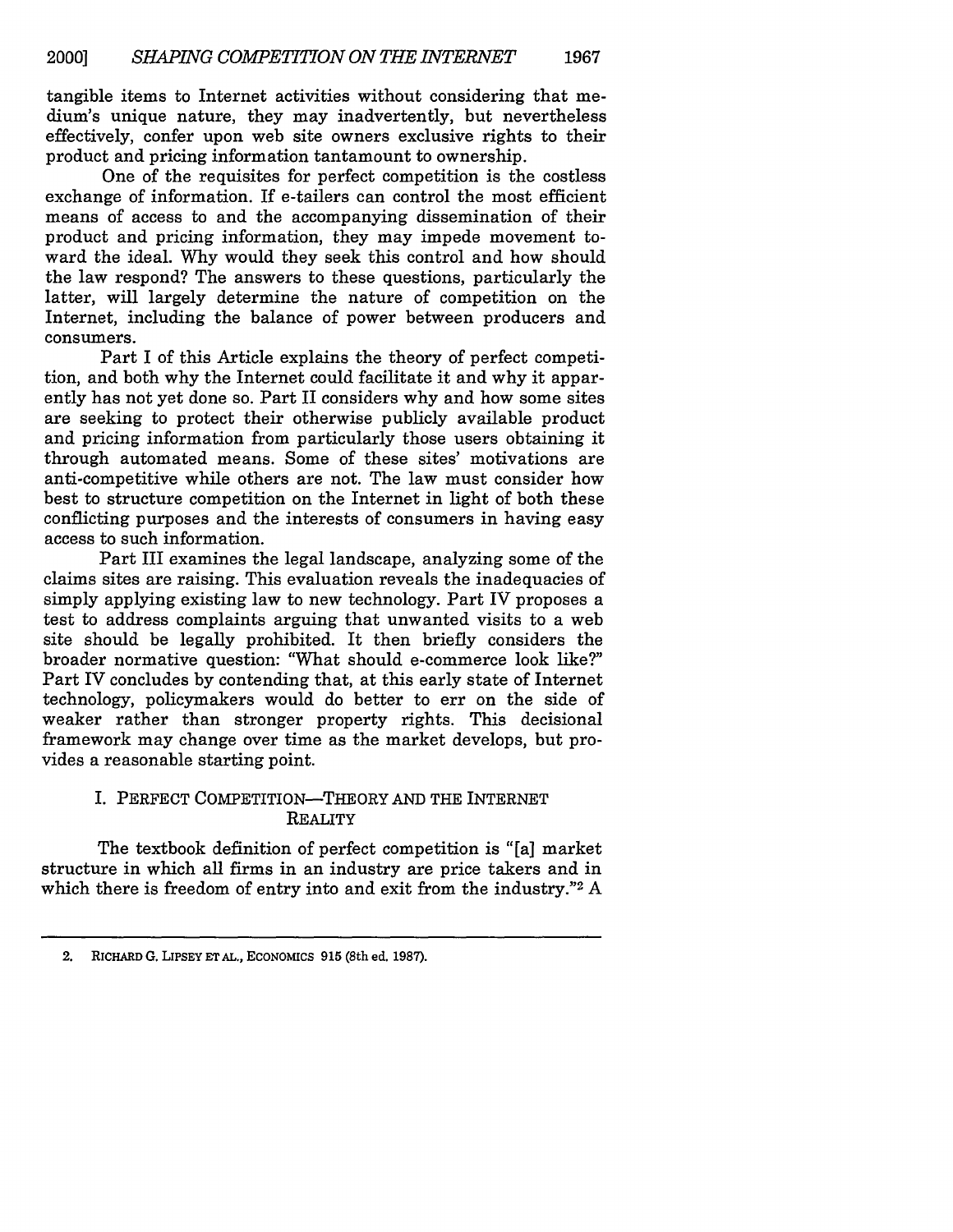perfectly competitive market is one characterized not only by no barriers to entry or exit, but also homogeneous products and perfectly informed buyers and sellers able to meet with each other without incurring search or other transaction costs.<sup>3</sup> In such a market, price equals marginal  $cost<sub>1</sub><sup>4</sup>$  keeping supply and demand in equilibrium.<sup>5</sup>

Most markets are not perfectly competitive. Real barriers to entry and exit exist, products are differentiated, information asymmetries persist, and transaction costs are non-trivial.6 The relative strength of these factors' variations from the ideal determines where a market fits in the range between perfect competition and the other end of the spectrum---monopoly, where industry output is controlled by a single source that may price above marginal cost, imposing deadweight losses on consumers.<sup>7</sup> A change to a market that brings it closer to perfect competition is generally viewed as desirable. <sup>8</sup>

#### *Id.*

**5.** *See Frictions in Cyberspace, supra* note 3; *How to Be Perfect, supra* note 3.

6. *See How to Be Perfect, supra* note 3 (explaining that while some financial markets approach perfect competition, defects exist even in those markets because all parties are not equally informed, and also noting that other markets are often characterized by slow-to-change prices that are offered by sellers on a take-it-or-leave-it basis).

**7.** *See* ROBERT COOTER & THOMAS ULEN, LAW AND ECONOMICS 39-40 (1988) (illustrating supply and demand curves under monopoly conditions); LIPSEY ET AL., *supra* note 2, at 914. Under antitrust law, an economic monopoly is defined as the ability to raise price above the competitive level or to exclude competitors. *See* United States v. E. I. Du Pont De Nemours & Co., 351 U.S. 377, 391 (1956) ("Monopoly power is the power to control prices or exclude competition.").

*8. See generally* JACK HIRSHLEIFER, PRICE THEORY **AND** APPLICATIONS 234 (4th ed. 1988) (illustrating that monopoly can be regarded as a hindrance to trade, and that the resulting reduction in the volume of production and exchange results in an efficiency loss compared to the results in a competitive market). Economists have, however, formulated a theory of the "Second Best." Briefly, "[tihe General Theory of Second Best [ ] holds that correction for one market imperfection will not necessarily be efficiency-enhancing unless we also simultaneous[ly] correct for all other market imperfections. This is because one correction may have unintended and unanticipated consequences that adversely impact market efficiency or transaction costs elsewhere." Thomas S. Ulen, *Courts, Legislatures, and the General Theory of Second Best in Law*

<sup>3.</sup> *See Frictions in Cyberspace,* ECONOMIST, Nov. 20, 1999, at 94 (describing an "ideal competitive market" as one in which "products are identical, customers are perfectly informed, there is free market entry, a large number of buyers and sellers and no search costs"); *How to Be Perfect,* ECONOMIST, Feb. 12, 2000, at 82

<sup>[</sup>A perfect market] would allow all buyers and sellers to meet together, with full information about supply and demand. There would be no barriers to entering or leaving the market. And every buyer would be matched with the supplier that could best meet his needs .... And there would be no 'transaction costs,' such as time wasted seeking the right product.

<sup>4.</sup> Marginal cost is "[t]he increase in total cost resulting from raising the rate of production by one unit. Mathematically, [it is] the rate of change of cost with respect to output." LIPSEY **ET** *AL., supra* note 2, at 913.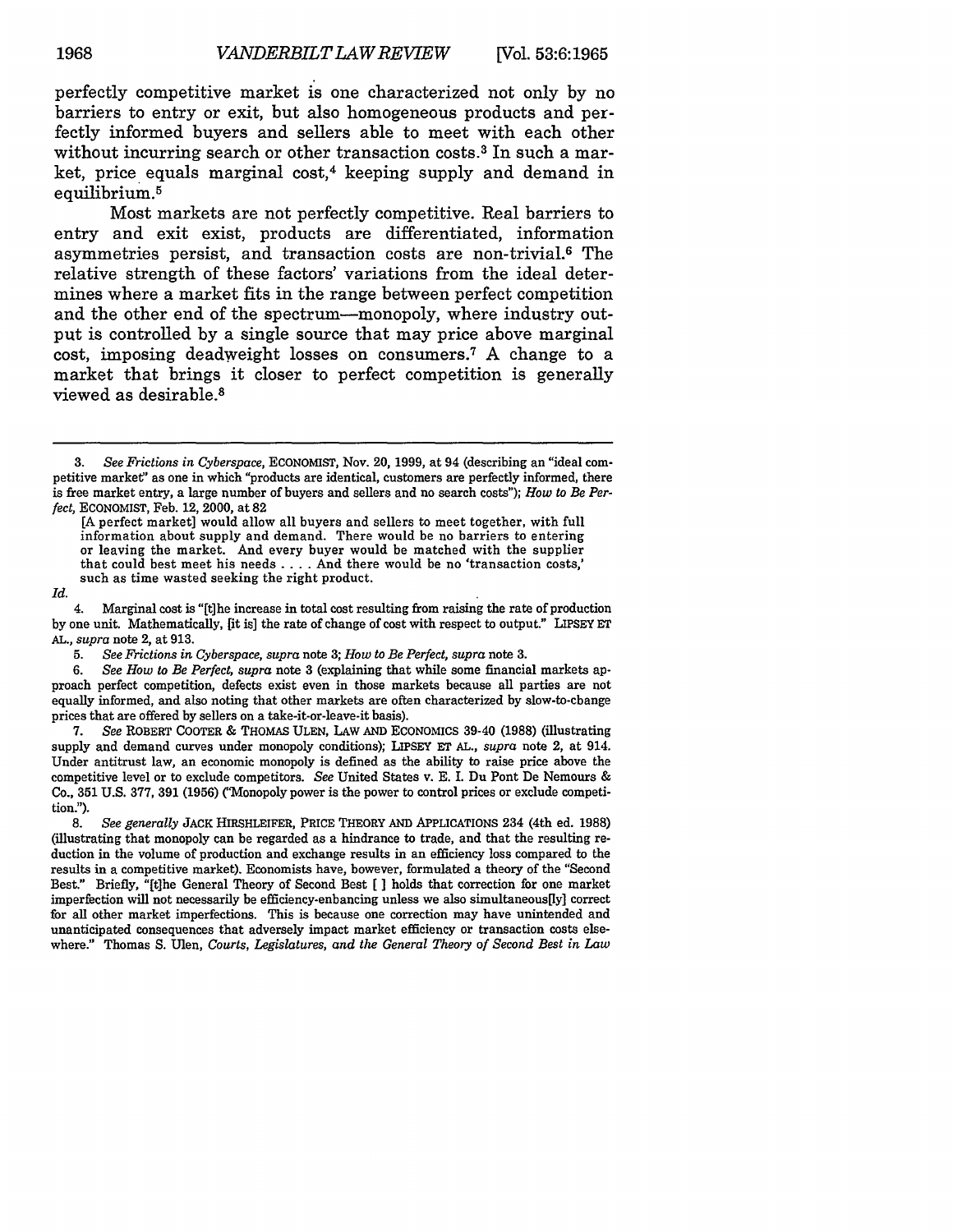# *A. Toward Perfect Competition? Internet Technology and Markets*

The Internet employs technology that makes realization of the conditions for perfect competition more likely. For example, search engine software allows users to sort through the vast amounts of information on the Internet quickly and easily, enabling them to make more informed purchasing decisions. By decreasing transaction costs and making information more accessible, search engines help Internet markets to more closely approximate the zero transaction cost and perfect information hallmarks of textbook perfect competition than "real" world markets.

Search engines work by periodically sending software called a "spider" or a "robot" out to crawl the web, making copies of web sites from which the software culls relevant information to use in building a searchable database.<sup>9</sup> When a user enters a query, the search engine scans its database, returning a list of sites likely to match the user's interests. Search engines vary in their quality, but the technology continues to evolve toward increasing accuracy. <sup>10</sup>

Specialized search engines called metasites can aggregate the search process in more or less depth.<sup>11</sup> Metasites offer relatively little original content, instead providing value by organizing the content of others in one or more ways. Some metasites provide indices into specific types of information. For example, Total-NEWS.com's web site consists primarily of hyperlinks to other news organizations.<sup>12</sup> It functions as a one-stop portal from which a user can travel to a number of different sites that actually perform the service of providing the news.

Metasites, including TotalNEWS.com, often combine indices with a search capability. For example, AuctionWatch.com, a metasite that provides an index into sites that conduct auctions (while

11. *See* Mike France, *Copyright on the Net. Who 'Owns'a Price,* BUS. WM, Dec. 13, 1999, at EB14.

*and Economics,* **73** CHI.-KENT L. REV. **189,** 220 **(1998).** Ulen also notes the sheer difficulty of quantifying the second best problem and integrating it into legal analysis, contending that institutional characteristics both militate against judges considering second best effects in common law cases and suggesting that the legislature is best suited to address them. *See id.*

*<sup>9.</sup> See* Maureen A. O'Rourke, *Fencing Cyberspace Drawing Borders in a Virtual World,* 82 MINN. L. REV. 609, 623-24 (1998) (explaining how search engines operate and citing authorities).

<sup>10.</sup> While techniques for more accurately matching a user's query with sites that will actually be of interest are improving, the sheer volume of information on the web prevents search engines from being comprehensive. *See* Ryan Davis, *Study: Search Engines Can't Keep up with Expanding Net,* BOSTON GLOBE, July **8,** 1999, at **C1** (noting that "catch-all" search engines are having difficulty keeping up with the proliferation of web pages); *see also Search Engine Watch,* (last visited June 8, 2000), http://www.searchenginewatch.com (rating search engines and providing guidance on their use).

<sup>12.</sup> *See TotalNEWS,* (last visited June **8,** 2000), http://www.totalnews.com.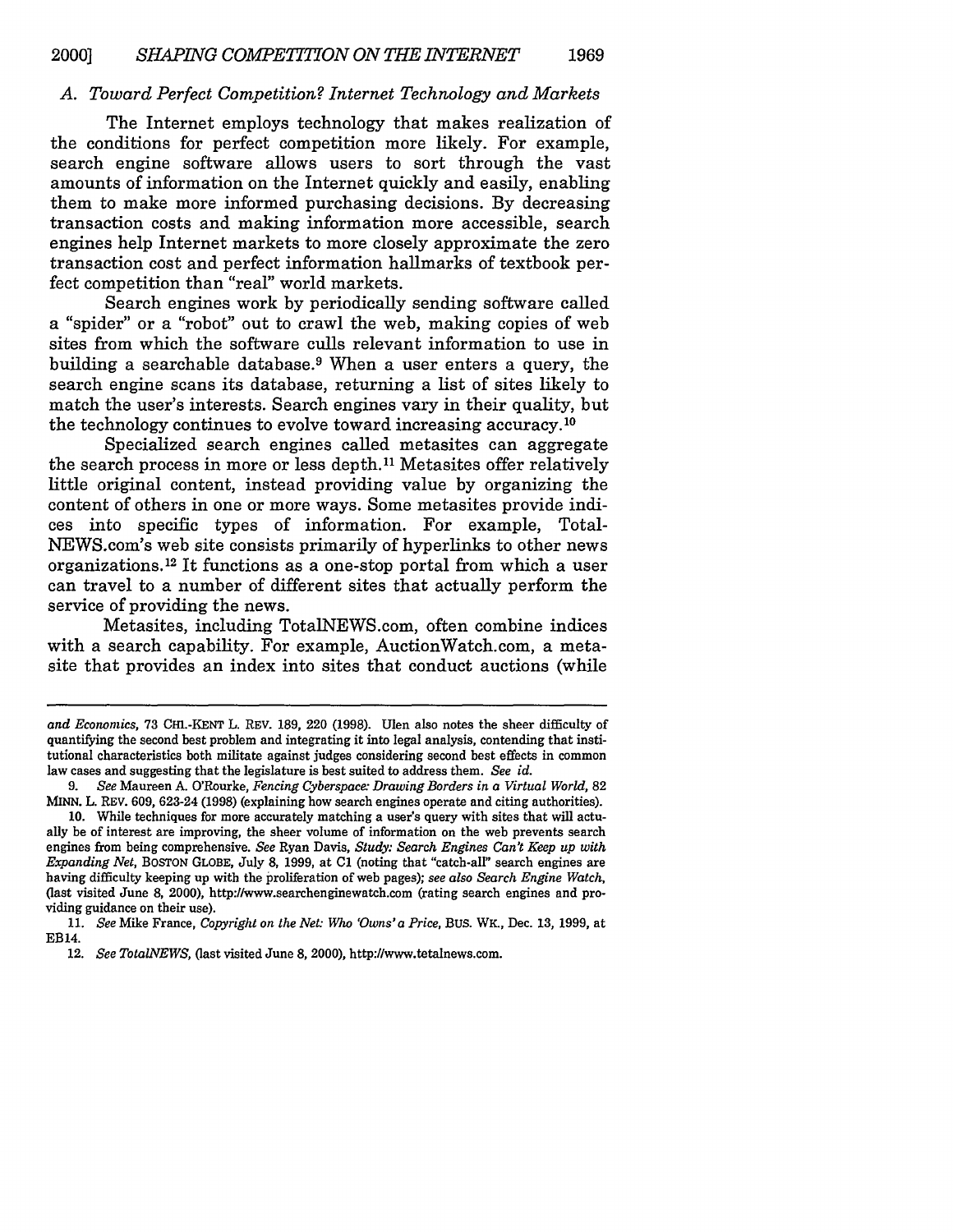not holding auctions itself), lets a user search for items of interest.<sup>13</sup> A user can enter the desired item, say, "Mickey Mantle autographed baseball." AuctionWatch will search its database built by copying information from actual auction web sites, and return a list of those sites that offer the autographed baseball and at what price. <sup>14</sup>

Because it offers comparison pricing data, AuctionWatch.com is also called a "shopbot." Generally, shopbots are software agents that use spiders to amass product and pricing information to allow comparison shopping.<sup>15</sup>

Other metasites combine a search capability with additional data aggregation, functioning as "aggregators of aggregators." For example, a user who visits metacrawler.com<sup>16</sup> may enter a search request that metacrawler will then pass on to a number of popular search engines, returning results from all of them.<sup>17</sup> Users would find this service valuable because any *one* search engine indexes only a fraction of web sites.<sup>18</sup> By aggregating the search process, metacrawler.com obviates the need for users to travel to a number of individual search engine web sites to enter the same query and sort through the results manually. Similarly, a shopbot aggregator is one that amasses the information of many shopbots, allowing a user to go to one site to obtain comparison pricing information from a number of different shopbots. <sup>19</sup>

More advanced intelligent agent software also decreases search costs by allowing a user to create a personalized

- 15. *See* Daniel Fisher, *The Web: Spiders and Lies,* FORBES, Jan. 24, 2000, at 148, 148.
- 16. *See Metacrawler,* (last visited June *8,* 2000), http://www.metacrawler.com.
- 17. *See Customize Your MetaCrawler Search Options,* (last visited June **8,** 2000), http://www.metacrawler.com/customize (allowing users to search one, some, or all of the following search engines--About.com, AltaVista, DirectHit, Excite, FindWhat, Google, GoTo.com, Infoseek, Kanoodle, LookSmart, Lycos, RealNames, Sprinks, Thunderstone, and WebCrawler).

**<sup>13.</sup>** *See AuctionWatch.com,* (last visited June **5,** 2000)http://www.auctionwatch.com.

<sup>14.</sup> *See* Victoria Slind-Flor, *E-Shoppers Gain, but EBay Loses,* NATL L.J., Jan. 31, 2000, at B6 (explaining that auctionwatch.com "uses an automated program, a 'bot' or 'spider,' to crawl through the millions of listings on eBay and other online auction houses, and assemble them on its own site"); *see also* Greg Stohr, *Ebay Faces Antitrust Probe over Curbs on Auction Search Sites: Wants Pay for Access,* NAT'L POST, Feb. 5, 2000, at D09 (explaining how software "crawlers" search other websites and giving an example of how a consumer might use Auction-Watch.com to find a low priced Pez dispenser).

<sup>18.</sup> *See* Davis, *supra* note 10 (describing a February 1999 study showing that "the overlap between engines remains relatively low").

<sup>19.</sup> *See* France, *supra* note 11 (explaining the operation of priceman.com, a shopbot metasite).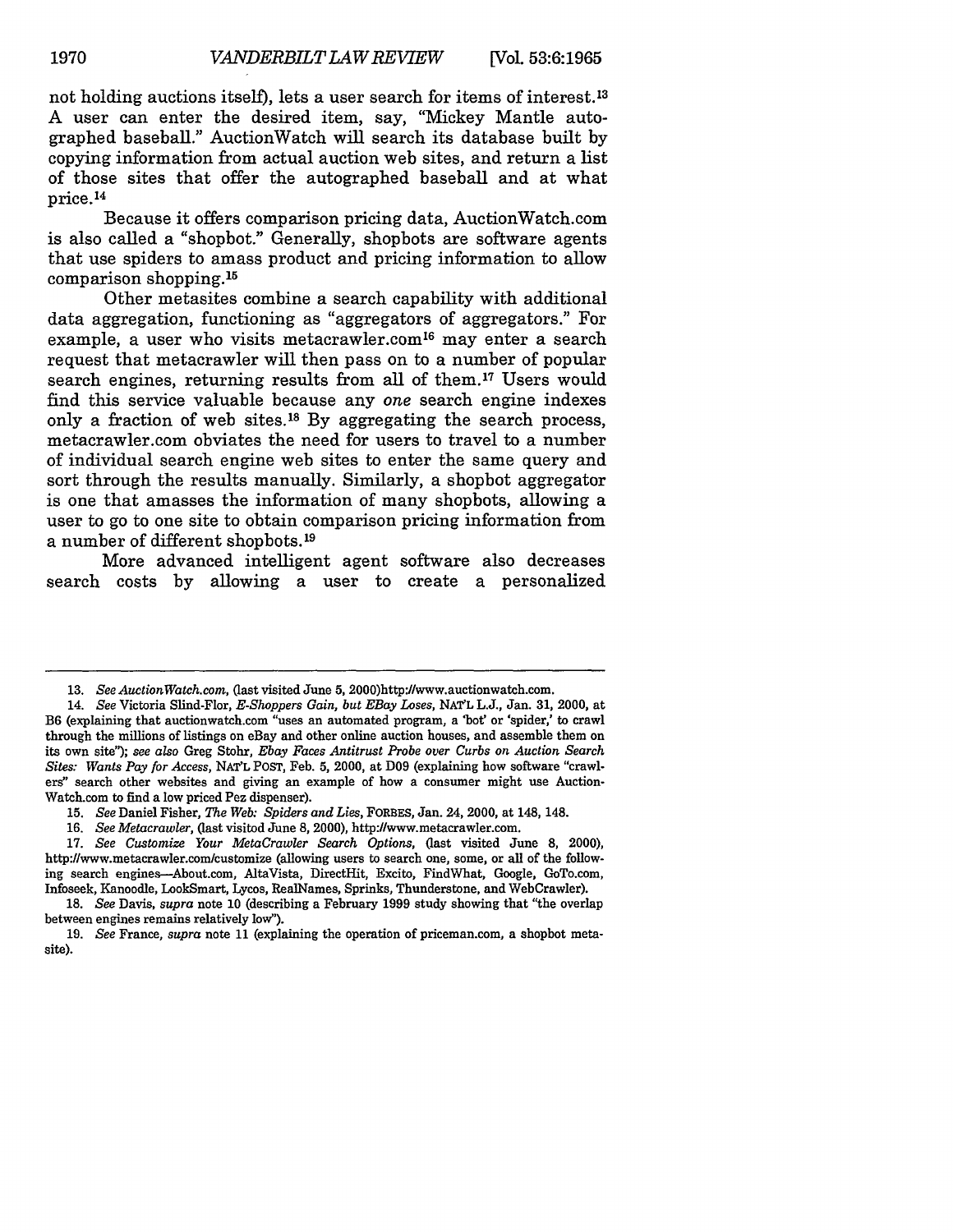experience.<sup>20</sup> The user will receive only that information of interest to him or her, decreasing the cost to sort through the extraneous data that a less discriminating search engine may return.<sup>21</sup>

The advent of all of this technology is causing a paradigmatic shift in methods of retailing. Historically, the slow movement of information in the mass market led producers to make decisions before they had accurate data on consumer preferences: The consumer was a price and product taker.<sup>22</sup> By speeding the flow of information, the Internet can eliminate many inefficiencies in the conventional supply chain.23 It also offers the possibility of "dynamic pricing" in which retail prices move freely to reflect the then current state of supply and demand.<sup>24</sup> Additionally, "choiceboard" software can allow consumers to become "product makers," designing their desired products from a menu of options presented by the supplier.<sup>25</sup>

Software tools can also enable buyers and sellers to aggregate into groups, enhancing the bargaining power of buyers with like needs. 26 At the same time, individual buyers can take advantage of shopbot technology to select the provider offering the lowest price.

By decreasing the costs for users to find and become informed about products in which they are interested, all of the aforementioned technology makes Internet markets more likely to

22. *See* Adrian **J.** Slywotzky, *The Age of the Choiceboard,* HARV. BUS. REV., Jan.-Feb. 2000, at 40, 40 (noting that traditionally, manufacturing had to begin before suppliers had reliable information about demand); *see also* Chip Bayers, *Capitalist Econstruction,* WIRED, Mar. 2000, at 210, 212 (noting that an unpredictable supply and demand chain "can easily break down," leading producers to "hedge against fluctuations . . . [by using] a fixed list price").

23. *See* Bayers, *supra* note 22, at 212 ("A seamless network of consumers, vendors, and manufacturers means increased efficiency and communications, real-time sales analysis, a diminished need to stockpile excess inventory, and the eradication of many hurdles in the supply chain.").

24. *See id.; see also* Michael **D.** Smith et al., *Understanding Digital Markets: Review and Assessment, in* UNDERSTANDING THE DrGITAL ECONOMY **5** (Erik Brynjolfsson **&** Brian Kahin, eds., forthcoming), *available at* http://ecommerce.mit.edu/papers/ude (citing empirical studies finding that e-tailers change prices significantly more often than their bricks and mortar counterparts).

**25.** *See* Slywotzky, *supra* note 22, at 41 (discussing choiceboards and arguing that they will dominato in many industries, reshaping the nature of competition).

26. *See How to Be Perfect, supra* note 3.

<sup>20.</sup> *See Intelligent Agents Increasingly Used in E-Commerce,* (last visited June **8,** 2000), http://www.bot-spot.com/news/000327ecommerce.html (collecting a number of announcements explaining how companies are planning to deploy intelligent agents).

<sup>21.</sup> *See id.* (explaining how technology will allow consumers to select their favorite foods from neighborhood restaurants); *see also* Wayne Kawamoto, *The Good News About News Bots, at* http://www.botspot.com/dailybot/newsbot.html (last visited June 8, 2000) (explaining how newsbot technology can "search the websites of newspapers, magazines, and e-zines to find articles that are of specific interest to [the searcher]").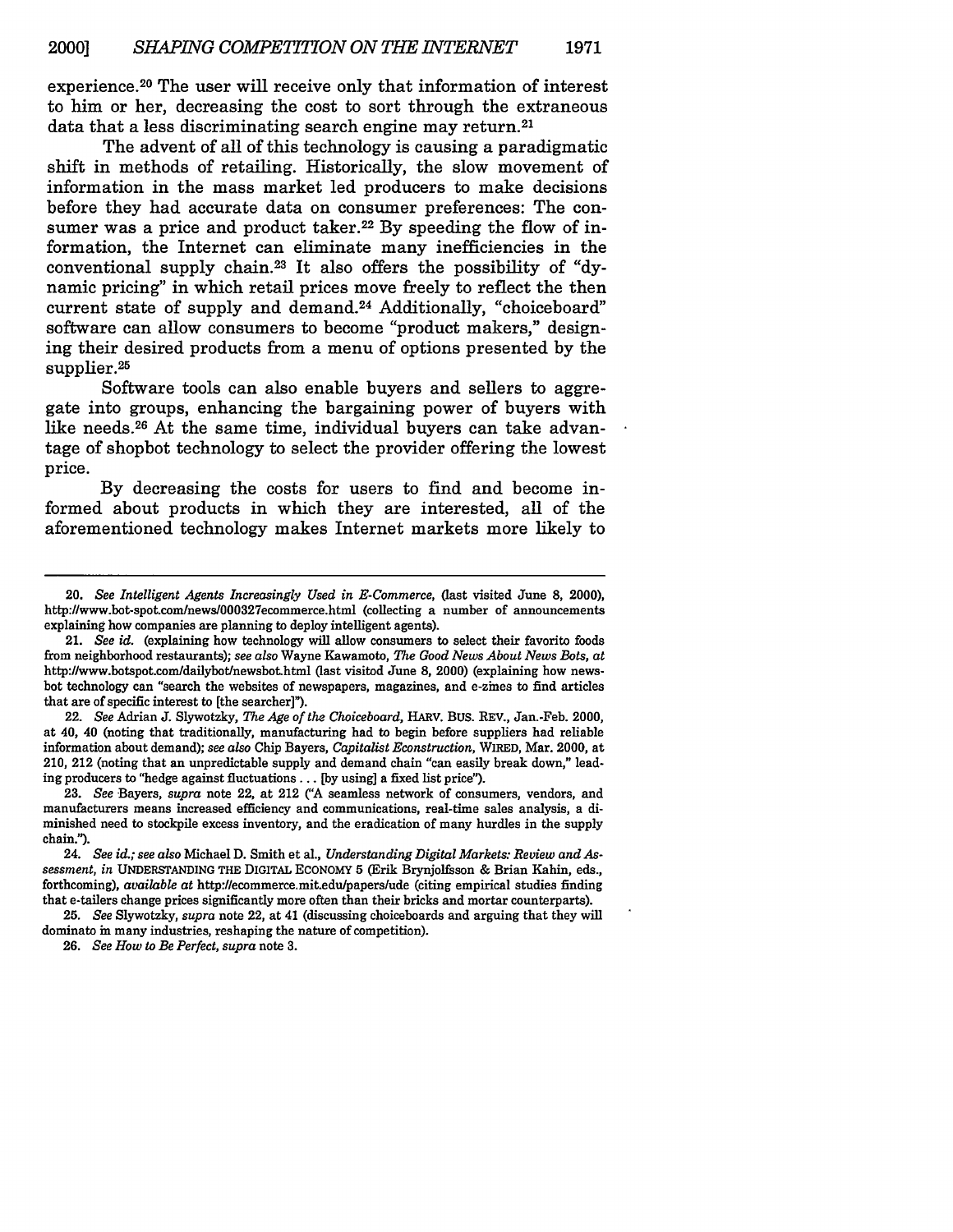approach perfect competition than conventional ones. The result should be both lower and more uniform prices. The reality, though, is something different.

# *B. Price Competition on the Internet-Pricing Dispersion and the Power of the Brand*

Conflicting studies on price make it difficult to draw a definitive conclusion about price levels on the Internet other than that they are not systematically lower than in the bricks and mortar world.27 Additionally, price dispersion on the Internet is not lower than in conventional markets: Prices vary **by** as much as **50%** between e-tailers, with an average difference of **33%** for books and **25%** for CDs. 28 Several factors account for this disparity.

#### **1.** Barriers to Entry

Barriers to entry exist even on the Internet. There are "huge marketing and technical costs [in] setting up a business."29 Further, once a consumer begins to buy from one e-tailer, it may face significant costs in switching to another.30 Some e-tailers customize the shopping experience, leaving consumers reluctant to switch to another site that may not offer the same features.<sup>31</sup> Even if another online merchant were to offer a comparable experience, consumers may not wish to invest time in replicating the personalization already in effect on the first site. Some sites offer loyalty rewards

**<sup>27.</sup>** *See* Karen Clay et al., *Retail Strategies on the Web: Price and Non-price Competition in the Online Book Industry, 4,* **9-15, (last** visited June **8,** 2000) http://dnet.heinz.cmu.edu/dcsrg/books/papers/paperl.pdf (finding, in a week-long study of **107** book titles, that online and real world book stores charged essentially the same prices, but that real world stores were cheaper overall because sales tax is generally lower than shipping costs). *But see* Smith et al., *supra* note 24, at 3-4 (reviewing empirical studies showing that prices tended to be higher online in **1996-97** but that **by 1998-99** they had dropped to a level **9-16%** below that of bricks and mortar stores, and suggesting that this change could be a result of the Internet's becoming a more efficient market).

**<sup>28.</sup>** *See* Clay et **al.,** *supra* note **27,** at 4, **26** (finding large price disparities across booksellers ranging up to **73%);** Smith et aL, *supra* note 24, at **6** (noting also that airline ticket prices differ **by** as much as 20%).

**<sup>29.</sup>** *Internet Economics: A Thinkers' Guide,* **ECONOMIST,** Apr. **1,** 2000, at 64, 64 [hereinafter *Internet Economics]; see also* Clay et **al.,** *supra* note **27,** at **7** (quoting Amazon's **CEO** as saying, "[w]hile it is true that **if** all you want to do is put up something for sale, the barriers of entry are extremely low on the Internet. If you actually want to sell a lot of that stuff, they are quite high and getting higher all the time").

**<sup>30.</sup>** *See Frictions in Cyberspace, supra* note **3.**

**<sup>31.</sup>** *See id.;* Clay et al., *supra* note **27,** at **8-9** (describing various ways merchants try to avoid price competition **by** differentiating themselves).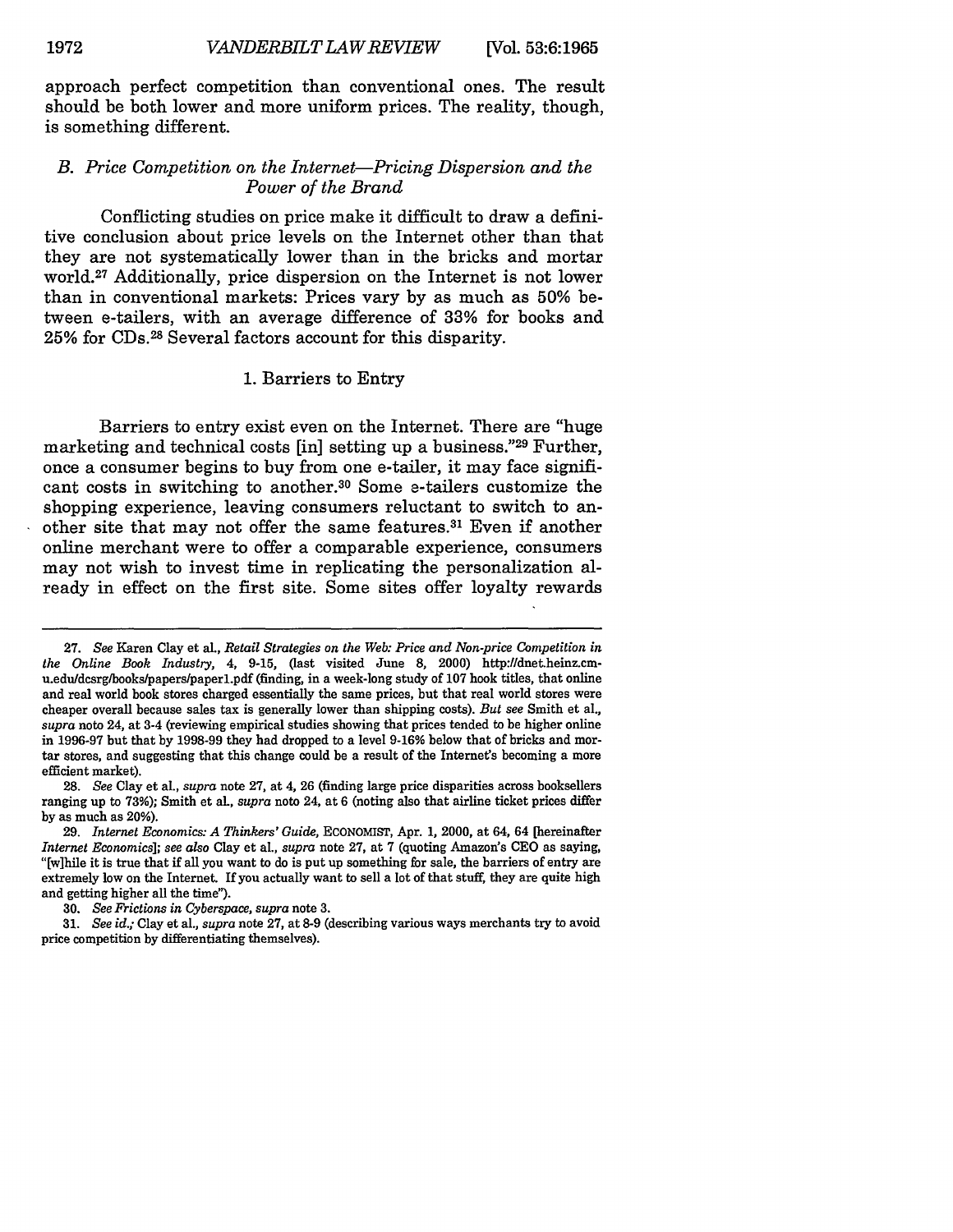(like the conventional airline frequent flyer programs), to repeat purchasers. 32 Also, the network effects that characterize some products like software can keep consumers "locked into" a single supplier that, as a result, can exercise considerable market power, including power over price.33 Secondcomers then, may face material barriers to entry that partly account for the observed price dispersion.

### 2. Imperfect Information

For consumers to take advantage of comparison pricing tools like shopbots, they have to know that such tools exist, and be willing to spend time using them.<sup>34</sup> If either of these conditions does not hold, the consumer will not be perfectly informed about alternatives. Moreover, even if the consumer avails his- or herself of a shopbot, he or she is still unlikely to be perfectly informed because a particular shopbot indexes only a portion of the web. <sup>35</sup>

#### 3. Search costs

Non-trivial search costs also prevent perfect competition from materializing on the Internet. Search costs are relatively lower on the Internet than in conventional media but are not, in an absolute sense, anywhere near zero. Search engines are less than totally accurate, tending toward indiscriminacy. One search for online bookstores returned 5,173,884 web pages that might be of interest.<sup>36</sup> However, search costs should continue to decline as tech-

**<sup>32.</sup>** See Clay et al., *supra* note 27, at 8-9.

**<sup>33.</sup>** *See Internet Economics, supra* note 29, at 64 ('In some industries, low marginal costs **...** and network effects ... will result in increasing returns to scale, and thus the emergence of monopolies."); *see generally* Mark **A.** Lemley & David McGowan, *Legal Implications of Network Economic Effects,* 86 **CAL.** L. REV. 479 (1998) (explaining network effects). Digital distribution, however, may require that software providers rethink their pricing strategies. *See* Smith et al., *supra* note 24, at 23-24 (noting the strategy of providing an "open source" and also stating that "value-oriented pricing strategies are likely to be more effective"); *see also* J. Bradford DeLong & A. Michael Froomkin, *Speculative Microeconomics for Tomorrow's Economy,* (Nov. 22, 1999) http://personal.law.miami.edu/~froomkin/articles/spec.htm (discussing the evolution of software marketing).

<sup>34.</sup> *See* Clay et al., *supra* note 27, at 6.

**<sup>35.</sup>** *See supra* note 10; *see also* Clay et al., *supra* note 27, at 6 n.7 ("It is important to note that search engines do differ in the amount of information provided and [sites] covered. Thus, even consumers who use a search engine may not have perfect information").

<sup>36.</sup> *See* Smith et al., *supra* note 24, at 11 n.5 (conveying the results of a search using the **Al**taVista search engine).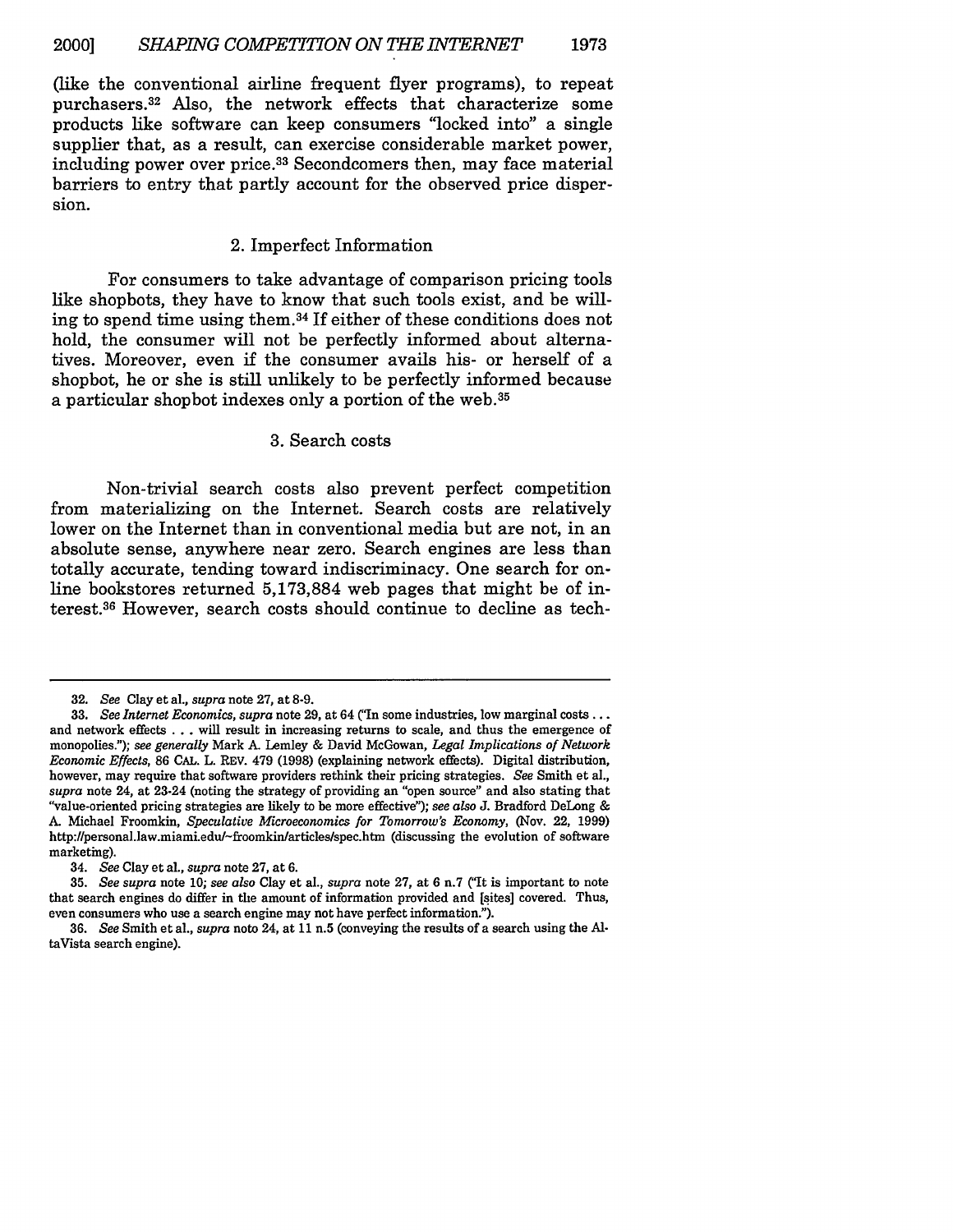nology evolves and consumers become both increasingly aware of its existence and adept at its use.

# 4. Homogeneous products

Perfect competition also requires homogeneous products. Product differentiation on the Internet might account for the perceived variety in price. However, studies show that while heterogeneity may account for some dispersion, a substantial amount is "due to other unobserved retailer-specific factors such as brand, trust, and awareness."37 Indeed, shopbot executives have indicated that their customers often buy from the brand they recognize even when it is not the low price leader: Amazon.com and CDNow, wellknown e-tailers, "charge prices that are 7-12% higher than" those of other, lesser known e-tailers.38

As search engine technology improves, transaction costs will decline, potentially decreasing the power of a recognizable brand. Some commentators predict that this power will inevitably wane as users' trust moves to an intelligent agent personalized for their needs. 39 If trust shifts in this way, the only brands with value will be those of the software agent and the manufacturer of the product: The site from whom the agent makes the ultimate purchase and any others employed by it during the purchasing process will be transparent to the user.40

At the same time, however, e-tailers with established brands are unlikely to be receptive to erosion of their brands' power. In fact, a desire to maintain whatever market power the brand confers explains, at least in part, why some sites are seeking to control the flow of their product and pricing information.

<sup>37.</sup> Smith et al., *supra* note 24, at 10.

<sup>38.</sup> *Id.* at 12.

<sup>39.</sup> *See* Bayers, *supra* note 22, at 211.

<sup>40.</sup> *See id.* at 215.

<sup>&</sup>quot;In fact, the entire notion of a retail brand is out of place [on the Internet]... On the Web, you can collect user feedback and have an objective third party [intelligent agent] steer you toward the products you want to buy as an all-in-one service **. ."** The only brands that survive **...** will belong to manufacturers and intermediaries. . . . "The value is at the edges of the network-the product on one end and the customer interface on the other.'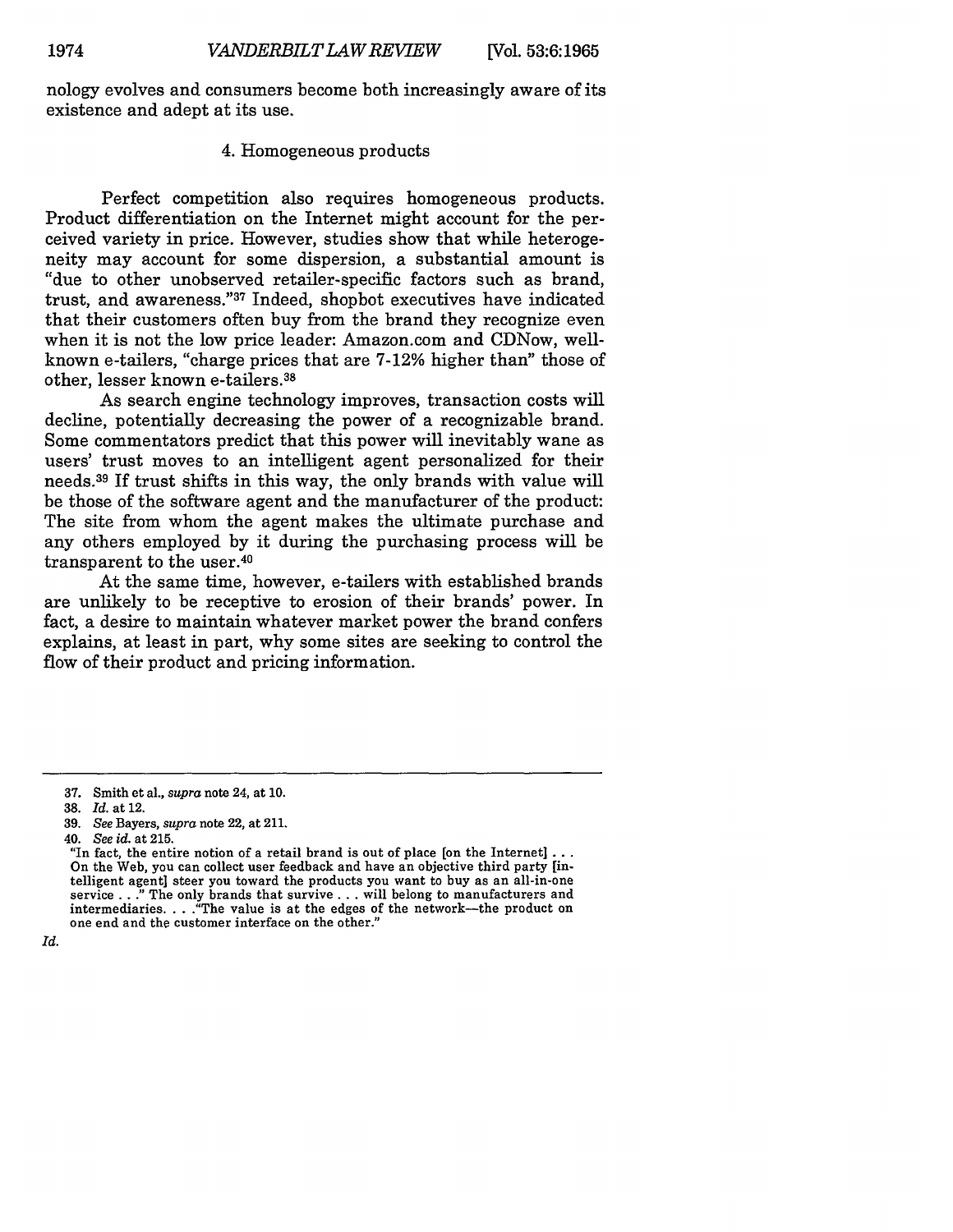#### II. CONTROLLING PRODUCT AND PRICING INFORMATION

Recently, the number of sites objecting to indexing by search engines, particularly metasites, has increased. Formerly, sites welcomed the search engines as tools making it easier for users to find them. As some sites have had success in establishing their brand names in the consumer consciousness, however, their need for the search engines has correspondingly decreased. In fact, the bestknown sites may prefer that users travel directly to them rather than first going to a search engine from which they may choose to go to a competitive site.

In 1997, one-third of the sites from which the early generation shopbot BargainFinder sought product and pricing information took technological steps to block the shopbot's access. 41 Indeed, some shopbots today search only sites with whom they have agreements granting permission to index.42 Of course, the value to consumers of a shopbot that searches only selected sites is lower than that of a more comprehensive one. <sup>43</sup>

EBay, the online auction site, has been one of the most vociferous opponents of metasites. It has taken both technological and legal steps to block auction indexing sites like AuctionWatch.com<sup>44</sup> and Bidder's Edge from using spiders to obtain information on the products offered at the eBay site.45 Similarly, Ticketmaster has sued Tickets.com, trying to prevent Tickets.com from indexing in-

43. *See* Serju-Harris, *supra* note 42 (noting that Priceman.com contends that if shopbots search only those sites with which they have agreements, "[tihat doesn't give consumers the equal opportunity of other values on the Nef').

<sup>41.</sup> *See* DeLong & Froomkin, *supra* note **33** ('As of March **1997,** one third of merchants targeted by BargainFinder locked out its queries."). One merchant objected on competitive grounds while another two indicated that they could not process the volume of "hobbyist" requests coming from Bargain Finder. *See id.*

<sup>42.</sup> *See* Jim McLellan, *Web Life: Shopping Around,* GUARDIAN, Oct. 14, 1999, *available at* **1999** WL 25738124 (noting that two reasons account for the failure of a shopbot to search all web sites: (i) some sites block shopbots from searching their content; and (ii) some shopbots "will search only the online shops they have deals with"); Tricia Serju-Harris, *Net Shopping Firm Sues Priceman.com,* Hous. CHRON., Sept. 16, 1999, at 2 (describing a lawsuit filed by a shopbot, mySimon.com against a shopbot aggregator, priceman.com, and quoting the president of the company that owns Priceman.com as saying, "[s]ome sites enter into merchant agreements and only search the merchants they sign up with").

<sup>44.</sup> *See* Louise Kehoe, *Networking-Online Information: Free, or Not So Free,* BUS. **DAY,** Feb. 10, 2000, at 20, *available at* 2000 WL 7451027 (describing how eBay and AuctionWatch engaged in a technological war as eBay blocked AuctionWatch's access and AuctionWatch circumvented the block).

**<sup>45.</sup>** *See* First Amended Complaint at 28, eBay, Inc. v. Bidder's Edge, Inc., **100** F. Supp. 2d 1058 (N.D. Cal 2000) (No. C-99-21200) (filed Jan. 14, 2000) (commencing legal action against Bidder's Edge for indexing the eBay site and describing how Bidder's Edge circumvented "technical measures" eBay had put into place to keep Bidder's Edge out).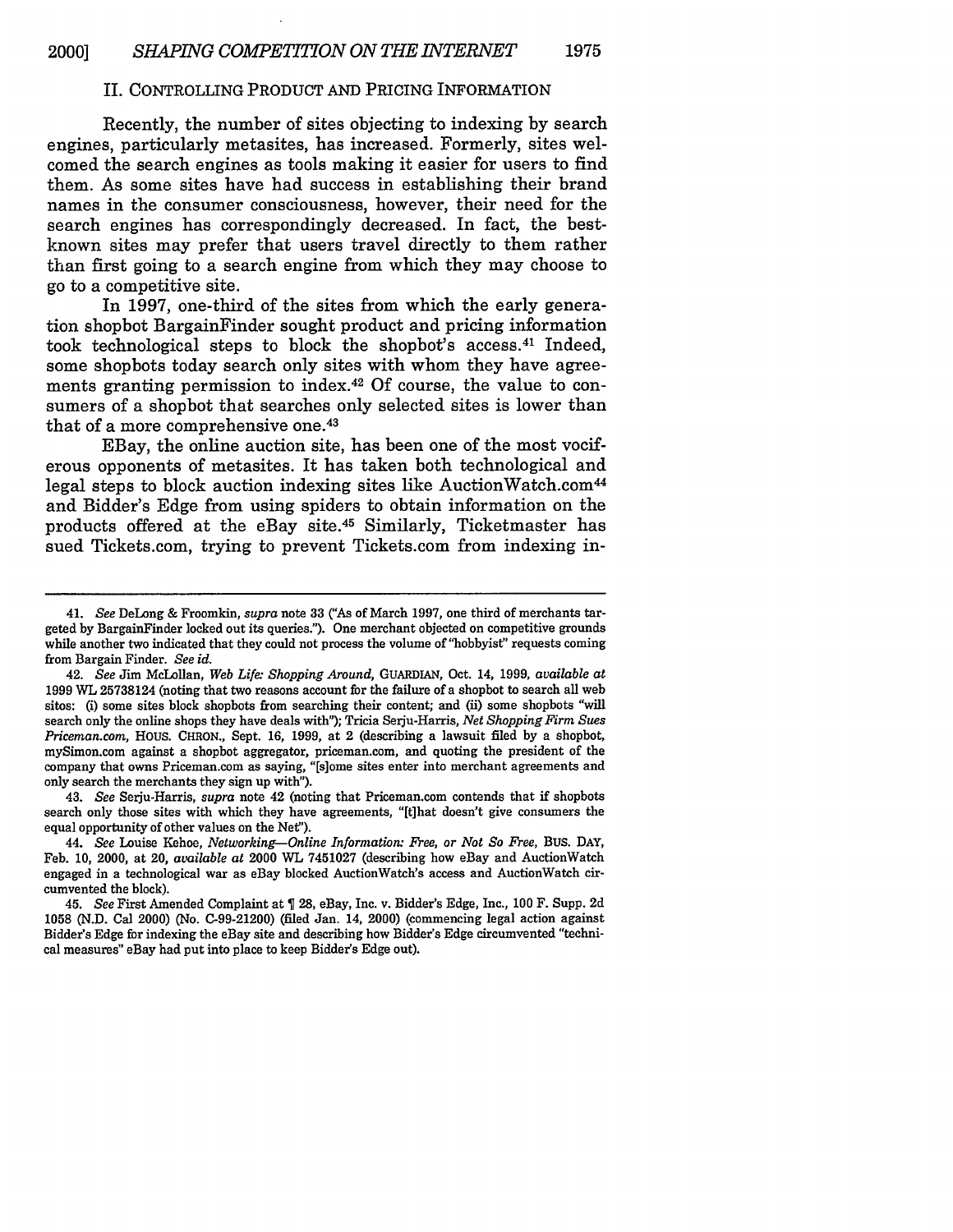formation about what tickets are available for purchase at the Ticketmaster web site, and from providing consumers with hyperlinks allowing them to travel to the interior pages of the Ticketmaster web site.<sup>46</sup>

"[A] virtual war over access to and control of price information is raging in the online marketplace." $47$  In evaluating what the legal response should be, it is first helpful to consider why these disputes are occurring, and the non-legal steps that sites are taking to order competition on the Internet.

#### *A. Why Object to Indexing?*

One might intuitively think that online merchants would welcome any publication of their product and pricing information (whatever the source) because it increases the chance that consumers will visit their sites and make purchases. For a number of reasons, however, e-tailers are trying to control whether and how consumers obtain product and pricing information.

# 1. Maintaining Market Power

From a social perspective, perfect competition reflects the most efficient marketplace ordering and provides consumers with the greatest benefits. Firms, however, are concerned primarily with their own profits rather than aggregate social good. Given a choice, they would prefer to exercise some degree of market power and avoid competing solely on price. Market power allows a producer to capture a greater percentage of the consumer surplus than under perfect competition.4 8

The empirical data on price dispersion shows that firms with established brands are exerting some market power not attributable to quality differences. Such firms have an incentive to use that power to withhold information from consumers that, if provided to them, would bring the relevant markets closer to perfect competi-

<sup>46.</sup> *See* Second Amended Complaint at 16-24, Ticketmaster Corp. v. Tickets.Com, Inc., No. 99-7654, 2000 U.S. LEXIS 12987 (C.D. Cal. Aug. 10, 2000) (filed Apr. 21, 2000) (alleging a number of causes of action, including copyright infringement, breach of contract, and unfair competition for the manner in which Tickets.com indexes Ticketmaster's event information and hyperlinks users to the Ticketmaster site).

<sup>47.</sup> DeLong & Froomkin, *supra* note 33.

<sup>48.</sup> *See* HIRSHLEIFER, *supra* note 8, at 234 (demonstrating that part of the consumer surplus in a competitive market is transferred to the monopolist in the form of producer surplus in a monopoly).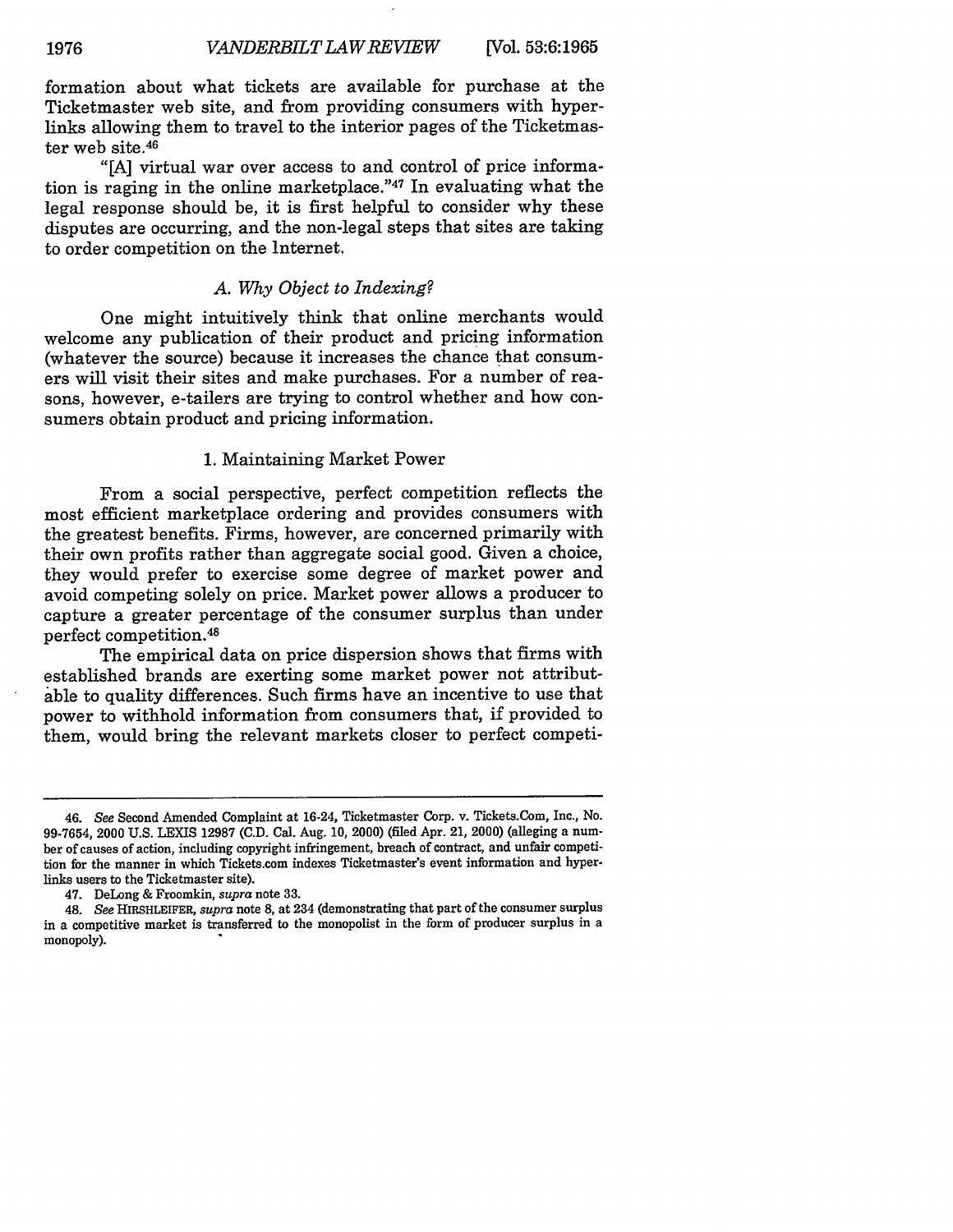tion.49 Because technology is evolving in a direction that may erode brand power, this strategy may not be successful in the long-run. In the short-term, however, it may allow established sites to extract supra-competitive profits by erecting a barrier to entry and keeping consumer search costs higher than they would otherwise be. That this strategy may not endure is hardly a reason to allow use of the law as a sword to stop automated indexing in the interim, unless there is an offsetting, pro-competitive rationale justifying limits on the availability of product and pricing information.

#### 2. Product Differentiation and Misleading Information

Price alone may not always be an accurate signal. An e-tailer might argue that consumers are misled when faced with only its high price compared to competitors' lower ones. The consumer may purchase from the provider with the lowest price because he or she is unaware that a higher price reflects better product attributes like warranties or services for which the consumer, if informed, would be willing to pay.50 If unfettered price-only competition proceeds, the market will degenerate, offering low-quality products with shoddy service.<sup>51</sup> Thus, pricing information should be kept from the consumer because he or she lacks the capability to disaggregate it into its component parts.

This argument ignores both theory and fact. Theory would hold that if a shopbot does not provide all of the data relevant to a purchasing decision, consumers will not use it. Market forces should therefore lead shopbots to improve their technology to more accurately inform consumers. Indeed, over time, BargainFinder developed from a bare-bones system to one that provides output "that can be sorted by price, by speed of delivery, or by merchant. It can be further customized to take account of shipping costs by zip code, and results can be sorted by price or by speed of delivery."52

Available data also indicate that the product differentiation story simply may not be true, at least for highly homogeneous products like books and CDs. Also, surprisingly, one study found

<sup>49.</sup> *But see* **HIRSHLEIFER,** *supra* note **8,** at 234-35 (noting the Theory of Second Best which holds that one change to a market, such as solving problems of information asymmetries, may not enhance efficiency if all other market imperfections are not simultaneously corrected).

**<sup>50.</sup>** *See* DeLong & Froomkin, *supra* note 33 (calling this the " 'kindly service' story"); *see also How to Be Perfect, supra* note 3 (discussing dimensions other than price on which suppliers compete, including speed of delivery, reputation, and warranty, and describing technology that allows competition across many factors).

**<sup>51.</sup>** *See id.* 52. *Id.*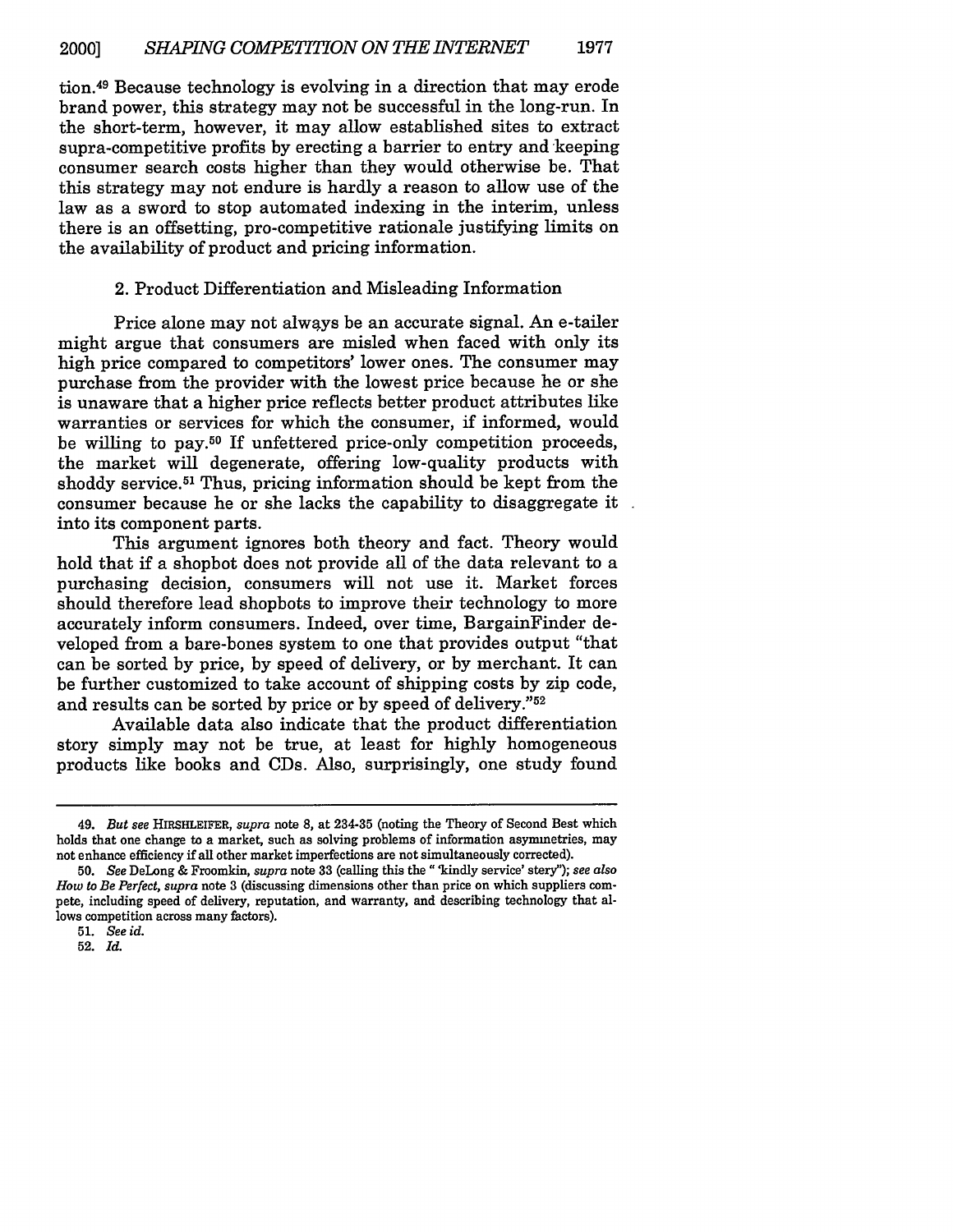that "pricier retailers offer service terms, such as flexible returns rules, that are no better-and sometimes worse-than cheaper ones." $53$ 

In short, the consumer is better off knowing something about the product rather than nothing at all.<sup>54</sup> The Supreme Court shares this view. In *Bates v. State Bar of Arizona,* the Court addressed the claim that advertising **by** lawyers should be restricted:

[It is true that a]dvertising does not provide a complete foundation on which to select an attorney. But it seems peculiar to deny the consumer, on the ground that the information is incomplete, at least some of the relevant information needed to reach an informed decision . . . . [T]he prohibition of advertising [ ] serves only to restrict the information that flows to consumers. Moreover, the argument assumes that the public is not sophisticated enough to realize the limitations of advertising, and that the public is better kept in ignorance than trusted with correct but incomplete information. We suspect the argument rests on an underestimation of the public. In any event, we view as dubious any justification that is based on the benefits of public ignorance.<sup>55</sup>

Likewise, in *National Society of Professional Engineers v. United States,* a Sherman Act case involving a ban on competitive bidding by an association of engineers, the Court said:

It may be, as petitioner argues, that competition tends to force prices down and that an inexpensive item may be inferior to one that is more costly **....** [Competitive bidding for engineering projects may be inherently imprecise and incapable of taking into account all the variables which will be involved in the actual performance of the project. Based on these considerations, a purchaser might conclude that his interest in quality **...** outweighs the advantages of achieving cost savings by pitting one competitor against another.<sup>56</sup>

As the Court implies, quality conscious consumers may simply avoid the competitive process. But that is not a reason to withdraw from them, or others who are less concerned about quality, the opportunity to participate in that process if they so choose. Product differentiation then, is not a strong basis for granting control over product and pricing information to a web site.

Sites may claim, however, that shopbots mislead consumers in other ways. When a user queries a shopbot, the shopbot usually does not search against the contents of the entire web, but rather against its own database that is comprised of contents drawn from

1978

**<sup>53.</sup>** *Frictions in Cyberspace, supra* note 3.

<sup>54.</sup> Certainly, if the consumer makes repeat purchases, he or she will discover relevant product differences besides price and adjust his or her behavior accordingly. Moreover, consumers will invest the time and money appropriate to the magnitude of their purchase in understanding how to allocate the price to product features.

**<sup>55.</sup>** Bates v. State Bar of Ariz., 433 **U.S. 350, 374-75 (1977).**

**<sup>56.</sup>** National Soc'y of Prof **I** Eng'rs v. United States, 435 **U.S. 679,** 694 **(1978)** (citations omitted).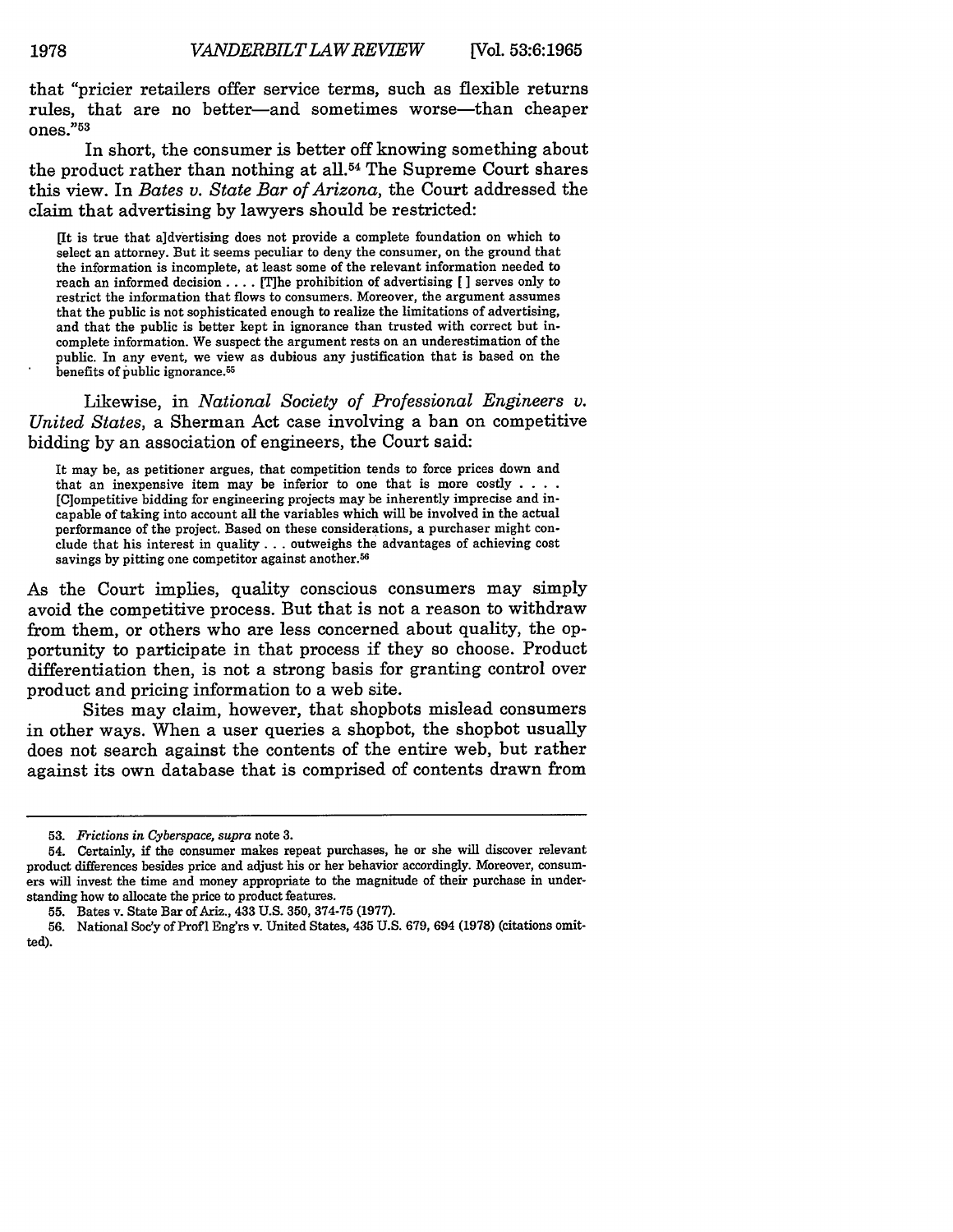the web at a specific time.<sup>57</sup> Shopbots update their databases, but not in real time.58 If sites change their prices, a consumer may receive an old quotation from a shopbot, and be disappointed when he or she tries to make a purchase only to discover that the quoted price is not the actual one. The consumer may blame the destination site for the discrepancy rather than the shopbot, eroding the destination site's goodwill.

While this concern has some merit,<sup>59</sup> it may be addressed in less restrictive ways than by legally barring shopbots from indexing and thereby withholding information from consumers. For example, shopbots could post a notice informing visitors that the shopbot itself is solely responsible for the accuracy of product and pricing information and that such data changes with time. Regardless, as more consumers use shopbots, only the more accurate ones should survive. The law should consider whether it should impose an affirmative disclosure obligation on the shopbot to warn against possible inaccuracies, but the mere fact that some errors occur does not support a legal prohibition against its use of spiders.

### 3. Protecting Computer Servers from Overburdening

A potentially pro-competitive justification for a site's desire to stop unwanted indexing is based on the burden that spiders place on the indexed system's resources. For example, eBay would argue that it is not seeking unprecedented control over its product and pricing information. It seeks only to limit the *manner* in which a user obtains that information.<sup>60</sup> Ebay is willing to allow unlicensed indexers to conduct real-time queries against its database, and for consumers to obtain product and pricing information from eBay di-

**<sup>57.</sup>** *See supra* notes **9-10** and accompanying text.

**<sup>58.</sup>** *See* First Amended Complaint at  $\P$  23, eBay, Inc. v. Bidder's Edge, Inc., 100 F. Supp. 2d 1058 (N.D. Cal. 2000) (No. C-99-21200) ("Bidder's Edge copies the eBay category listing pages only periodically. The auctions on eBay are ongoing and the items listed, number of bids and the price of any item are subject to change at any time. The auction listings which appear on Bidder's Edge, therefore, frequently do not accurately reflect the current state of the auction on eBay and those listings can in fact be dramatically incorrect due to staleness:'); *see also* Charles Piller, *Ebay Moves to Halt Indexing of Its Auctions by Outsiders,* L.A. TIMES, Oct. 9, 1999, at **C1** (giving examples of inaccuracies in search results both from AuctionWatch and from eBay itself).

**<sup>59.</sup>** One might, of course, query how this is any different from what happens in the "real world." Magazines and other publications often quote prices that may turn out to be inaccurate at a particular time and place.

<sup>60.</sup> *See eBay,* 100 F. Supp. 2d at 1062 CIt appears that the primary dispute was over the *method* [Bidder's Edge] uses to search the eBay database. eBay wanted [Bidder's Edge] to conduct a search of the eBay system only when the [Bidder's Edge] system was queried by a [Bidder's Edge] user:') (emphasis added).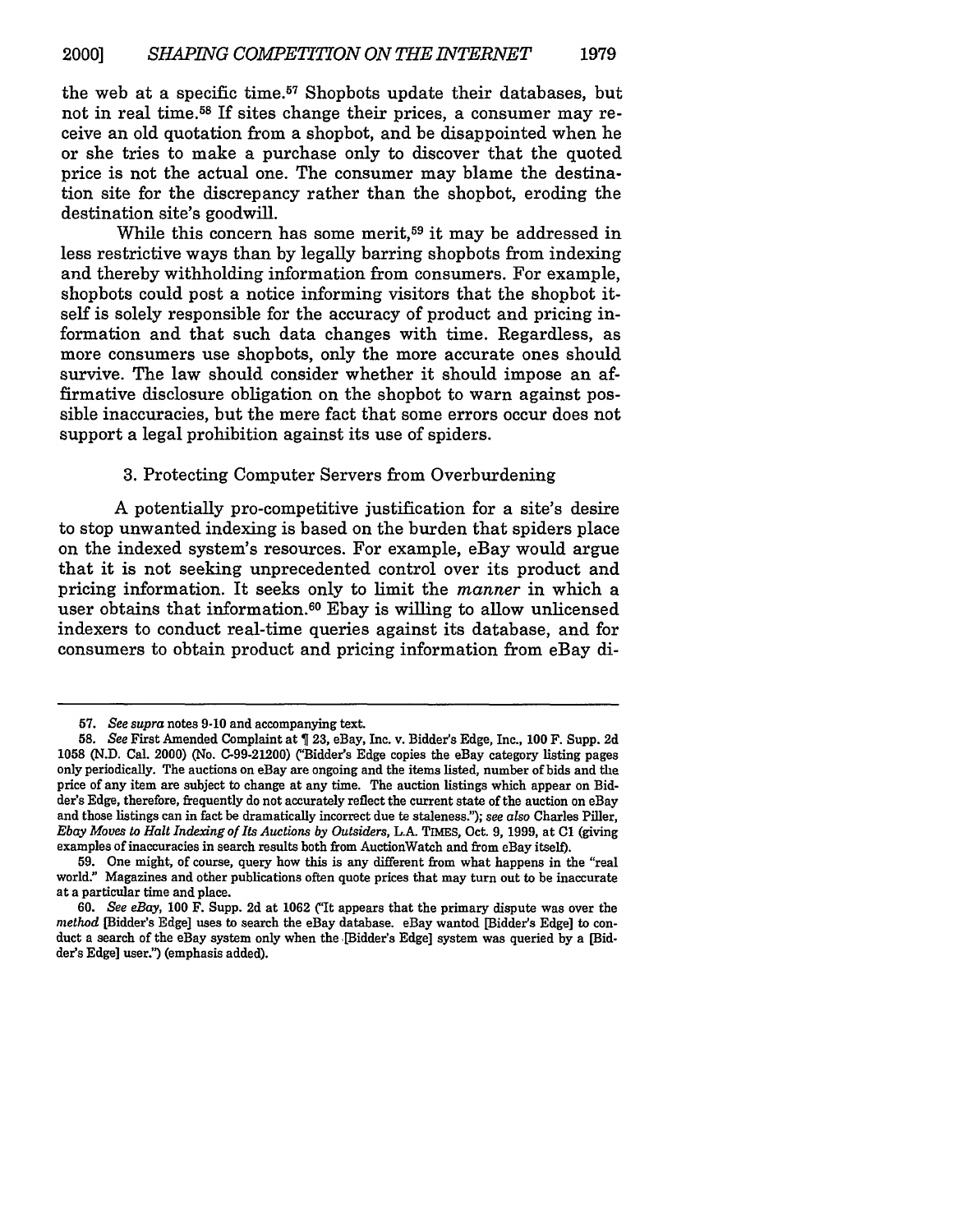rectly or from "licensed" indexers. 61 It wants to stop unauthorized indexing because the technology employed **by** the spiders imposes a burden on its servers, decreasing response time to and availability of the system for "licensed" indexers and "legitimate" users interested in making a purchase at the site. Indeed, any site overburdened in this way may lose customers and eventually be forced out of business, even though it might be the most efficient producer in the marketplace.

If this is true, then it is a cause for concern. This suggests that the law minimally should consider the burden that spiders place on the systems they search and provide a remedy if that burden becomes "unreasonable."<sup>62</sup>

What is an unreasonable burden? EBay argues that Bidder's Edge's spider occupies about **1.53%** of its system's capacity. <sup>63</sup> Standing alone, this is trivial. But if many other spiders were to roam the site, they could collectively burden the system enough to cause it to crash, or at least to force eBay into spending money to increase its capacity to forestall just such a crash.64 Should the law provide a remedy based on an anticipation of future harm if unauthorized spiders proliferate? Internet economics suggests not.

The optimal number of spiders indexing a site may be greater than one, but it is likely also to be less than the number that would cause the system to crash. Many sites still make money **by** selling advertising. 65 Metasites, because they offer little or no

**62.** Another alternative is simply to provide sites with an entitlement to block **all** unlicensed spidering. *See infra* Part **IV** (discussing the normative framework that informs the selection of an entitlement system).

**63.** *See eBay,* **100** F. Supp. **2d** at **1063** (stating that the **1.53%** figure refers to the number of requests received **by** eBay from Bidder's Edge, and noting that eBay also argues that **1.10%** of the data transferred **by** it during certain time frames was transmitted to Bidder's Edge).

64. Indeed, this possibility was a major motivation in the *eBay* court's willingness to grant a preliminary injunction. *See id.* at 1066 ("If [Bidder's Edge's] activity is allowed to continue unchecked, it would encourage other auction aggregators to engage in similar recursive searching of the eBay system such that eBay would suffer irreparable harm from reduced system performance, system unavailability, or data losses.").

**65.** *See Internet Advertising Revenues Soar to \$4.6 Billion in 1999,* **(last** visited May **31,** 2000), http://www.iab.net/news/content/revenues.html *[hereinafter Internet Advertising Revenues].*

**<sup>61.</sup>** *See id.; see also* First Amended Complaint at **28,** *eBay* **100** F. Supp. **2d** at **1058** (noting that eBay has licensed others to index its site and offered such a license to Bidder's Edge). It is unclear whether the conduct which eBay would tolerate would, in fact, result in less of a burden for its system than the conduct to which it objects-i.e., unauthorized spidering. Note also that after the court enjoined Bidder's Edge from engaging in spidering, Bidder's Edge provided its users with information on eBay auctions **by** searching the eBay site in real-time. *See* Steven Bonisteel, *Bidder's Edge Searches eBay Again,* **NEWSBYTES,** June **8,** 2000, http:llwww.newsbytes.com/pubNewsl0O/150308.html.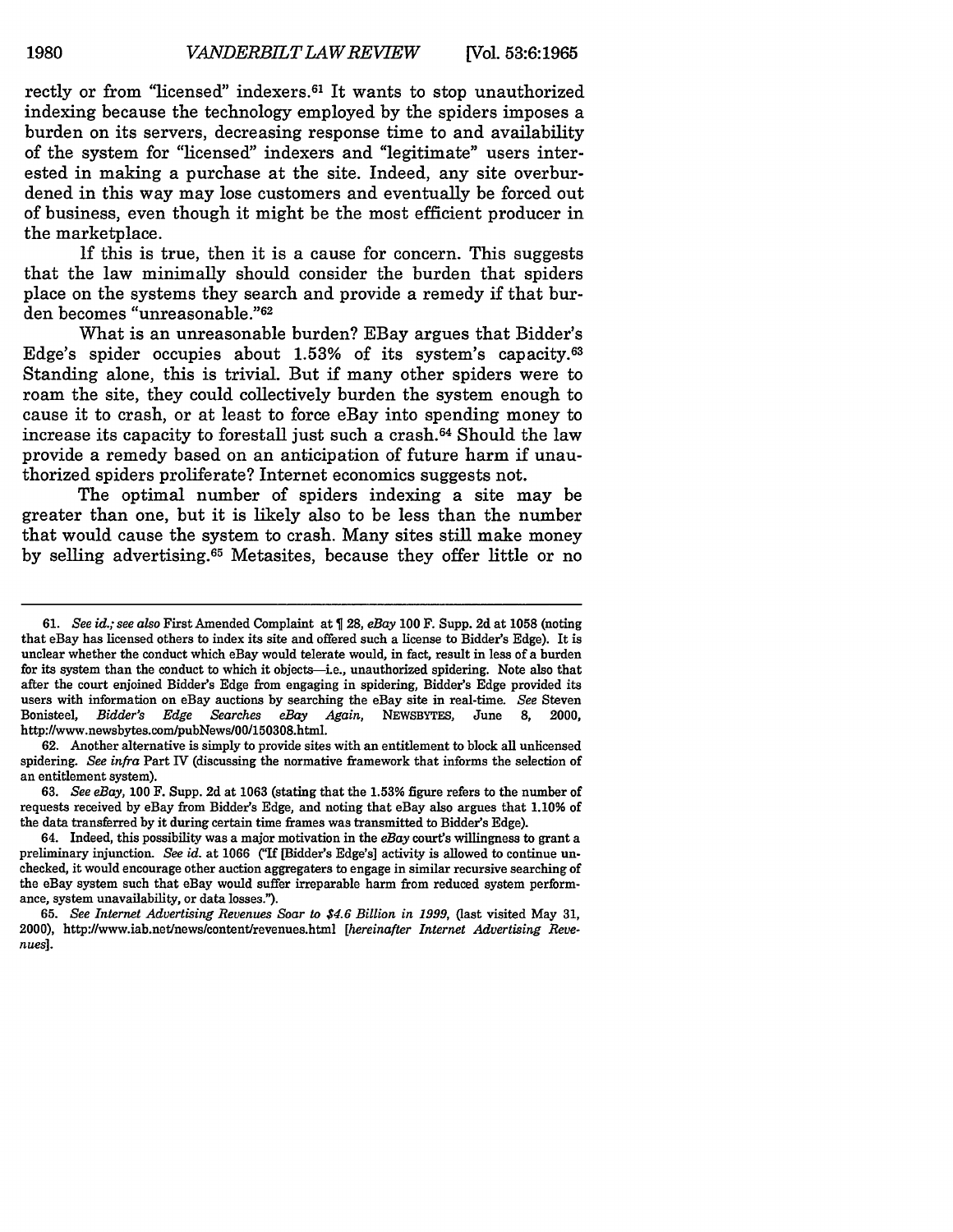content of their own, rely particularly heavily on this model. Advertising rates are going down, in part because of the large supply of web sites.66 Chances are high that the number of indexing sites that could attract enough money to remain in business is less than the number that would materially adversely affect system performance.

The law should therefore tread carefully in assessing claims that unauthorized spidering overburdens the indexed site's servers. Such claims may have merit<sup> $67$ </sup> or may be asserted as a pretext to mask an anti-competitive intent. Further, even if unauthorized spidering results in an intolerable burden from a legal perspective, the law should consider the benefit the public derives from easy availability of product and pricing information from even unauthorized sources. The appropriate remedy to best protect consumer welfare may not always be to enjoin the spider. Instead, more creative redress like allowing the spider to continue its conduct but requiring it to pay the indexed site to expand that site's capacity may make sense.

#### 4. Protecting Revenue Models

Another potentially pro-competitive justification for stopping unauthorized indexing is to protect the indexed site's revenue models. Web sites make money in a variety of ways in addition to the sale of products.<sup>68</sup> Besides selling advertising space, <sup>69</sup> many sites now also make money through commissions: They receive a fee from a site when they refer customers to it.70 Some have also entered into

**<sup>66.</sup>** *See 10th Interactive Newspapers Conference Isn't Rosy, but Thorns Are Less Sharp,* **NEWSINC.,** Mar. **1, 1999,** *available at* **1999 WL 13223580** (attributing declining rates to "huge supply"); *see also* Thomas Hirschmann, *Punters Fancy Yahoo! Prospects,* **NAT'L POST,** Sept **10, 1999,** at **D02 ("Ad** rates have been in a prolonged slump, with more companies chasing the available advertising dollars."), Donna **L.** Hoffman **&** Thomas P. Novak, *How To Acquire Customers on the Web,* HARV. Bus. REv., May-June 2000, at **179, 186** (noting that rates for banner ads declined from **\$70** CPM in 1994 to around **\$30** today).

**<sup>67.</sup>** *See supra* note 41 (explaining that small sites objected to Bargain Finder's indexing because they could not process the volume of queries).

**<sup>68.</sup>** For an early discussion of web revenue models, see O'Rourke, *supra* note **9,** at **625-30.** The revenue models discussed there-advertising, subscriptions, cybershopping (or e-commerce), and commission arrangements--continue to be viable. The relative mix among the models as well as the technology implementing a particular model changes over time.

**<sup>69.</sup>** The advertising model is based on that pioneered **by** the television industry. *See* Jeffrey **L.** Sampler, *Ask the Tough Question Before Entering a Portal,* KNIGHT-RIDDER TRIB. BUS. NEWS, July 8, 1999, *available at* 1999 WL, 17355522 ("The current justification for [advertising] revenue is analogous to the television advertising model—the more eyeballs, the higher the advertising rate.").

**<sup>70.</sup>** *See* Nicholas **G.** Carr, *Hypermediation" Commerce as Clickstream,* HARV. BUS. REV., Jan.-Feb. 2000, at 46, 46-47 (giving an example of how a user could pass through nine intermediaries on his or her way to a destination, with money changing hands with each click, and not-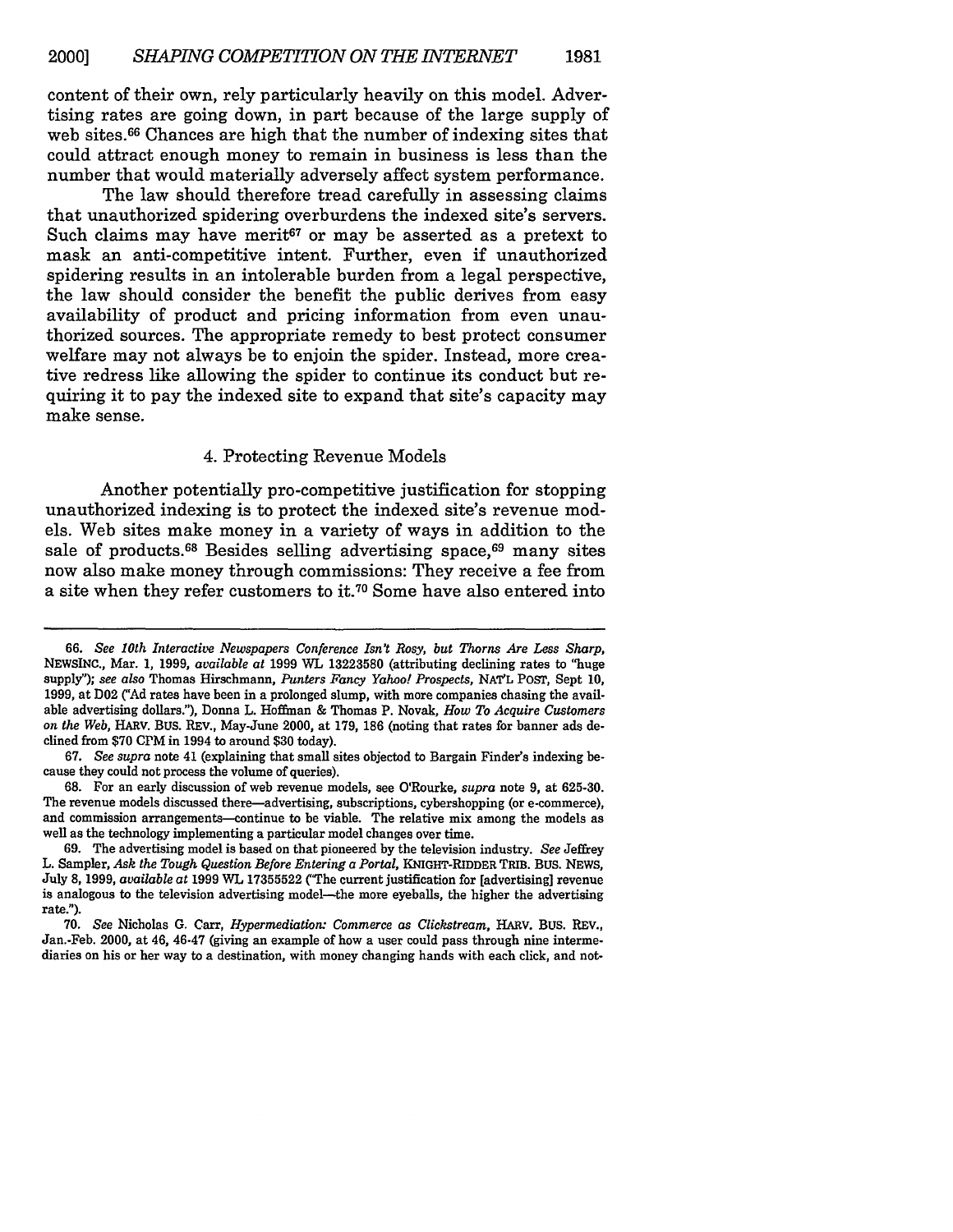linking agreements of various types. A popular destination site may be able to convince others to pay it for the privilege of hyperlinking to it or indexing its contents. 71 By providing a separate source of information unsanctioned by the destination site, "unlicensed" metasites undercut these revenue models in one way or another.

For example, advertising rates depend in some way on the number of users who see the  $ad.72$  If the user's entry into the web is through a metasite, the chances that the user will travel to the site on which the ad appears may decrease, thereby lowering the destination site's advertising revenue. Additionally, empirical data shows that advertisers are increasingly using their money to place ads on specialized sites tailored to the interests of their target markets. <sup>73</sup>

That traffic may be diverted before it reaches a particular site is not, however, a new problem. Unless the user types a site's URL directly into his or her web browser, he or she will pass through one or more sites on the way to the destination. When a metasite indexes product and pricing information to present comparison data to consumers, a particular consumer's failure to clickthrough to the destination site results from its informed decision not to purchase there. That this decision will mean less advertising revenue for the destination site selling the product hardly seems a compelling reason to prohibit indexing.

A commission arrangement is a revenue model for the refer-<br>ring rather than the destination site. In fact, under this model, "unlicensed" metasites could actually effectively increase the destination site's profit. When a user travels to the site through an unaffiliated metasite, the destination owes no commission. However, to protect their revenue streams, affiliate sites would prefer that users

ing that the volume of clicks and efficiency in processing transactions make "microtransactions" feasible).

<sup>71.</sup> EBay has entered into license agreements with some aggregators. *See* First Amended Complaint at **1** 28, eBay, Inc. v. Bidder's Edge, Inc., 100 F. Supp. 2d 1058 (N.D. Cal. 2000) (No. C-99 21200).

<sup>72.</sup> The parties may set the advertising rate in any of a number of ways, basing it on the number of users who see the ad, the number who click-through, or the number who click-through and make a purchase from the sponsoring site. The latter metric most accurately measures the effectiveness of the ad in inducing purchase. According to the Internet Advertising Bureau, "hybrid deals accounted for **52%** of revenue transactions for Q4 [1999], **53%** for the year [1999] with CPMs or impression-based deals at 40% for both Q4 and the year and performance-based deals at **8%** of Q4 revenues, 7% for the full year." *Internet Advertising Revenues, supra* note 65.

<sup>73.</sup> *See Secondary Portals Getting More Focused,* IR. TIMES, Feb. 11, 2000, at 59 (citing forecasts that **57%** of advertising revenue will move to more targeted sites but noting that large portal sites like AOL, Yahoo!, and MSN can withstand some erosion in their profits).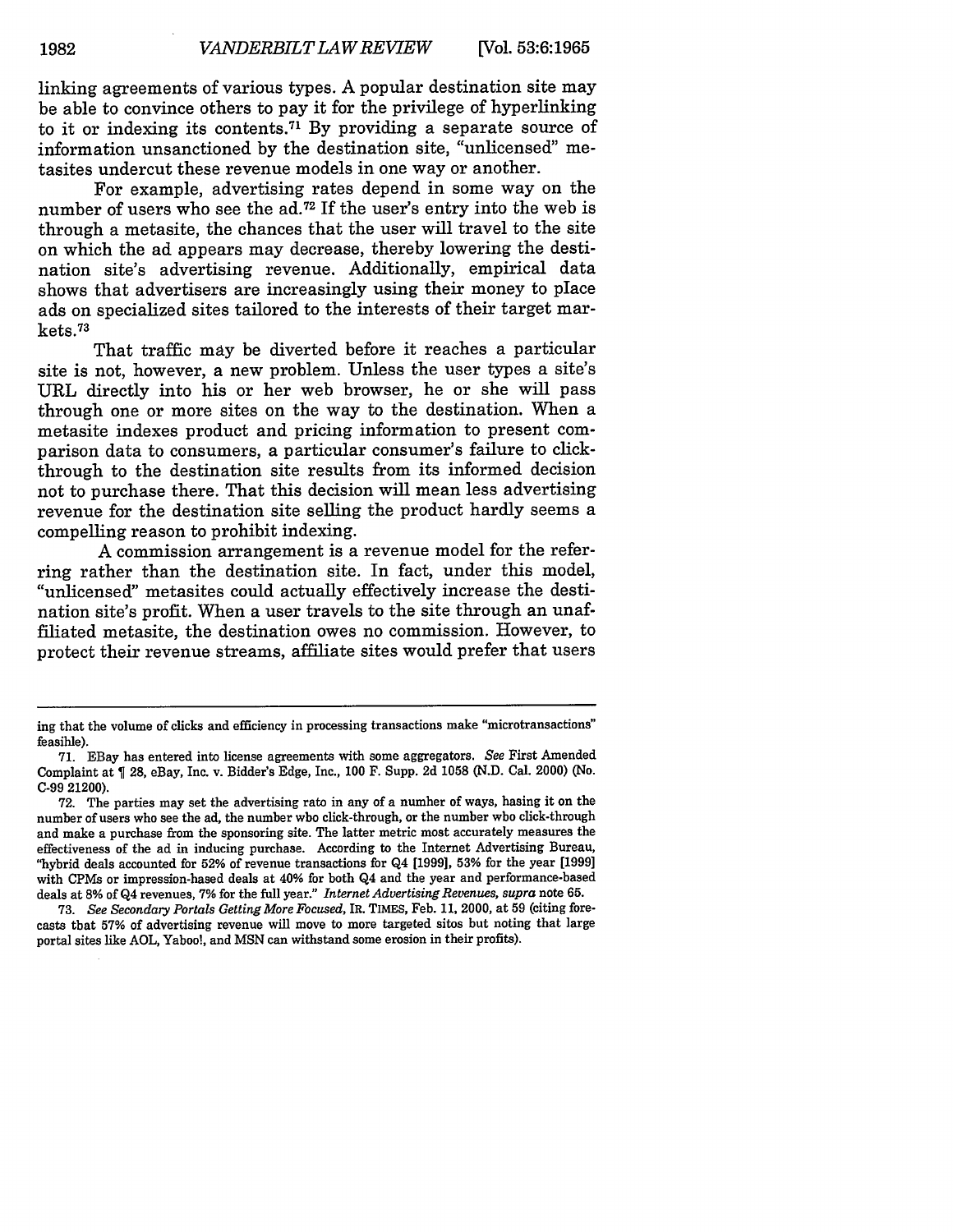travel through them rather than other, unaffiliated metasites. The destinations might therefore oppose unaffiliated sites simply to keep their current network happy.74

Some sites currently make money by charging other sites for the privilege of linking and/or indexing. Metasites that engage in such conduct for free clearly undercut the revenue stream the destination site enjoys.

Existing legal authority suggests that the mere act of including a hyperlink on a site does not implicate any legally cognizable right of the linked site.<sup>75</sup> That some sites pay for the "privilege" of linking to another may reflect conservative legal advice in an environment of some uncertainty and/or that the linking agreement provides it with benefits other than simply the right to **link.76** If, however, there is no legal right to stop a site from including a hyperlink, then the "unlicensed" link of the metasite, while it *does* undercut revenue derived from linking agreements, does not in itself produce a harm meriting legal redress.

The instant issue is whether there is a legal right to stop unauthorized indexing. If there were, sites could protect the revenue they derive from licensing the right to index. But to argue that because sites make money in this way, they *must* have an entitlement to stop "unlicensed" indexers bootstraps the result without any consideration of the normative implications of granting such a right. The point here is that the law should critically examine claims that unauthorized indexing constitutes impermissible free-riding on the indexed site's information simply because it undercuts a site's source of revenue. Generally, the law is primarily concerned with free-riding when it threatens the incentive to create and market the original product (as in the case of piracy or close similarity) than when it does not (as when the free-rider adds substantial value).

<sup>74.</sup> Interestingly, the commission model provides an incentive for metasites to seek an agreement with another site before indexing it. If the metasite attracts a sufficient volume of traffic, it might find the destination site willing to pay it for indexing it. As the commission model gains acceptance and other technological trends erode the brand power of established sites, "unlicensed" metasites may decline. On the other hand, metasites may lose the value of their independence if they affiliate with sites they index.

<sup>75. &</sup>quot;[H]yperlinking does not itself involve a violation of the Copyright Act . . . since no copying is involved." Ticketmaster Corp. v. Tickets.Com, Inc. ("Ticketmaster I"), 54 U.S.P.Q. 2d (BNA) 1344, 1346 (C.D. Cal. 2000) (order on defendant's Motion to Dismiss the First Amended Complaint). However, this order was superseded by a minute order issued August 10, 2000 that did not discuss the validity of hyperlinking. *See* Ticketmaster Corp. v. Tickets.Com, Inc. ('Ticketmaster II'), No. CV 99-7654, 2000 U.S. Dist. LEXIS 12987 (C.D. Cal. Aug. 10, 2000).

<sup>76.</sup> *See* O'Rourke, *supra* note 9, at 643-44 (discussing how businesses use linking agreements "to establish complementary business and marketing relationships, provide for reciprocal links, establish performance requirements, and clarify liability issues").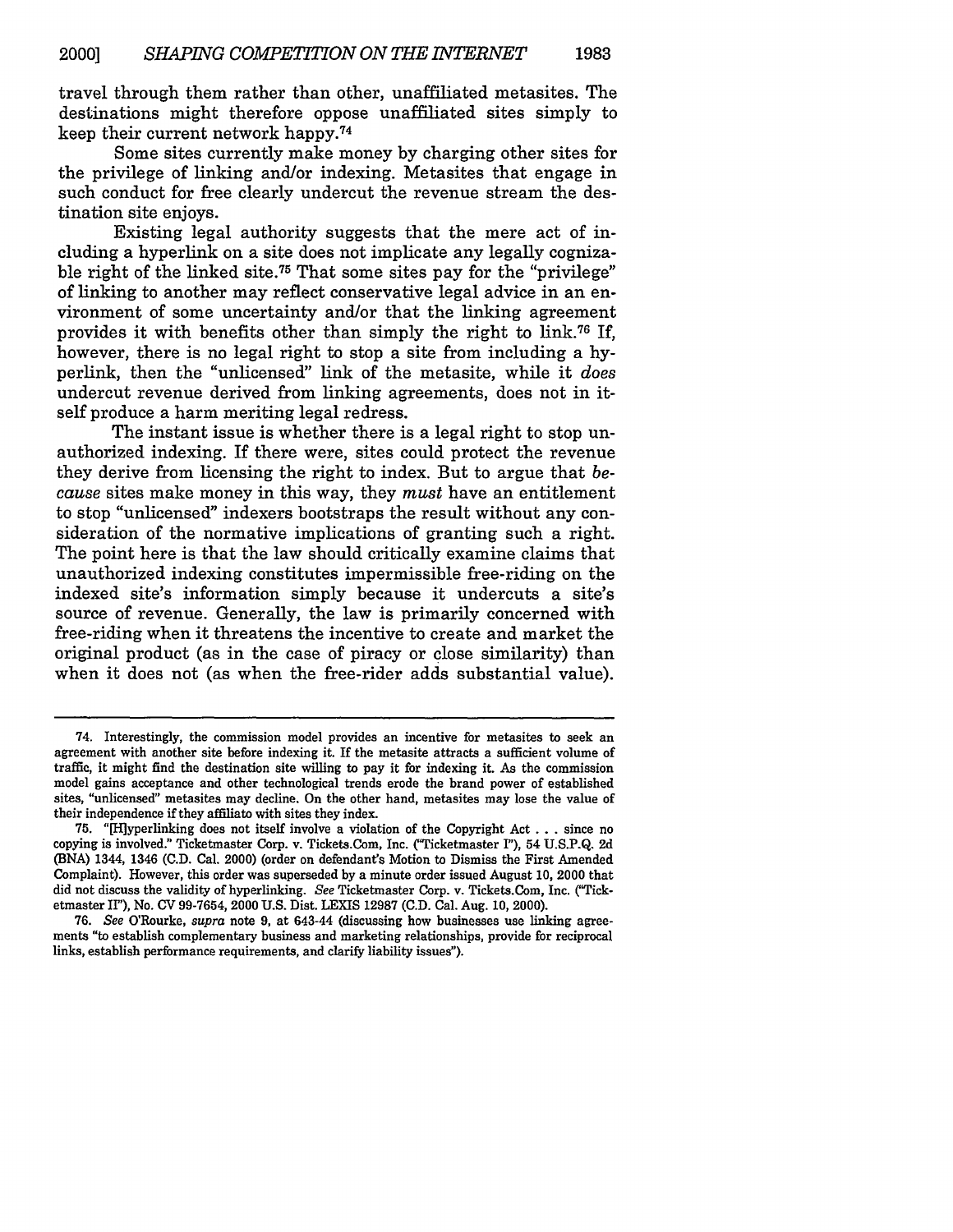Ultimately, of course, courts cannot divorce the resolution of the relevance of such diversion from the normative question of how entitlements should be defined on the web-a question to which this Article later returns. <sup>77</sup>

The preceding evaluation of sites' motivations for blocking spiders does suggest that courts should take a skeptical view of claims that such control is necessary to protect consumers. However, courts should consider the real nature of the burden "unlicensed" spidering places on the system as well as the impact the spider has on the site's revenue stream. They should balance these private costs against the public benefit accruing from easy availability of comparison product and pricing information. The more threatening the spidering is to the very existence of the web site, the more likely it should be policed in some way.

#### *B. How to Prevent Indexing Technologically*

Sites seeking to block indexers do not have to rely on the law to enjoin a metasite. They can take technological measures to block the access of those whom they wish to exclude. These technological measures can be more or less complex. For example, a site may include a robot exclusion header in its robots.txt file.78 This header signals a site's unwillingness to be searched by spiders. A spider encountering it should, therefore, desist from indexing the site. For this technique to be successful, the spider must voluntarily choose to respect the header. **<sup>79</sup>**

Other technological measures are less dependent on the spider's goodwill. A site is usually able to detect a spider's presence if an unusually large number of requests for information are coming from one server. Every server has a unique "Internet Protocol" ("IP") address. The site can investigate the particular IP address associated with a large number of queries, then implement technological steps to block requests originating there from being proc-

**<sup>77.</sup>** *See infra* Part IV (discussing the normative framework that informs the selection of an entitlement system).

<sup>78.</sup> *See* eBay, Inc. v. Bidder's Edge, Inc., **100** F. Supp. 2d 1058, 1061 (N.D. Cal. 2000) (defining a robot exclusion header as "a message, sent to computers programmed to detect and respond to such headers, that [the site] does not permit unauthorized robotic activity").

<sup>79.</sup> *See id.; see also id.* at 1062 (quoting an e-mail stating that "well-behaved robots are still expected to check the robots.txt file" and respect any exclusion).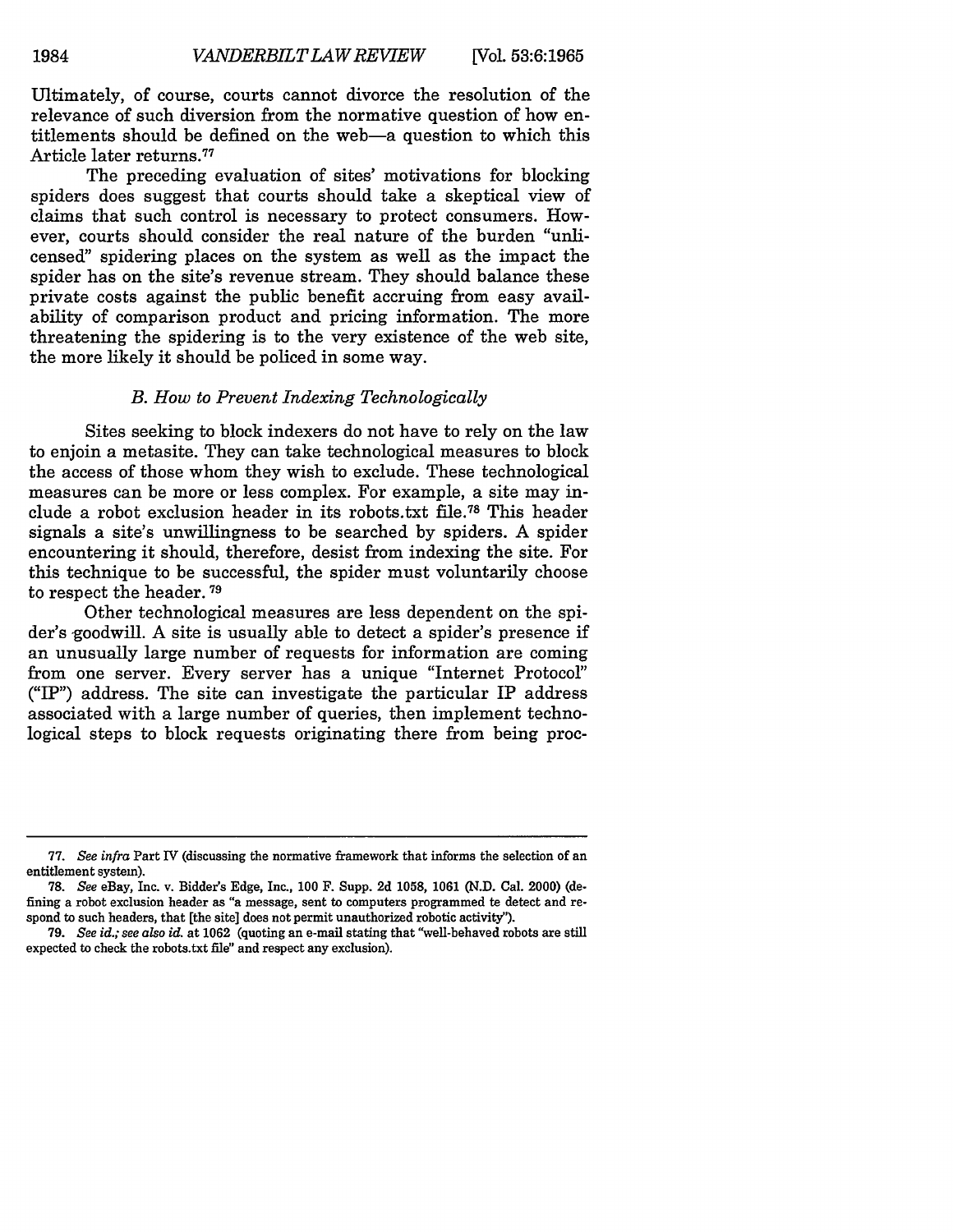essed.80 However, by routing requests through another's sever (called a "proxy server"), the indexing site can evade an IP block.<sup>81</sup>

A site could use password or encryption technology more effectively to protect its content from unwanted visitors. However, in their current form, these devices can't discriminate between spiders and other, "legitimate" users. Moreover, while they may slow the spider down, they may also make access difficult enough for "legitimate" users that these visitors will instead travel to an easier to access open site.

The risk with any technological measure is that the blocked site will simply break through the technological barrier, causing the original site to build a higher wall, and so on, until the parties reach some equilibrium point in this technological arms race. A site blocking access would likely argue that this arms race is not the best use of resources. Rather, it may assert that even if a spider may enter a publicly available web site, once that site takes some technological step to prevent access, the spider cannot legitimately circumvent that protective measure. By bifurcating the questions of access and use, the blocking site has a better chance of effectively stopping use even of uncopyrightable data: Impermissible access contaminates any use, even those the copyright law would allow.

If the law upholds such access constraints, it may inadvertently hamper competition and create exclusive rights akin to intellectual property rights regardless of the status of the "locked" information under the intellectual property laws. A brief analysis of the causes of action that sites are asserting reinforces the contention that the crucial policy issue for the immediate future is less

81. *See id.*

*Id.* (citations omitted).

<sup>80.</sup> See *id.* at 1061 (describing how eBay investigates robotic activity and blocks it by ignoring requests from the originating IP address).

Organizations often install "proxy server" software on their computers. Proxy server software acts as a focal point for outgoing Internet requests ... Typically, organizations limit the use of their proxy servers to local users. However, some organizations, either as a public service or because of a failure to properly protect their proxy server through the use of a "firewall," allow their proxy servers to be accessed by remote users. Outgoing requests from remote users can be routed through such unprotected proxy servers and appear to originate from the proxy server. Incoming responses are then received by the proxy server and routed to the remote user. Information requests sent through such proxy servers cannot easily be traced back to the origination IP address and can be used to circumvent attempts to block queries from the originating IP address. Blocking queries from innocent third party proxy servers is both inefficient, because it creates an endless game of hide-and-seek, and potentially counterproductive, as it runs a substantial risk of blocking requests from legitimate, desirable users who use that proxy server.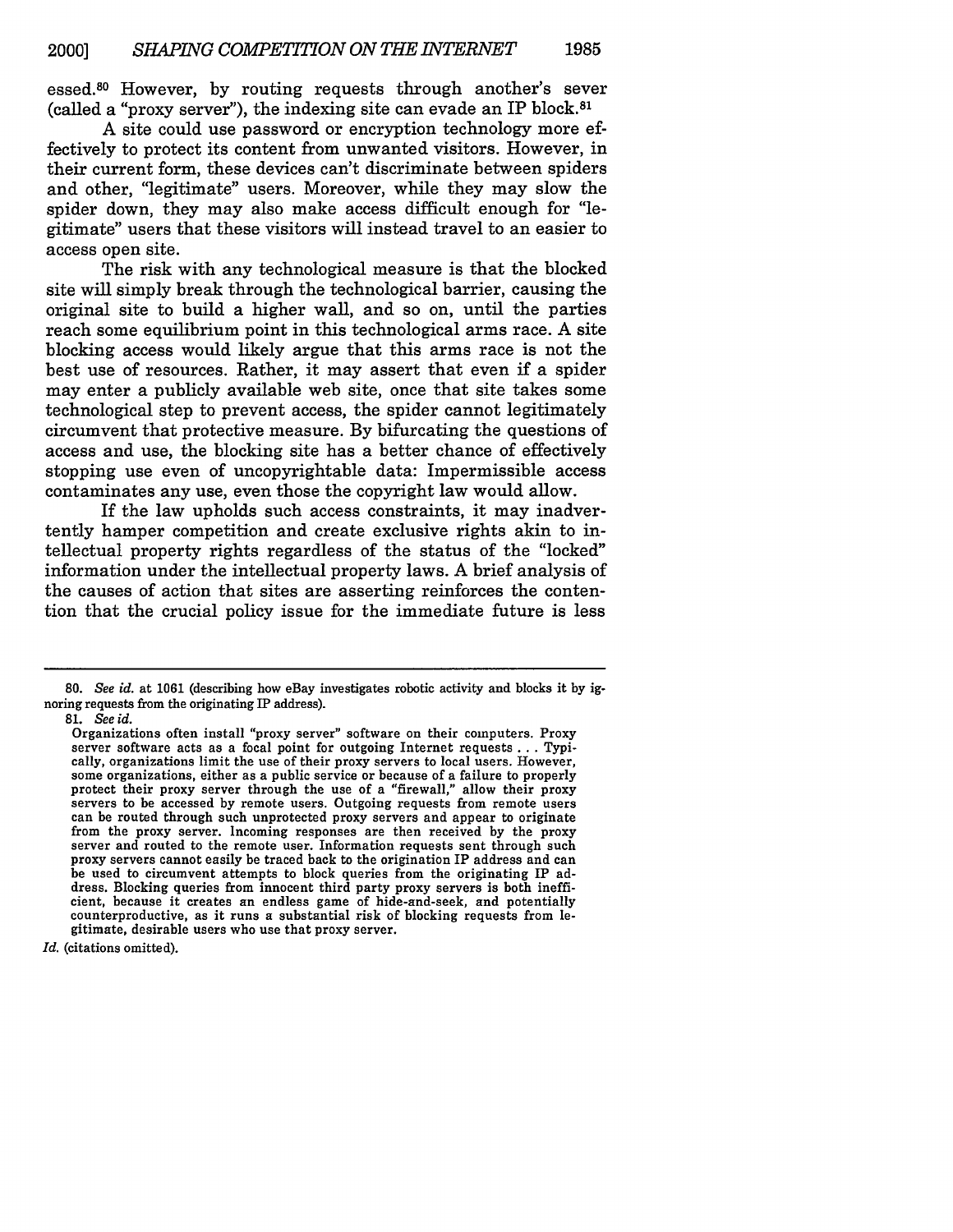what constitutes permissible use of information than what constitutes allowable access.

# III. **LEGAL CHALLENGES** TO ACCESS **AND USE** OF PRODUCT **AND** PRICING INFORMATION

There are a variety of both federal and state claims that sites could tenably assert to protect their product and pricing information. This Article focuses on those that go to the claim that indexing such information obtained from a publicly available web site without permission is an unauthorized access and/or use of that information.

# *A. Federal Claims*

#### **1.** Copyright Infringement

At first glance, the claim that the copying of product and pricing information is copyright infringement is untenable.<sup>82</sup> Such information is an uncopyrightable fact.<sup>83</sup> Reproduction of it therefore cannot constitute copyright infringement.

However, the manner in which search engines work likely implicates copyright rights. Most web sites contain at least some copyrightable data. Search engines make "wholesale" copies of web site content, including the copyrightable, then extract the data they want in creating their own databases. This intermediate copying may constitute infringement of the exclusive right to reproduce.

But a court may excuse an infringement as fair.<sup>84</sup> In evaluating a claim of fair use, a court balances a number of factors, <sup>85</sup> in-

**83.** *But see* **CDN,** Inc. v. Kapes, **197 F.3d 1256, 1260** (9th Cir. **1999)** (holding prices in a guide to collectible coins copyrightable because the publisher used a creative, original process to arrive at the valuations).

84. *See* **17 U.S.C. § 107** (1994).

**85.** Under the Copyright Act, courts may weigh **"(1)** the purpose and character of the **use...;** (2) the nature of the copyrighted work; **(3)** the amount and substantiality of the portion

**<sup>82.</sup>** *See* Delong **&** Froomkin, *supra* note **33** C(The claim that E-bay's auction prices or the details of the sellers' offers to sell are protected in the **U.S. by** copyright, trade secret, or other intellectual property law is bogus."). Note also that eBay doesn't even own all of the information it presents: Much of it is provided **by** the parties who offer items for bid. *See* David Lazarus, *AuctionWatch Rams Through EBay's Information Blockade,* **S.** F. CHRON., Jan. **19,** 2000, at **D1** (quoting an AuctionWatch spokesman as stating that eBay's content is "not even generated **by** eBay . . . [but] generated by their user base[,]" and noting eBay's response "conceding that descriptions and photos submitted **by** users are indeed the property of the submitters," but arguing that "additional information, such as number of bids received and length of bidding, is produced **by** eBay and remains eBay's property").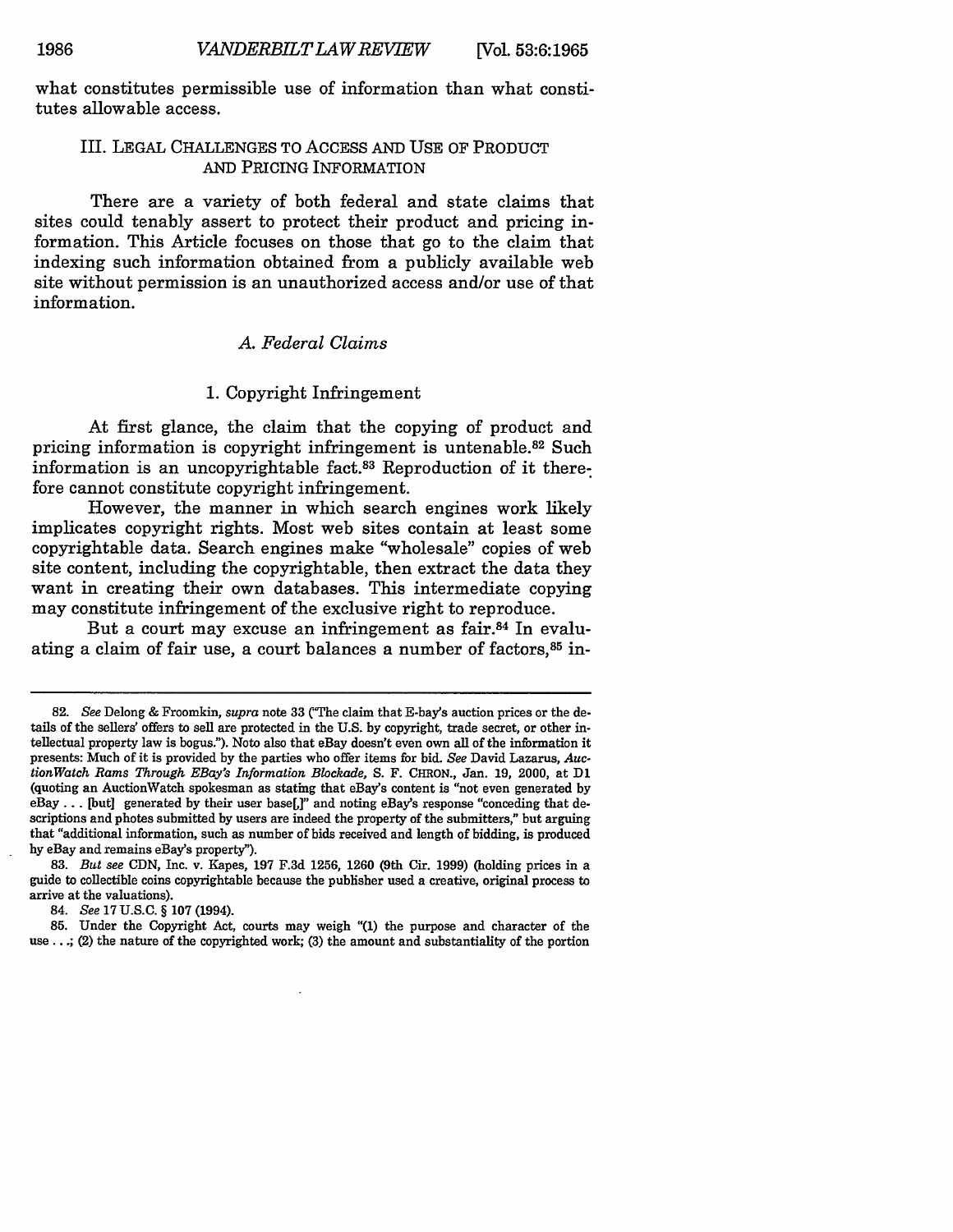cluding market harm to the copyright owner and the public benefit. Under the video game cases of *Sega Enterprises. Ltd. v. Accolade, Inc.,8 6 Atari Games Corp. v. Nintendo of America, Inc.,8 <sup>7</sup>*and *Sony Computer Entertainment, Inc. v. Connectix Corp.,*<sup>88</sup> when an infringer copies copyrightable material as a step in extracting the uncopyrightable, its copying may be excused as fair. A fair use finding is particularly likely if the infringer's end use is "transformative" in some way, and courts remain free to consider the public benefit.<sup>89</sup>

For example, in both *Sega* and *Atari,* the copying was a step in the defendants' marketing of independently created video games that ran on the plaintiffs' game consoles. 90 In *Sony,* the copying resulted in the creation of software allowing video game owners to play their games on a PC in addition to Sony's Playstation.91 Although this copying could undercut Sony's Playstation sales, the court found it to be transformative because it allowed users to play games on a new platform. <sup>92</sup>

Courts have just begun to consider fair use claims relating to the use of copyrighted information on the Internet. In *Kelly v. Arriba Soft Corp.,* the district court held that a search engine that returned images copied from the indexed web sites in response to a user's search query made a fair use of the copyrighted images.<sup>93</sup> The court emphasized that the defendant's use was quite different from the plaintiffs because its purpose was functional rather than aesthetic, and was designed to make access to Internet information easier. <sup>94</sup>

In contrast, the same district court refused to make a finding of fair use in allowing a different case to proceed. The Los Angeles Times and The Washington Post sued Free Republic for operating a

91. *See Sony,* 203 F.3d at 607.

used in relation to the copyrighted work as a whole; and (4) the effect of the use upon the potential market for or value of the copyrighted work" *Id.*

**<sup>86.</sup>** Sega Enters. Ltd. v. Accolade, Inc., 977 F.2d 1510, 1527 (9th Cir. 1992).

**<sup>87.</sup>** Atari Games Corp. v. Nintendo of Am., Inc, 975 F.2d 832, 842 (Fed. Cir. 1992).

**<sup>88.</sup>** Sony Computer Entertainment, Inc. v. Connectix Corp., 203 F.3d 596, 602 (9th Cir. 2000).

<sup>89.</sup> *See, e.g., Sega,* 977 F.2d at 1523 ('[W]e are free to consider the public benefit resulting from a particular use notwithstanding the fact that the alleged infringer may gain commercially.").

**<sup>90.</sup>** *See Atari,* **975** F.2d at 842; *Sega,* 977 F.2d at 1527.

<sup>92.</sup> *See id.*

<sup>93.</sup> Kelly v. Arriba Soft Corp., 77 F. Supp. 2d 1116, 1121 (C.D. Cal. 1999).

<sup>94.</sup> *See id.* at 1119. *But see* Infinity Broad. Corp. v. Kirkwood, 150 F.3d 104, 108 (2d Cir. 1998) (holding that while a difference in purpose may seem to support fair use, the legal inquiry focuses on the question of transformation). A "difference in purpose is not quite the same thing as transformation, and [the Supreme Court] instructs that transformativeness is the critical inquiry under this [first fair use] factor." *Id.*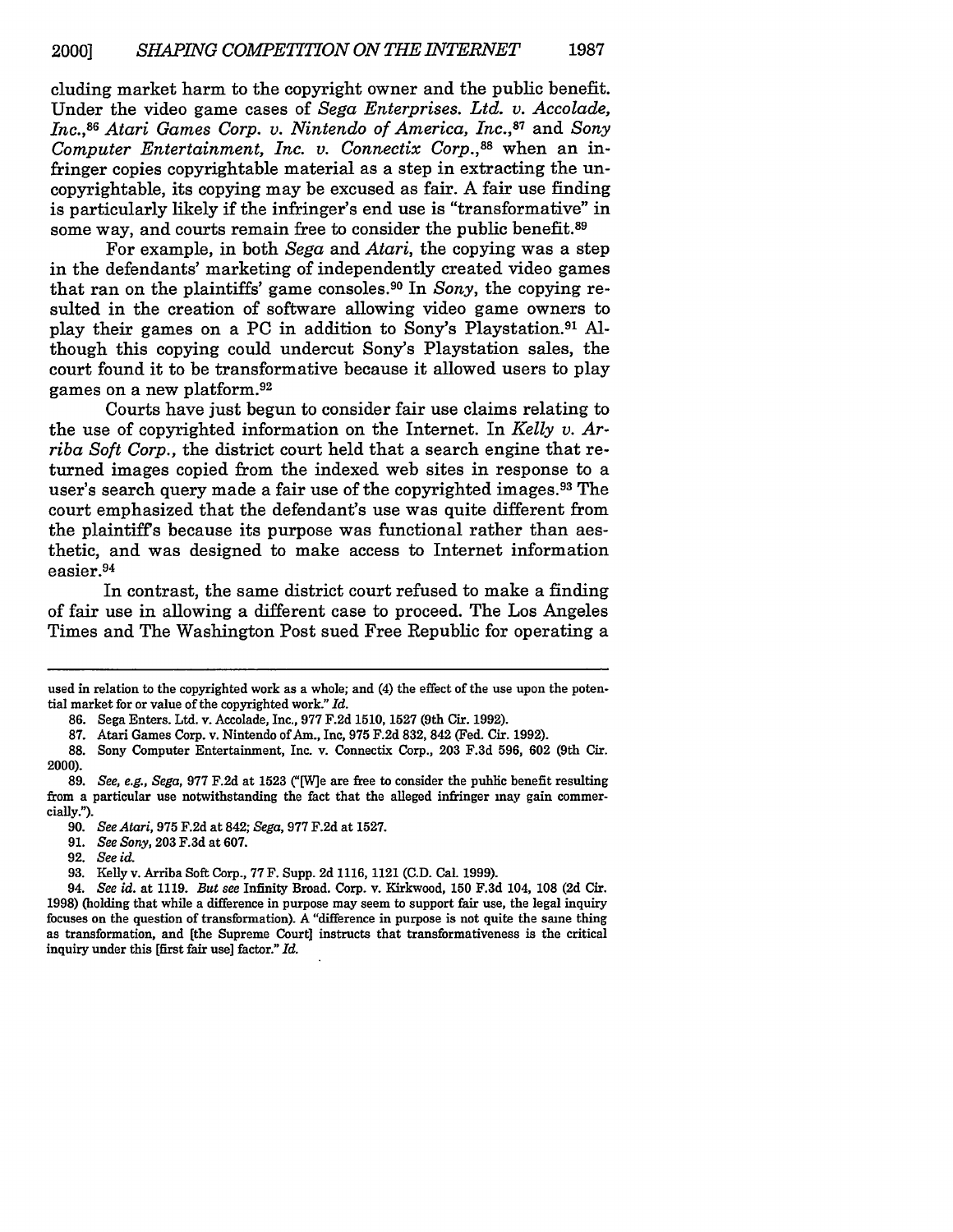bulletin board site at which members posted news stories from the papers along with their comments and criticisms for the purpose of inducing discussion.95 Free Republic argued that it had a fair use right to post the news to encourage debate and criticism, and also disputed that it undercut the newspapers' revenues.<sup>96</sup> The judge indicated that the combined commercial nature of Free Republic's enterprise, its effect on the newspapers' revenues, and its copying of the stories in their entirety made its fair use claim unlikely to succeed.97 In particular, the court found "little transformative about copying the entirety or portions of a work verbatim[,]" despite the addition of comments, criticism, and discussion. <sup>98</sup>

A spider's copying is also non-transformative as its value inheres not in adding content but in accurately reproducing product and pricing information. However, as in *Arriba Soft,* the spider adds value by making the Internet easier to navigate. Moreover, the spider's copying of web site contents as a step in extracting product and pricing information is more like that involved in the video game cases than in either *Arriba Soft* or *Free Republic:* The information used in the spider's eventual offering to consumers is only the uncopyrightable. The search engine never displays the copyrighted information to the public. Instead, it links to the copyright owner's site. This situation is distinct from that of *Free Republic* where the infringing site offered verbatim copies of copyrighted information. It more closely resembles the video game cases involving intermediate copying. That the uncopyrightable information is not "transformed" before its end use should not bar a finding of fair use particularly since the infringer's end use significantly benefits the public by decreasing consumers' search costs. Courts are therefore likely to excuse this copying as fair unless it so burdens the system as significantly to impair the value of the overall copyrighted work. Indeed, in a minute order denying a preliminary injunction, the Ticketmaster court indicated that, by analogy to *Sony,* fair use would likely shelter Tickets.com's copying of the Ticketmaster site to extract uncopyrightable, factual information.99

**<sup>95.</sup>** *See* Los Angeles Times v. Free Republic, 54 **U.S.P.Q.** 2d (BNA) 1453, 1454 **(C.D.** Cal. 2000) (granting plaintiffs' Motion for Partial Summary Judgment and denying defendants' Motion for Summary Judgment).

<sup>96.</sup> *See id.* at 1461.

<sup>97.</sup> *See id.* at 1466-72.

<sup>98.</sup> *Id.* at 1460.

**<sup>99.</sup>** *See* Ticketmaster, Corp. v. Tickets.Com, Inc. ("Ticketmaster II"), No. **CV** 99-7654, 2000 U.S. Dist. LEXIS 12987, at \*4, **\*11-13** (C.D. Cal. Aug. 10, 2000) (noting that the court did not intend its order to be a published opinion, but nevertheless reporting the courts statement that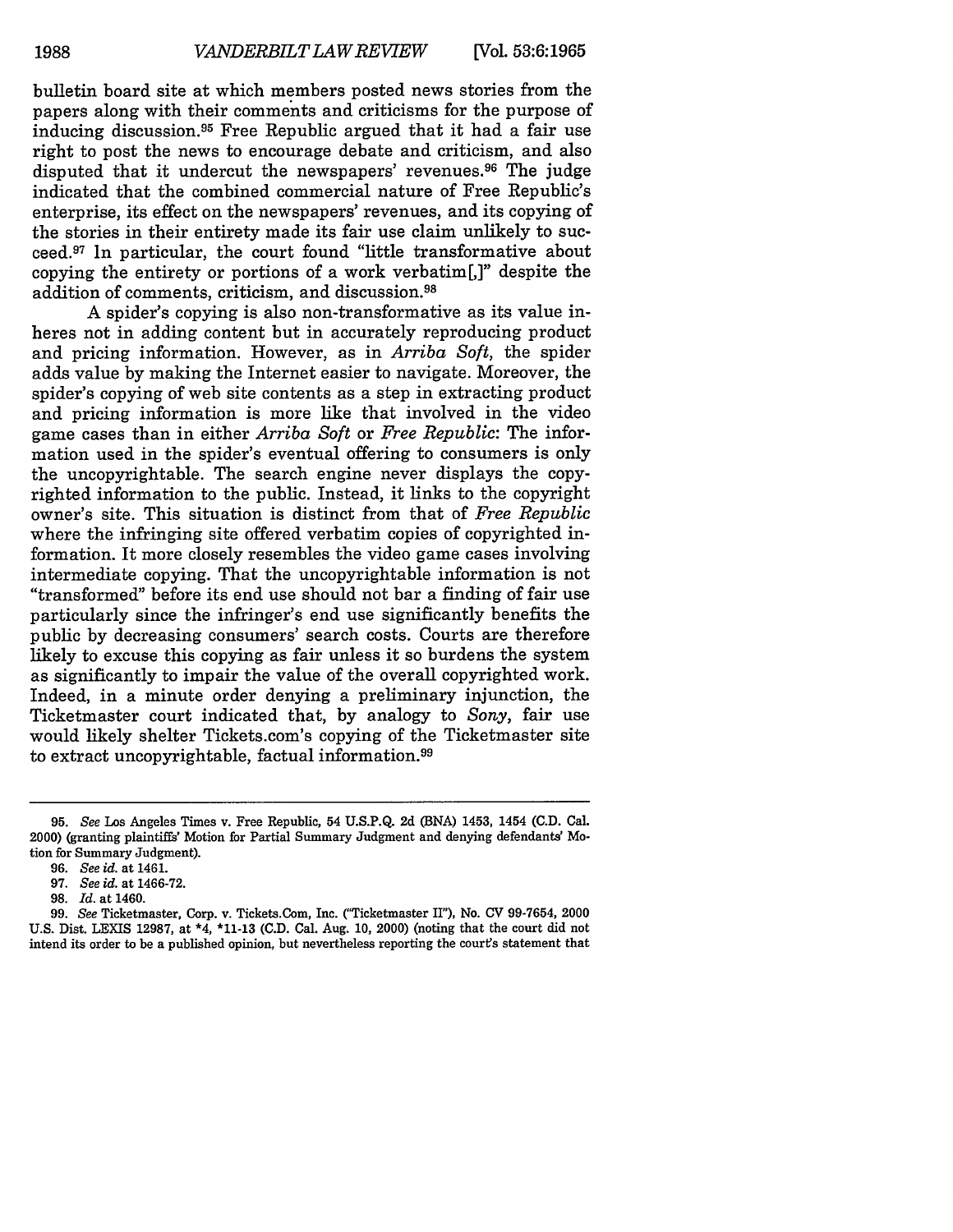# 2. The Digital Millennium Copyright Act ("DMCA")

The DMCA makes it illegal to "circumvent a technological measure that effectively controls access to a work protected" by copyright. 100 As noted above, most sites will contain some copyrighted material. If the technical solution a site adopts to keep an indexer out is considered "a technological measure that effectively controls access," then the indexer's bypassing of that measure could violate the DMCA.<sup>101</sup>

A technological measure is an access control if it "requires the application of information, or a process or a treatment, with the authority of the copyright owner, to gain access to the work."<sup>102</sup> The meaning of this definition is far from clear but it seems primarily geared toward hacking<sup>103</sup> around technological protection devices that require some sort of "key" to open them that is within the control of the copyright owner.<sup>104</sup> Neither a robot exclusion nor blocking an IP address seems to be an access control: Gaining access to the work by "going around" either does not require information from the copyright owner or replicating a key provided by the copy-

**101.** *Id.* While the prohibition against the distribution of devices enabling circumvention took effect with the Act's passage, the ban on the act of circumvention will not be effective until October 2000, two years after the Act's enactment. See id.

102. *Id.* §1201(a)(3)(B). Note that the definition of "circumvent[ing] a technological measure" includes conduct like bypassing or avoiding it. *See id. §* 1201(a)(3)(A). Ignoring a robot exclusion or avoiding an **IP** block does not violate the Act, however, because neither implicates an access control measure.

**103.** Unfortunately, the term hacking is not susceptible of a precise definition. To programmers, a hacker is a "clever programmer." *See whatis?com, at* http://www.whatis.com (last visited June **9,** 2000) (definition found **by** searching the IT-specific encyclopedia under the term "hacker"). A "cracker" is one who attempts to break into a computer system. *See whatis?cont, at* http://www.whatis.com (last visited June **9,** 2000) (definition found **by** searching the IT-specific encyclopedia under the term "cracker" or using link under the term "hacker"). However, in common parlance, a hacker is one who tries to break into a computer system. *See whatis?com, at* http://www.whatis.com. This Article uses the term "hacker" in this latter sense.

104. *See, e.g.,* **CSC** Holdings, Inc. v. Greenleaf Elecs., Inc., No. **99 C** 7249, 2000 WL **715601,** at **\*6 (N.D. Ill.** June 2, 2000) (holding the plaintiff authorized to maintain an action under the **DMCA** where defendants provided unauthorized converter-decoders to unscramble cable signals); Universal City Studios, Inc. v. Reimerdes ("Universal City Studios r'), **82** F. Supp. **2d** 211, 214, **216-17 (S.D.N.Y.** 2000) (holding that hacking of the Content Scramble System, "an encryption-based security and authentication system that requires the use of appropriately configured hardware such as a DVD player or a computer DVD drive to decrypt, unscramble and play back, but not copy, motion pictures on DVDs," violated the **DMCA);** Real Networks, Inc. v. Streambox, Inc., No. **2:99CV02070,** 2000 WL **127311,** at **\*7** (W.D. Wash. Jan. **8,** 2000) (holding that circumventing a system that supplies information for an authentication sequence likely violates the DMCA).

because the information Tickets.com copied from Ticketmaster is not used in competition with Ticketmaster and is destroyed after the factual, unprotected information is extracted, a fair use defense is likely to succeed).

<sup>100.</sup> **17** U.S.C. § 1201(a)(1)(A) (Supp. IV 1998).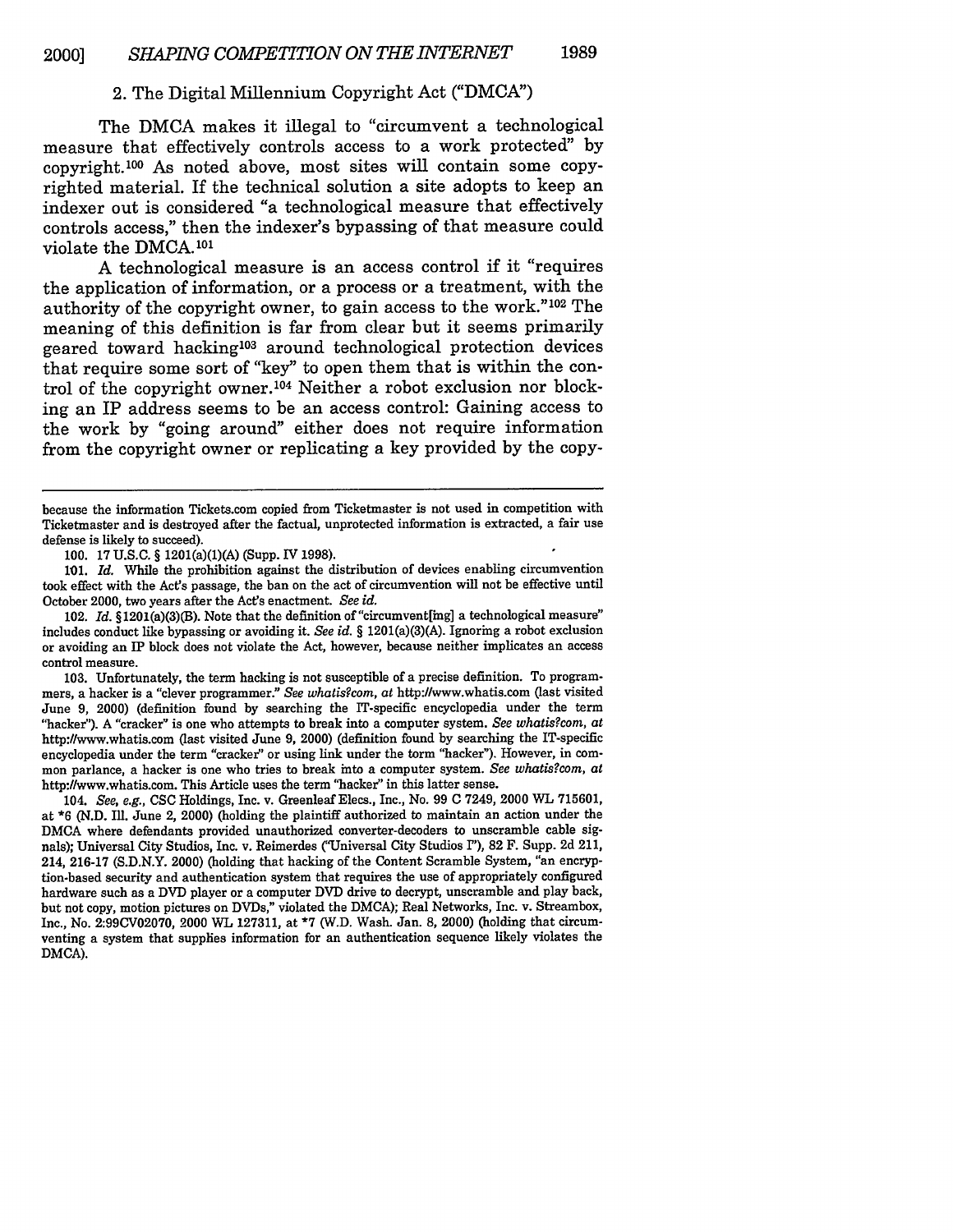right owner. Thus, ignoring the exclusion or using a proxy server is unlikely to violate the DMCA.

If, however, "going around" these devices was a violation of the access provisions, or if the spider were more obviously to fall within the statute by breaking into a password-protected or encrypted system, the indexing web site would likely violate the Act. The DMCA ostensibly does not excuse an unauthorized access even when the eventual use of the information is fair.<sup>105</sup> The legislative debates characterized unauthorized access as "the electronic equivalent to breaking into a locked room to obtain a copy of a book."<sup>106</sup> That one might make a fair use of the book's content does not excuse the unauthorized access.

Essentially, through its definitions, the DMCA has protected a web site from unauthorized access when the site owner has taken relatively costly steps (both in implementing the technology and in risking the loss of customers), to exclude the unwanted. 107 By adopting a "fence" of a certain height then, a web site signals that unwanted access imposes costs on it that justify the DMCA's respecting that fence. The public benefit is not obviously considered, but one might argue that the DMCA implicitly assumes that it is not so great as to warrant permitting circumvention of the access controls. An information provider might not post a web site at all if it cannot erect a legally enforceable barrier to entry.

As technology becomes increasingly sophisticated and it becomes easier for a site to block access selectively using a technological measure as defined by the Act, the DMCA may warrant a second look. As access control technologies become easier to implement, the DMCA's original balance may be upset in a way that unintentionally and unduly impedes competition. However, as written, it

<sup>105.</sup> *See* Universal City Studios, Inc. v. Reimerdes ("Universal City Studios Ir), 55 U.S.P.Q. 2d 1873 (S.D.N.Y. 2000), *available at* No. 00 Civ. 0277, 2000 WL 1160678, at **\*17-18** (stating that the DMCA's legislative history indicates that fair use is not a defense to a claim under the anticircumvention provisions); Pamela Samuelson, *Intellectual Property and the Digital Economy:* **Wh** *tlie Anti-Circumvention Regulations Need to Be Revised,* 14 BERKELEY TECH. L.J. 519, **539-** 46(1999) (explaining how the DMCA's statement that it does not affect fair use rights, as stated in 17 U.S.C. § 1201(c)(1) (1994), squares with its provisions forbidding circumvention of access protection devices).

<sup>106.</sup> *See Samuelson, supra* note 105, at 539 n.111 (quoting the House Manager's Report).

<sup>107.</sup> Of course, while these steps may be costly today, they may not be so tomorrow. Note also that the approach of requiring that an entity take steps to block access as a condition of its right to exclude is used in trade secret law. Under the Uniform Trade Secrets Act, information cannot be a trade secret and protected against misappropriation unless it "is the subject of efforts that are reasonable under the circumstances to maintain its secrecy." UNIF. TRADE SECRETS ACT § 1(4)(ii) (amended 1985), 14 U.L.A. 438 (1990).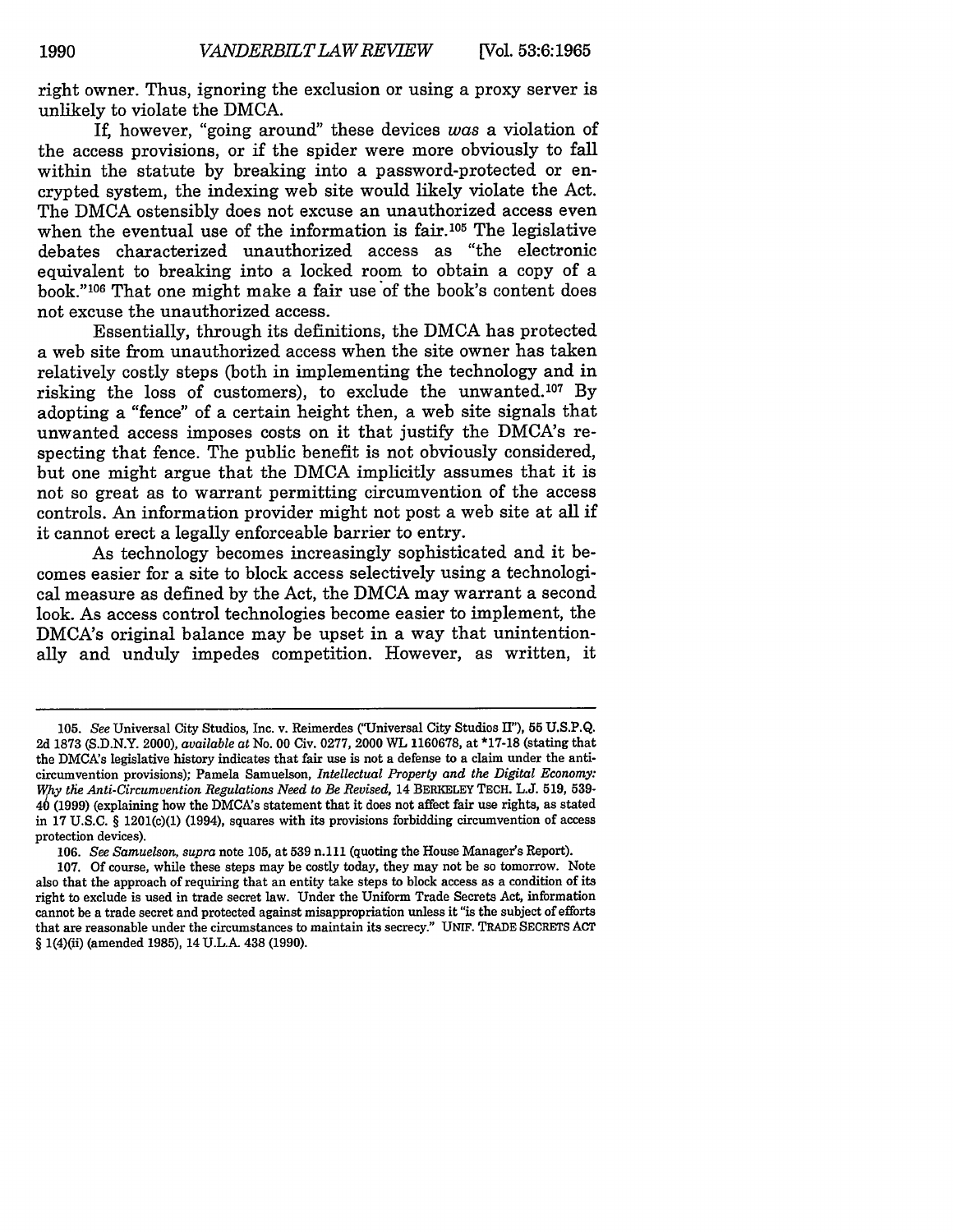should not prevent unauthorized spidering achieved through ignoring a robot exclusion or using a proxy server.

# 3. The Computer Fraud and Abuse Act ("CFAA")-A DMCA for Uncopyrightable Data?

The CFAA's legislative history reveals that it was intended to address hacking to access private, confidential information.108 The statute's language, however, is much broader:<sup>109</sup> "Whoever... intentionally accesses a computer without authorization or exceeds authorized access, and thereby obtains . ..information from any protected computer if the conduct involved an interstate or foreign communication" can be held criminally and civilly liable under the CFAA.<sup>110</sup> " 'Exceed[ing] authorized access' means to access a computer with authorization and to use such access to obtain or alter information in the computer that the accessor is not entitled so to obtain or alter."<sup>111</sup> To prevail in a civil action, the aggrieved party must suffer "damage," defined as "any impairment to the integrity or availability of data, a program, a system, or information, that [ **]** (A) causes loss aggregating at least \$5,000 in value during any 1 year period to one or more individuals."<sup>112</sup>

A spider's access is "intentional." Even if the indexed site has not taken steps to block a spider's entry, it may argue that the spider "exceeds authorized access" because the site is intended to attract traffic interested in purchasing goods and services, not in indexing the site's contents. Thus, the spider uses its authorized access to the publicly available site to gather information it is not entitled to obtain. This argument is not particularly persuasive. The

**<sup>108.</sup>** *See* **S.** REP. No. **104-357,** at **7** (1996) (stating, in the context of explaining what "information" is, that "the premise of this subsection is privacy protection"); *see also id.* (referring to "hacker" intrusions).

<sup>109.</sup> *See* Shaw v. Toshiba Am. Info. Sys., Inc., 91 F. Supp. 2d 926, 936-37 (E.D. Tex. 1999). The Shaw Court upheld a claim under the CFAA based on the sale of defective disk controllers by defining "transmission" as not requiring computer to computer communication but rather as extending to selling controllers with faulty microcode. *See id.* The court rejected Toshiba's argument that Congress intended the CFAA to apply to hackers, not to manufacturers of devices. *See id.* ("[T]his court does not see a blanket exemption for manufacturers in [the statute]; nor does it see the term 'hacking' anywhere in this statute.").

<sup>110. 18</sup> U.S.C.  $\S$  1030(a)(2)(C) (Supp. II 1996). "[T]he term 'protected computer' means a computer.., which is used in interstate or foreign commerce or communication." *Id. §* (e)(2)(B). **111.** *Id. §* 1030(e)(6).

<sup>112.</sup> *Id. §* 1030(e)(8) (also defining damage to include actual or potential modification or impairment to medical care, physical injury, and threats to public health or safety).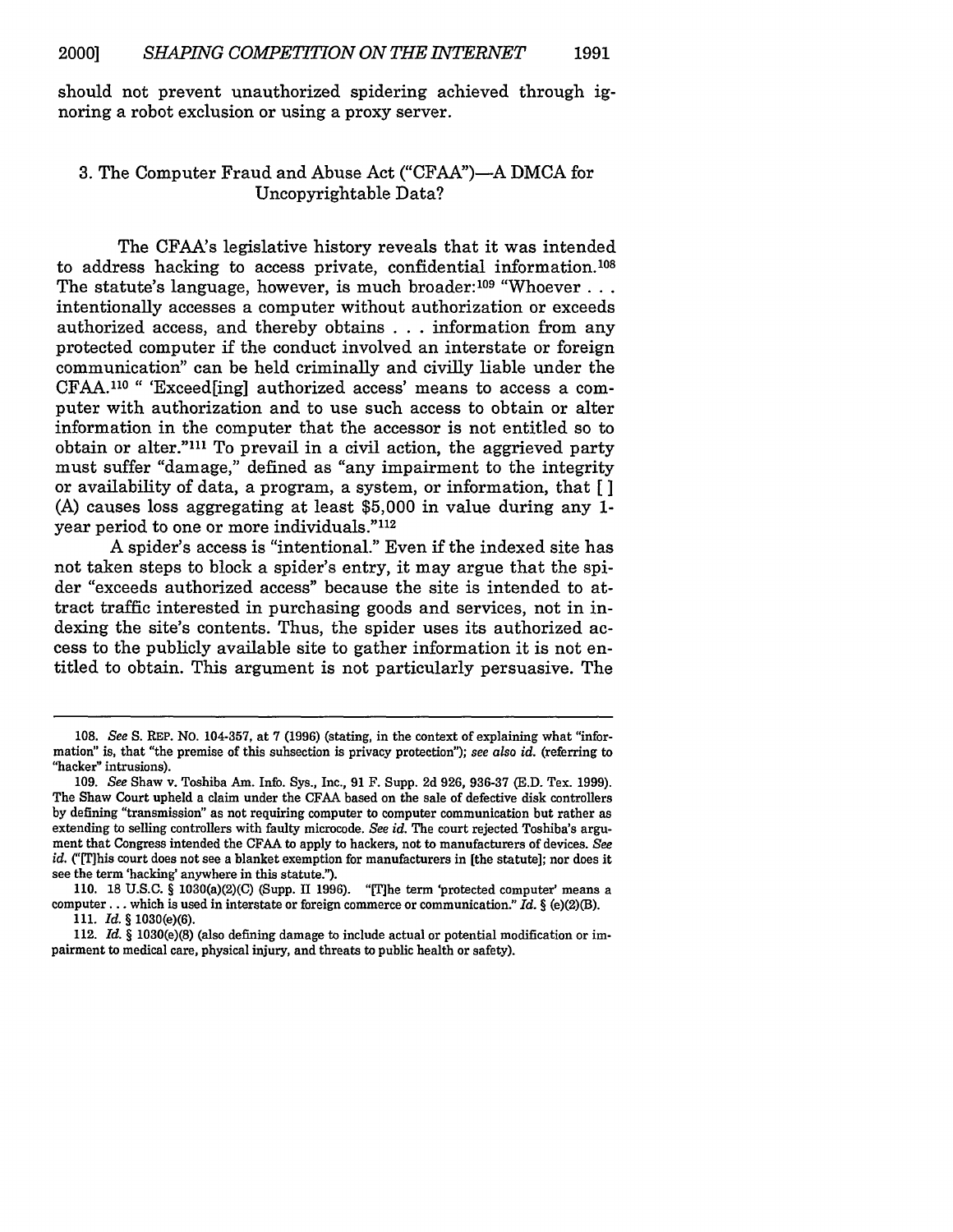spider's entrance is authorized and its use of the information would not violate the Copyright Act.113 Therefore it would be difficult for the site to contend that the spider is not entitled to obtain the information it does. The CFAA claim would likely only succeed if the law were to accord some users (i.e. those unwanted by the site), of a publicly available web site less than all of the rights they would have under copyright law. This seems unlikely because there is simply no wording in or legislative intent behind the CFAA that allows it to discriminate between users in this way.

An indexed site might alternatively argue that a spider (particularly after the site objects to its presence or erects a barrier to entry), does not have authorized access to the site. It then violates the CFAA merely by accessing the site to obtain information. In the absence of some other law giving the spider an entitlement to enter, this claim is quite tenable, particularly because there is no provision in the CFAA that permits considering the public benefit that may accrue from allowing even certain "unauthorized" accesses. Whether a spider violates the CFAA then, largely depends on how the law defines property rights in a web site and therefore what constitutes "unauthorized access."<sup>114</sup> Arguably, regardless of how the law defines those rights, liability should not accrue under the CFAA, because the statute was not intended to deal with developing issues in e-commerce. Indeed, the risk of CFAA liability may chill the development of new tools to conduct e-commerce.

Even if the indexed site could establish a violation of the CFAA, it would still have to prove damages. The site would likely argue that by burdening the system, the spider's use impairs the system's availability to "legitimate" users. This argument, along with the question of whether the site suffers the \$5,000 in damage required to sustain a civil action, presents factual questions on which the site may or may not be able to sustain its burden.

Some sites derive revenue from indexing agreements under which they charge spiders for indexing their sites. A site might prove damage by alleging that "unlicensed" spiders deprive it of the revenue it has a right to expect. But this is not the type of damage that the CFAA envisions. Moreover, arguing that this damage justifies a remedy simply begs the question: The site has no entitlement to charge for indexing unless the law gives it one.

**<sup>113.</sup>** *See supra* Part **III.A.1.**

<sup>114.</sup> *See infra* Part IV.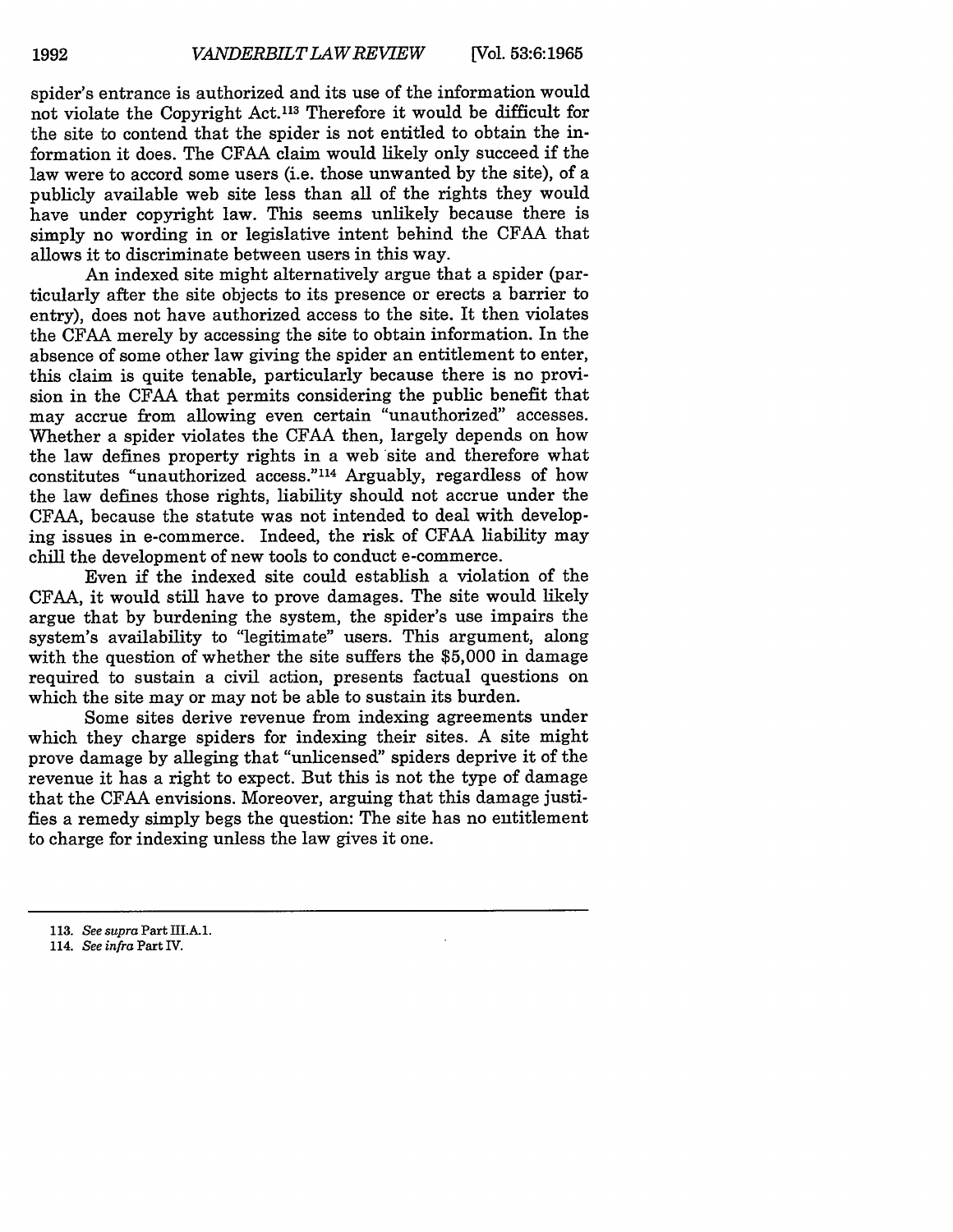#### *B. State Claims*

That the critical issue determining liability for indexing is how to define entitlements in web sites becomes even clearer when one considers the state claims that an indexed web site is likely to raise. While federal intellectual property law has historically provided the primary set of rules geared toward optimizing innovation, state common law also affects innovation incentives, particularly in times of rapid technological development. Because the speed of technological change far outpaces the congressional ability to address the propriety of amendments to the federal scheme, flexible state common law may be quite influential in shaping the direction of new technology. Such law may set the rules regarding both access to web sites and use (particularly of uncopyrightable data), unless and until Congress decides to act.

#### 1. Trespass to Chattels

The ancient cause of action of trespass to land holds a person liable for "[a]ny intentional use of another's real property, without authorization and without a privilege by law to do so . . . without regard to harm .... Any physical entry upon the surface of the land is a trespass **. . .115** This broad cause of action is justified, at least in part, as required to maintain the exclusive right of possession and use of one's real property. <sup>116</sup>

Indeed, in the physical world, a shopkeeper can bar a customer from entry for any reason, 117 including because the customer would like to inventory the store's prices for comparison shopping

*Id.*

**<sup>115.</sup>** W. **PAGE** KEETON **ET** AL., PROSSER **AND KEETON ON THE LAW** OF TORTS **70** (5th ed. 1984). **116.** *See id.*

The right to the exclusive use of property necessarily implies the correlative right to demand that others who wish to use the property should pay for that use **. . .** Various policy reasons have been given to justify the position that unprivileged and unauthorized intentional entries should be actionable without damage, including the prevention of the acquisition of a prescription right, to settle a dispute regarding title, to vindicate a property right, and to avoid breaches of the peace.

**<sup>117.</sup>** Public accommodation laws may limit a store's ability to exclude customers based on, for example, race or gender. *See* Joseph William Singer, *No Right to Exclude: Public Accommodations and Private Property,* 90 NW. U. L. REV. 1283, 1289-90 (1996); *see also* James L. Fennessy, Comment, *New Jersey Law and Police Response to the Exclusion of Minority Patrons from Retail Stores Based on the Mere Suspicion of Shoplifting,* 9 SETON HALL CONST. L.J. 549, **552-53** (1999) (noting that New Jersey may be the only state to hold that "businesses which are open to the general public cannot arbitrarily or unreasonably abridge any individual's common law right to access the property").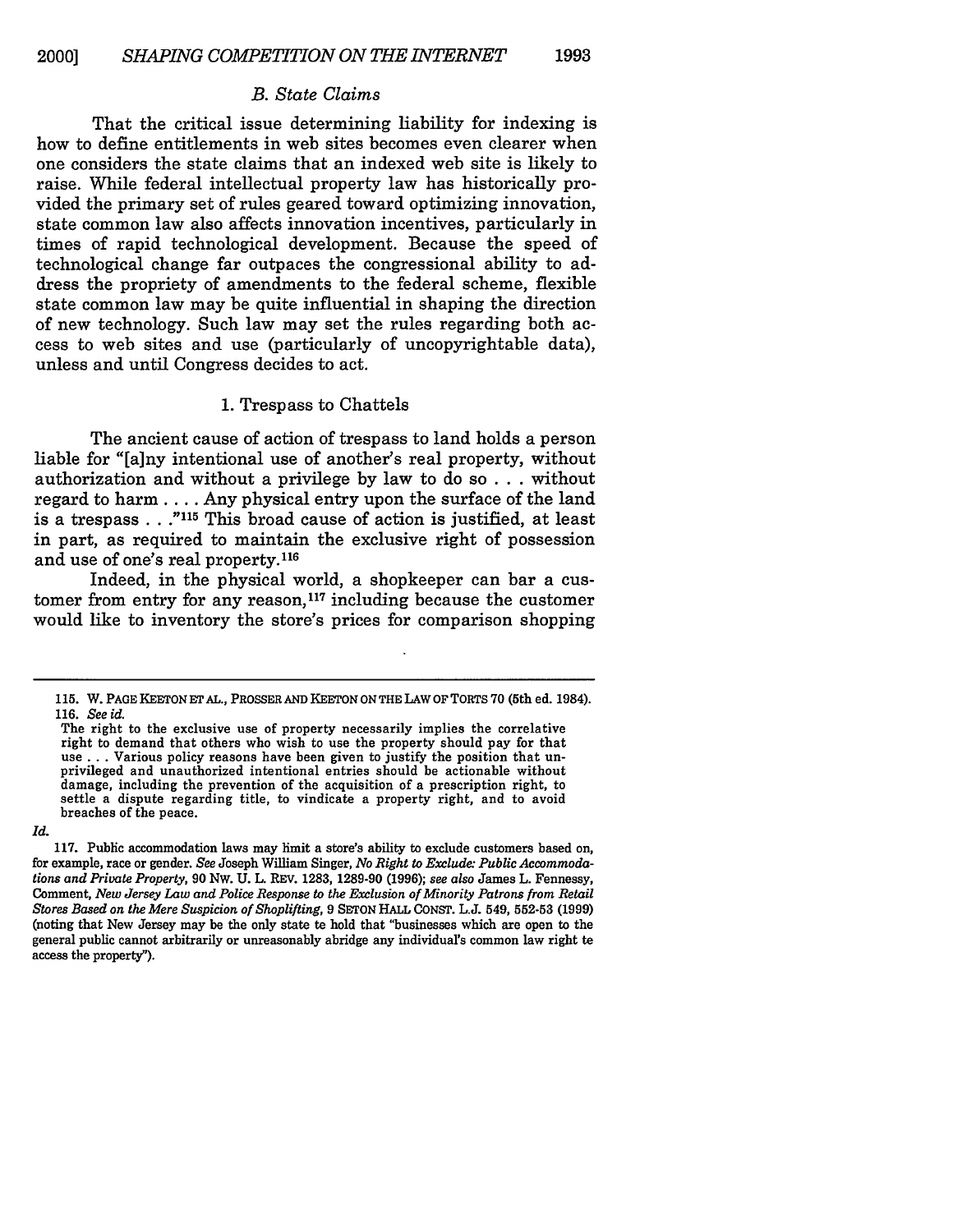purposes. 118 By analogy, an indexed site might argue that it has an absolute right to exclude whomever it wants from its "store" and to revoke its invitation to enter should a patron engage in activity to which the storeowner objects.

At least some logic supports the notion that if the law respects physical boundaries, it should also respect virtual ones. However, the policy that supports protecting against physical intrusions is based, at least in part, on preventing breaches of the peace. One often has some financial and psychic attachment to one's land, particularly if the land is used for personal rather than business purposes. The landowner may view a physical intrusion as threatening, and be tempted to respond with force. That the intruder will be liable for trespass both deters his or her conduct, and makes it less necessary for the landowner to resort to violence. The virtual intrusion of the spider is not directly analogous to the physical invasion against which trespass to real property protects. It lacks the immediacy and opportunity for physical confrontation that provides a policy basis for the trespass cause of action.

Litigants may recognize the strained nature of this analogy.119 They have, of late, been relying on a trespass to chattels theory of liability to regulate unwanted use of system resources, particularly that arising from unsolicited bulk e-mail ("spam"). 120 A trespass to chattels occurs whenever one intentionally "dispossess[es] another of [a] chattel, or [ **]** us[es] or intermeddle[s] with a chattel in the possession of another."<sup>121</sup> Dispossession occurs when another intentionally takes possession of the chattel or assumes

120. For a summary of the spam cases, see Dan L. Burk, *The Trouble With Trespass*, 4 J. SMALL & EMERGING Bus. L. 27, 28-32 (2000).

<sup>118.</sup> *See* Mosher v. Cook United, Inc., 405 N.E.2d 720, 720-22 (Ohio 1980) (holding that a store had the right to revoke a comparison shopper's license to enter the store's land even though the shopper did not engage in disorderly conduct).

<sup>119.</sup> Ticketmaster, however, does appear to be suing Tickets.com on a theory akin to virtual trespass. *See* Second Amended Complaint at 21-22, Ticketmaster Corp. v. Tickets.Com, Inc. C'Ticketmaster II"), No. 99-07654, 2000 U.S. Dist. LEXIS 12987 (C.D. Cal. Aug. 10, 2000) (alleging that Tickets.com committed trespass against not only Ticketmaster's computer systems but also against the "Ticketmaster Web Site"). Note also that one amicus brief filed on behalf of eBay in its suit against Bidder's Edge argues that the analogy to real property is persuasive rather than strained, justifying the importation of real property principles to order relationships on the Internet. *See* Brief of Amici Curiae, Reed Elsevier, Inc., The National Association of Realtors and The e-commerce Coalition, Supporting Affirmance of the Order and Opinion of the District Court at 6-12, eBay Inc. v. Bidder's Edge, Inc., 100 F. Supp. 2d 1058 (N.D. Cal 2000) (No. C-99 21200) (filed July 12, 2000).

<sup>121.</sup> RESTATEMENT (SECOND) OFTORTS § 217 (1965).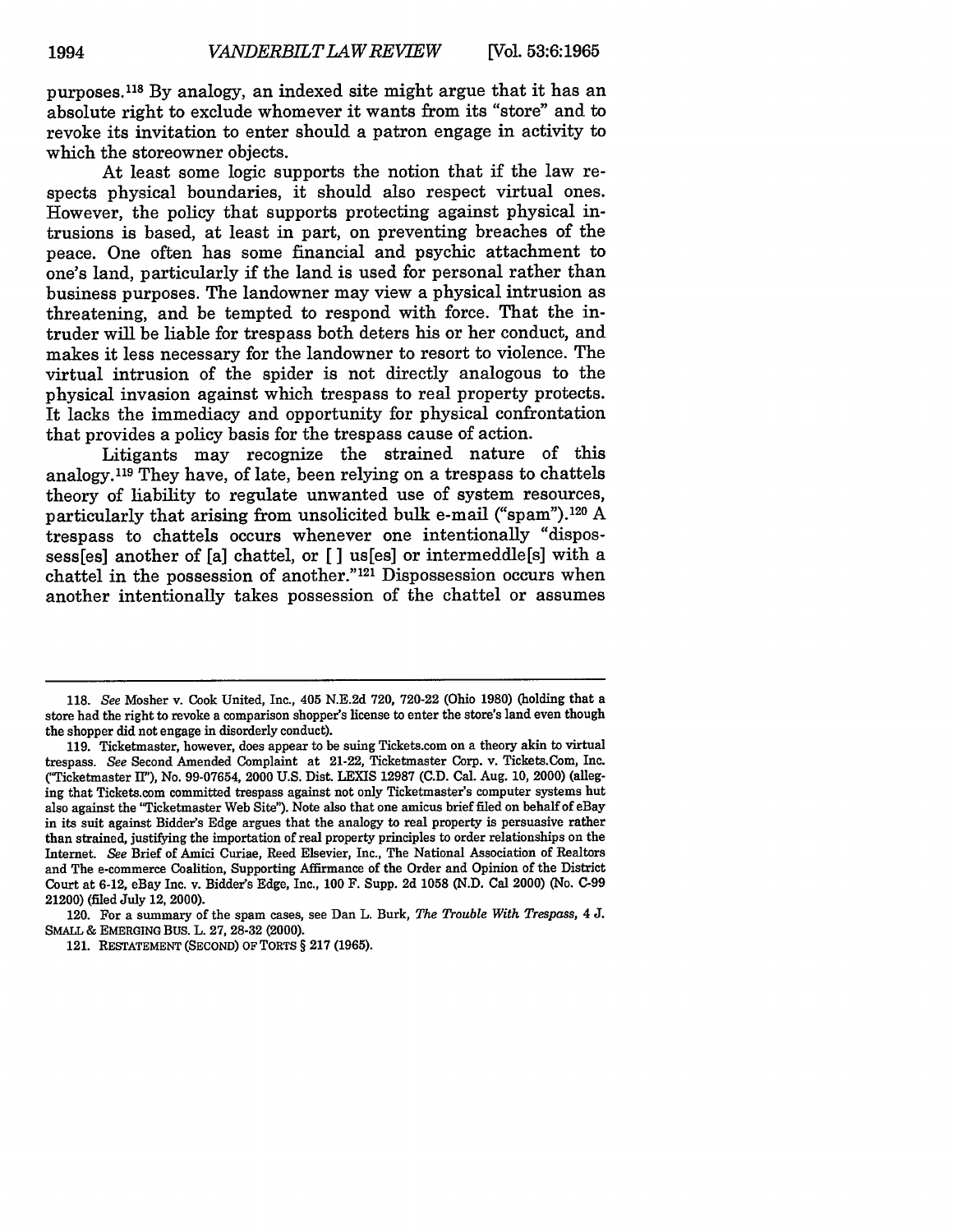"complete control and dominion" over it.122 "Intermeddling" means intentionally bringing about a physical contact with the chattel. <sup>123</sup> For liability for intermeddling to accrue, the interference must be "harmful to the possessor's materially valuable interest in the physical condition, quality, or value of the chattel, or [ ] the possessor [must be] deprived of the use of the chattel for a substantial time..."<sup>124</sup> Trespass to chattels provides the aggrieved party with a cause of action for an interference not substantial enough to constitute conversion. <sup>125</sup>

Unlike trespass to land, trespass to chattels requires that there be some actual damage suffered by the plaintiff as a result of the trespass. 126 Generally, that the "dignitary interest in the inviolability of chattels" is somewhat less than that associated with exclusive rights in land, accounts for the more stringent requirement of harm that characterizes the trespass to chattels action.<sup>127</sup> However, "that one person is committing a trespass to another's chattel, while it may not be actionable because it does no harm to the chattel or to any other legally protected interest of the possessor, affords the possessor a privilege to use force to defend his interest in exclusive possession."<sup>128</sup>

In the spam cases, courts have held the electronic signals of unwanted e-mail to be sufficiently tangible to interfere with the Internet Service Provider's ("ISP's") system that receives those signals. 129 Although these signals fail to dispossess the ISP of its system or to harm that system physically, the courts have found a legally cognizable harm in the impairment of the system's value: It is not available to process "legitimate" messages of system subscribers

125. *See* KEETON **Er** AL., *supra* note 115, at 85.

**126.** *See id.* at **87.** Under the Restatement, liability accrues if (i) the trespasser takes possession of or deprives the rightful possessor of use of the chattel for a substantial time; or (ii) the chattel itself is impaired in value; or (iii) the rightful possessor suffers bodily harm; or (iv) another "person or thing in which the possessor has a legally protected interest' suffers harm. RESTATEMENT (SECOND) OF TORTS *§* **218.**

127. KEETON ETAL., *supra* note 115, at **87.**

129. *See* Burk, *supra* note 120, at **30.**

<sup>122.</sup> *Id. §* **221** cmt. c. Dispossession also occurs when one intentionally obtains possession of the chattel by fraud or duress, bars the rightful possessor's access to it, destroys it while in another's possession, or takes it into the law's custody. *See id. §* 221(d)-(g).

<sup>123.</sup> *See id. §* 217 cmt. e.

<sup>124.</sup> *Id. §* 218 cmt. e.

<sup>128.</sup> RESTATEMENT (SECOND) OF TORTS § 217 cmt. a; *see also id. §* **218** cmt. e (restating the privilege to use force and also noting the disparity in treatment between possessors of land and chattels). **'rhe** interest of a possessor of a chattel in its inviolability, unlike the similar interest of a possessor of land, is not given legal protection by an action for nominal damages for harmless intermeddlings with the chattel." *Id.*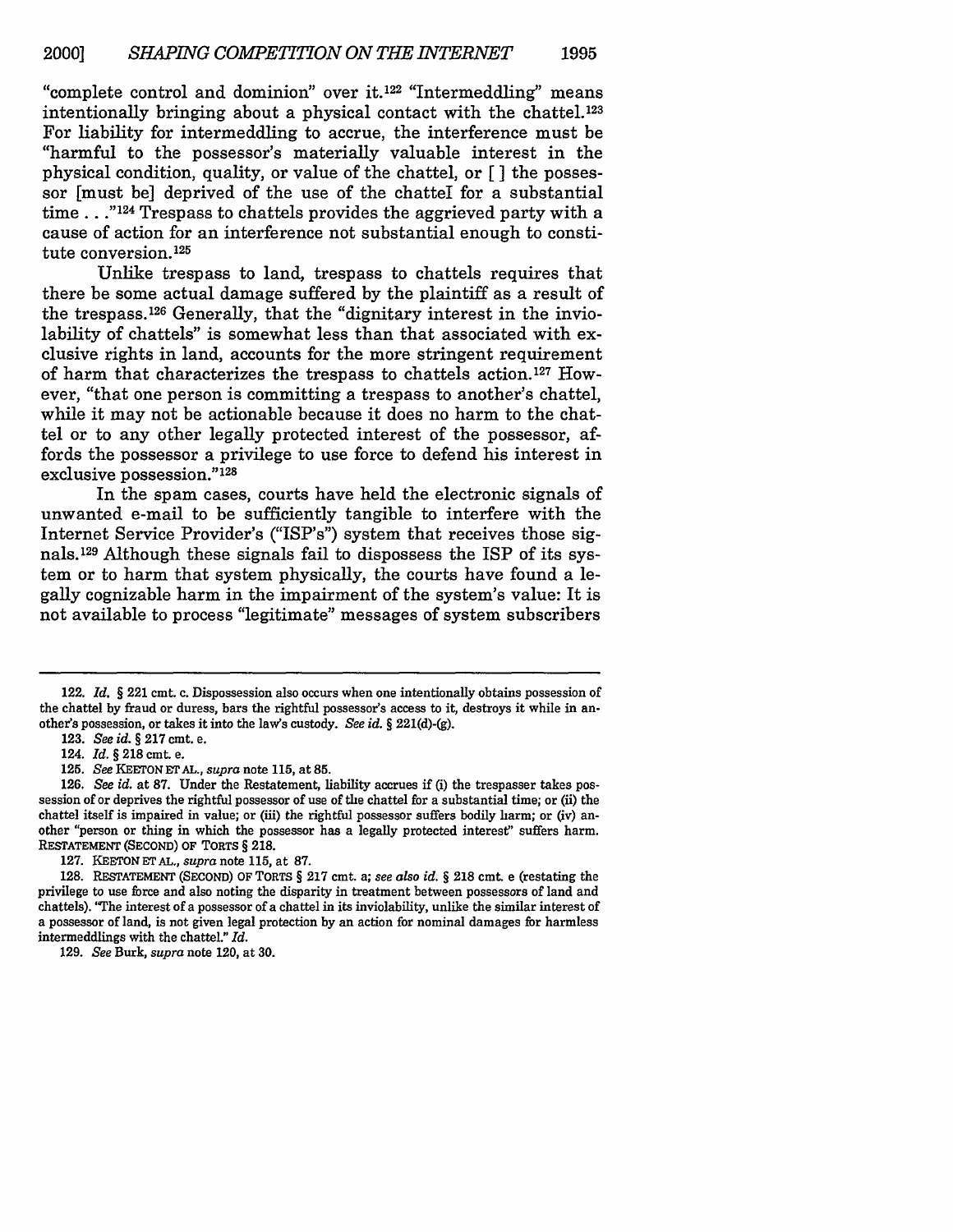if it is processing spam. 130 Additionally, courts may find harm in the increased costs of consumers. Consumers incur additional costs in dealing with the unwanted mail, including the payment of higher fees to those ISPs that charge incrementally for e-mail access.131 ISPs themselves may suffer lost revenue attributable to subscribers who cancel their accounts because of the unwanted e-mail.<sup>132</sup> Some ISPs also expend funds to install filtering software that the spammers then defeat through technological means of their own.133

The analogy to unwanted indexing is easy to see.<sup>134</sup> The communication between the spider and the indexed site is unwanted (at least once the site informs the spider of its objections), and involves tangible electronic signals that interfere with the system's availability to process requests originating with visitors that the site wants to encourage. Damage could take the form of the costs to build technological blocks to keep the spider out, to add more capacity, and/or to repair any lost goodwill because the system is slower than it otherwise would be, or because the information provided by the spider to the consumer is inaccurate. The spider would thus be liable for trespass to chattels. There is simply no room under the conventional trespass cause of action for a court to consider any public benefit to allowing the spider's conduct. Moreover, even if there were no damage, because the trespass has occurred, the rightful possessor has a privilege to use force to defend his or her possession. Although "force" seems intended to mean physical contact, in this context, it could take the form of a robot exclusion header or other technological measure designed to control access.

Professor Dan Burk has written a devastating criticism of the propriety of applying trespass to chattels to regulate access to and use of the Internet.135 As he points out, the initial premise holding electronic signals to be tangible enough to support a tres-

<sup>130.</sup> *See id.*

<sup>131.</sup> *See, e.g.,* Compuserve Inc. v. Cyber Promotions, Inc., 962 F. Supp. 1015, **1023** (S.D. Ohio **1997).**

<sup>132.</sup> *See id.*

<sup>133.</sup> *See id.* at 1019 (explaining how CompuServe installed programs to screen out spam but the spammers circumvented these blocks by falsifying the header information in their e-mails to disguise their true origin).

<sup>134.</sup> *See* Burk, *supra* note 120, at 46-47 (discussing the dispute between eBay and Auction-Watch, the auction aggregator, and how the elements of a trespass to chattels claim would be met).

<sup>135.</sup> *See id.* at 32-37 (criticizing, *inter alia,* courts' willingness to extrapolate from trespass to land cases in holding electronic signals to be tangible and to hunt for damage to sustain the claim, regardless of how remote that damage is from any physical harm to the chattel).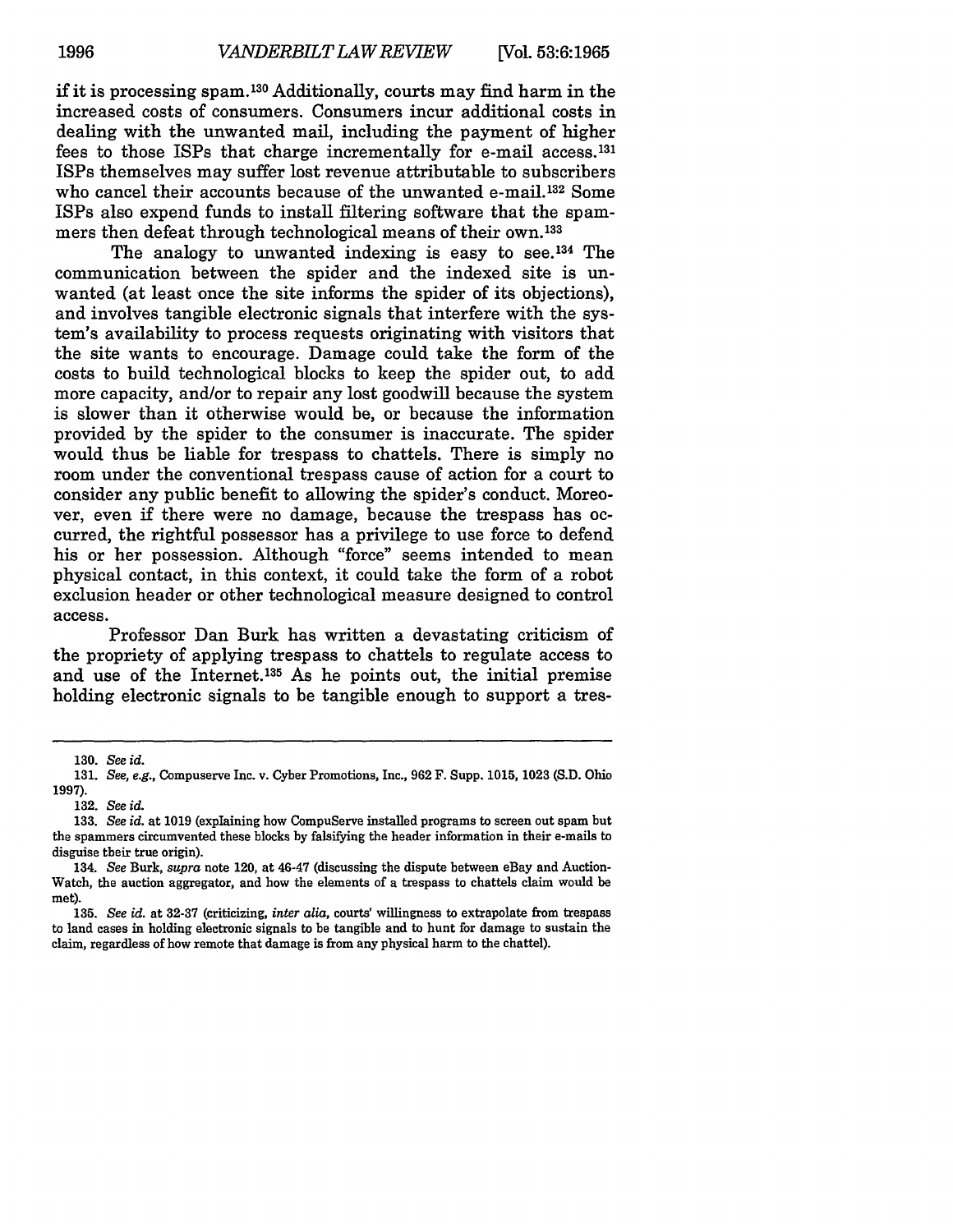pass to chattels claim is faulty. 136 Cases holding such items as smoke or dust to be tangible did so in the context of trespass to land, a cause of action based on a stronger interest in inviolability than that of trespass to chattels. <sup>137</sup>

At the same time, an actionable trespass has traditionally been defined as, "[a]n unprivileged use or other intermeddling with a chattel which results in actual impairment of its physical condition, quality or value to the possessor."'38 It is difficult to see how the physical condition, quality, or value of the system's servers are impaired by their receiving and processing exactly those signals for which they were designed.<sup>139</sup>

Moreover, under the Restatement test, the trespasser is liable for "the loss thus caused" by the impairment of the chattel.<sup>140</sup> Thus, there is some causal connection between impairment and damages. In the spam cases, the courts have hunted for damage that does not clearly evidence this causal relationship. For example, employee time spent to block unwanted messages has constituted damage in at least one spam case.<sup>141</sup> But this time does not relate to the already tenuous impairment of the chattel.

As Burk points out, by loosening the strict requirements for trespass to chattels, the law, perhaps inadvertently, may confer an extremely broad entitlement on web site owners to exclude any communication they deem unwanted. This right applies regardless of the actual harm (or lack thereof) to the system, the public benefit accruing from the prohibited activity, and the lack of any public debate over the propriety of this new entitlement. <sup>142</sup>

#### 2. Misappropriation

In contrast, a state claim grounded in a misappropriation theory modeled on that of *NBA v. Motorola, Inc.* at least allows a court to consider whether the "ability of other parties to free-ride on

<sup>136.</sup> *See id.* at 33-34.

**<sup>137.</sup>** *See id.* at **33** (noting that the effect of "collapsing the separate doctrines of trespass to land and trespass to chattels back into their single common law progenitor... effectively creates a brand new cause of action, unknown to modern jurisprudence").

<sup>138.</sup> RESTATEMENT (SECOND) OF TORTS § 218 cmt. h (1965); *see also* Burk, *supra* note 120, at 34-35.

<sup>139.</sup> *See* Burk, *supra* note 120, at 34-35, 43-46.

<sup>140.</sup> RESTATEMENT (SECOND) OF TORTS § 218 cmt. h.

<sup>141.</sup> *See* Intel Corp. v. Hamidi, No. 98-AS05067, 1999 WL 450944, at \*1 (Cal. App. Dep't Super. Ct. April 28, 1999) ('The intrusion by Hamidi into the Intel e-mail system has resulted in the expenditure of company resources ... te block his 'mailings,' and to address employee concerns about the mailings.").

<sup>142.</sup> *See generally* Burk, *supra* note 120, at 32-37, 43-47.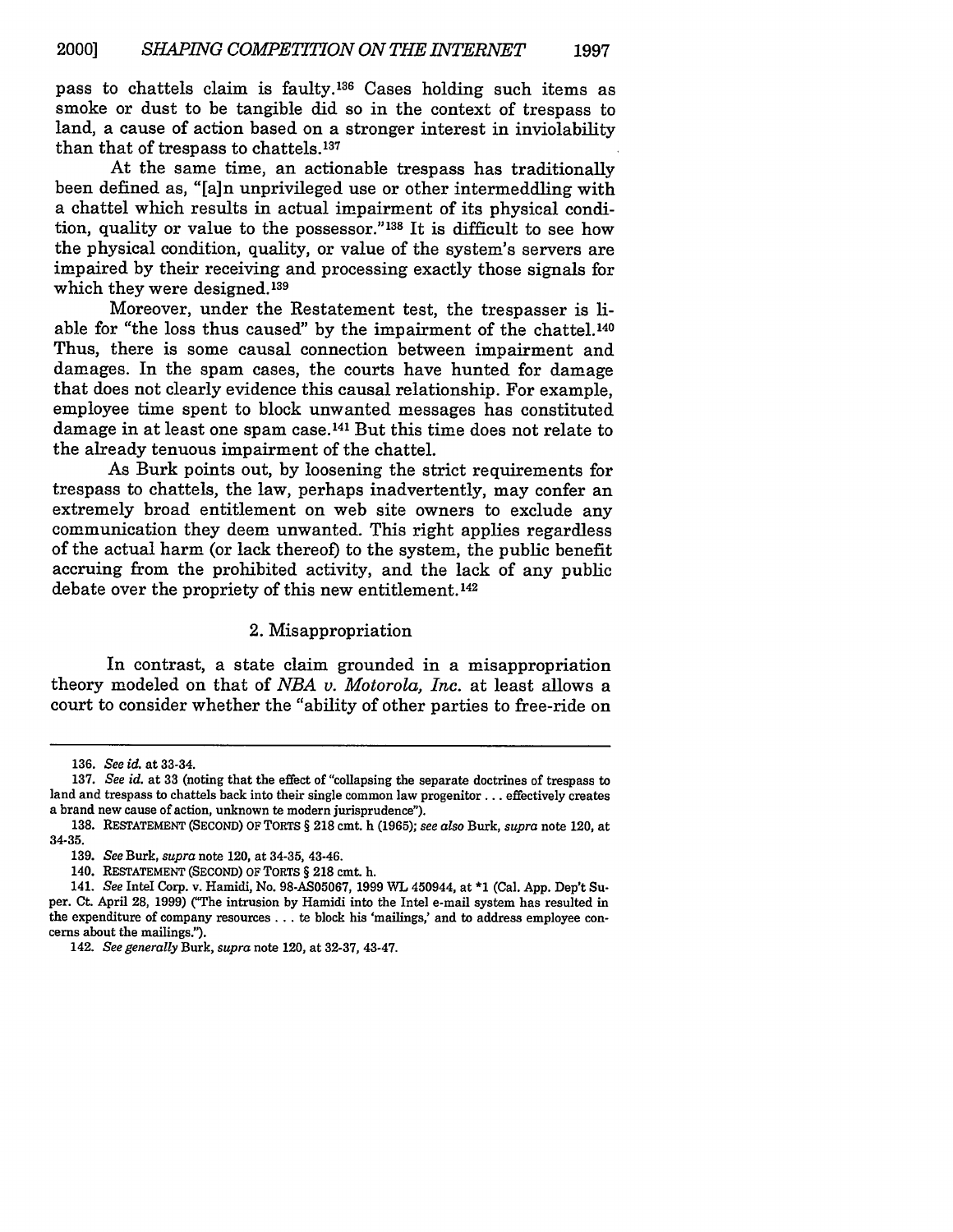the efforts of the plaintiff or others would so reduce the incentive to produce the product or service that its existence or quality would be substantially threatened."<sup>143</sup> A metasite free-rides because it uses the information of others to generate its own income. If the spiders cause a burden on the system so great as to threaten the indexed site's existence, the metasite sending the spiders may be liable for misappropriation.

Under *NBA,* a defendant is liable for misappropriation when, in addition to free-riding in a way that threatens the plaintiffs existence, "(i) a plaintiff generates or gathers information at a cost; (ii) the information is time-sensitive;  $\ldots$  [and] (iv) the defendant is in direct competition with a product or service offered by the plaintiffs."<sup>144</sup> Many metasites do not contain time-sensitive information nor do they compete with the sites they index. Recall, for example, that AuctionWatch.com indexes auction sites but does not conduct auctions itself.<sup>145</sup>

The indexed site might argue that it competes directly with the metasite for advertising revenue. Because a metasite offers more effective target marketing than advertising at one particular indexed site, the metasite, while not directly competing with a *product* offered by the indexed site, does directly compete in offering the *service* of providing advertising space.

Elsewhere, I have suggested that a court should not find direct competition unless the plaintiff and defendant compete with each other both in providing the particular good and for the same pool of advertising money. 146 Under this formulation, many metasites would not be liable for misappropriation.<sup>147</sup>

Of course, *NBA v. Motorola, Inc.* is the governing law only in the Second Circuit that rendered the opinion and other jurisdictions

<sup>143.</sup> **NBA** v. Motorola, Inc., 105 F.3d 841, 845 (2d Cir. 1997).

<sup>144.</sup> *See id.*

<sup>145.</sup> *See supra* note 13 and accompanying text.

<sup>146.</sup> *See* O'Rourke, *supra* note 9, at 700.

<sup>147.</sup> However, this test may not allow a site that offers a product also to offer comparative pricing information. For example, amazon.com and barnesandnoble.com compete in both the market for the sale of books and for many of the same advertisers. Under the proposed test, the two sites would be direct competitors. Would this prevent amazon.com from telling a customer what the price of a desired book is on barnesandnoble.com? It might, if barnesandnoble.com is driven out of business as a result. But shouldn't it be driven out of business if it can't meet the price of the competition? Such indexing still might not be misappropriation if the information is not "time-sensitive" as required by *NBA. See NBA,* 105 F.3d at 845. Further, the real question is what should be labeled "free-riding" and what should not. When a site sells its own products and offers data on other sites' prices as a point of comparison, it is simply reporting a fact. It is not like the metasite that makes its living by indexing the content of others.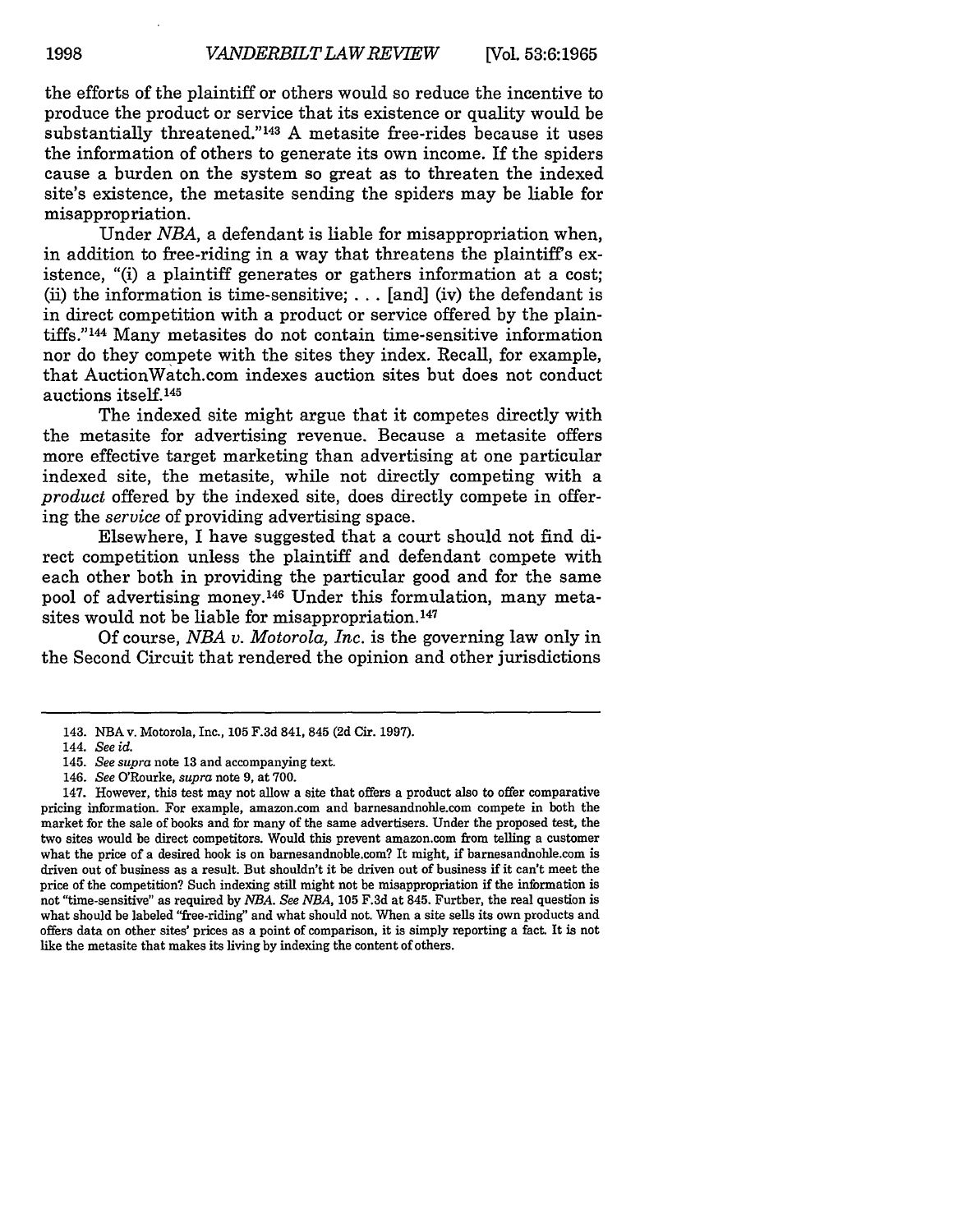choosing to adopt it. Some jurisdictions take a much broader view of what constitutes misappropriation and use the term "free-riding" in a pejorative sense to refer to any value one derives from the efforts of others. <sup>148</sup>

These broader views, often based on some sense of the defendant's having done something morally wrong, run the risk of copyright preemption. The data that the spiders use to build their databases is not copyrighted. A misappropriation claim based simply on use of uncopyrightable data without the additional elements of *NBA* replicates rights the spider would have under copyright and therefore may face preemption. However, it might be useful in assessing the propriety of the means of access used to obtain the information.

# 3. Breach of Contract

One of the cheaper technological means a site may take to block unwanted visitors is to require *all* visitors to agree to a clickwrap contract that enumerates forbidden uses. For example, eBay's User Agreement to which one must consent before being allowed to register, states: "Our web site contains robot exclusion headers and you agree that you will not use any robot, spider, other automatic device, or manual process to monitor or copy our web pages or the content contained herein without our prior expressed written permission."<sup>149</sup> There are, however, at least two problems for a site seeking to stop unauthorized indexing by suing for breach of a contractual term like this.

First, the spider may never see the contractual terms. Its manner of entry may allow it to avoid clicking on the "I agree" button that indicates its consent to the terms of the click-wrap. More imaginative modes of seeking agreement—like placing a legend on the home page providing that any use of the site constitutes agreement to the terms and conditions regardless of the user's actual knowledge of them-may not be enforceable under contract law. <sup>150</sup>

<sup>148.</sup> *See, e.g.,* Board of Trade of Chicago v. Dow Jones & Co., 456 N.E.2d 84, 90 (Iln. 1983) (holding, in a *pre-NBA* case, that a board of trade could not base a stock index future contract on the Dow Jones index without permission from Dow Jones, despite the lack of direct competition).

<sup>149.</sup> *User Agreement,* T 7, (Mar. 10, 2000), http://pages.ebay.com/help/Community/pnguser.html.

<sup>150.</sup> It might, however, be enforceable in jurisdictions that have adopted the Uniform Computer Information Transactions Act ('UCITA"). *See* O'Rourke, *supra* note 9, at 691-92 (discussing the enforceability of boilerplate legends forbidding linking under draft UCC Article 2B, UCITA's predecessor).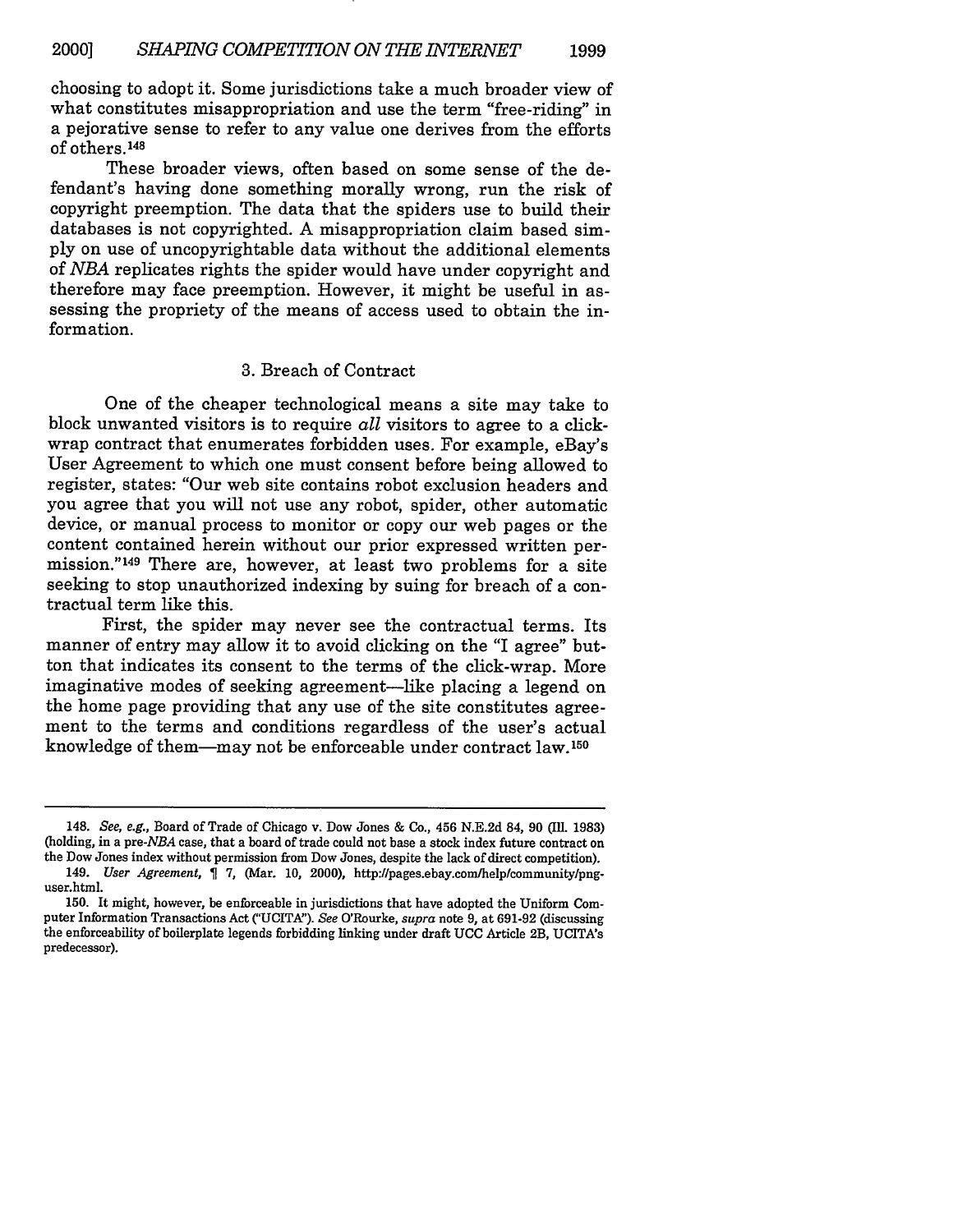Further, even if a contract could be formed in this way, a court may hold a particular term unconscionable. Professor Reichman and Jonathan Franklin suggest a doctrine of public interest unconscionability under which "[a]ll mass-market contracts, nonnegotiable access contracts, and contracts imposing non-negotiable restrictions on uses of computerized information goods must be made on fair and reasonable terms and conditions, with due regard for the public interest in . . . preservation of competition." 151 The blanket exclusion of spiders employed by shopbots may hamper competition by restricting the flow of pricing information.

Second, even if the contractual term passes muster under contract law, it may be preempted by copyright law, although at least one recent decision suggests otherwise.<sup>152</sup> Since there is no copyright right to employ spiders, surrendering one's ability to use a spider under contract law does not implicate a "right[ ] equivalent to any of the exclusive rights within the general scope of copyright" as required before preemption may occur.153

However, to the extent that the effect of enforcement of the contractual provision would be to prohibit the entire public from engaging in the use of uncopyrightable information, it may be preempted not by the Copyright Act, but by the Constitution. Assuming that once on the site, a visitor is restricted in its use of information only by the copyright law, the prohibition on the use of spiders removes from the visitor one way of exercising its right to use the information. That other means, like indexing the site's content manually, 154 exist, would not necessarily save the term from preemption. <sup>155</sup>

153. 17 U.S.C. § 301(a) (1994). The statute also requires that the rights at issue "come within the subject matter of copyright' for preemption to occur. *Id.* § 301(b)(1).

154. EBay would prohibit even manual efforts to index its site's contents. *See supra* note 149 and accompanying text.

<sup>151.</sup> J.H. Reichman & Jonathan A. Franklin, *Privately Legislated Intellectual Property Rights: Reconciling Freedom of Contract with Public Good Uses of Information,* 147 U. PA. L. REV. 875, 930 (1999).

<sup>152.</sup> *See* Ticketmaster Corp. v. Tickets.Com, Inc. ("Ticketmaster I"), 54 U.S.P.Q. 2d 1344, 1347 (C.D. Cal. 2000) (stating that because "the contract claim alleges adherence by Tickets to a contract not to use for commercial purposes," that claim is "possibly" not preempted). This court also noted that that the claim that the contract prohibits deep linking is not preempted. *See id.* These statements have limited value because the court issued a new order in August that superseded the prior cited one. *See* Ticketmaster Corp. v. Tickets.Com, Inc. ('Ticketmaster It'), No. CV99-7654, 2000 U.S. Dist. LEXIS 12987 (C.D. Cal. Aug. 10, 2000).

<sup>155.</sup> *See, e.g.,* Bonito Boats, Inc. v. Thunder Craft Boats, Inc., 489 U.S. 141, 160, 167 (1989) (holding a Florida statute, prohibiting one way of duplicating boat hulls, was preempted by the federal Patent Act).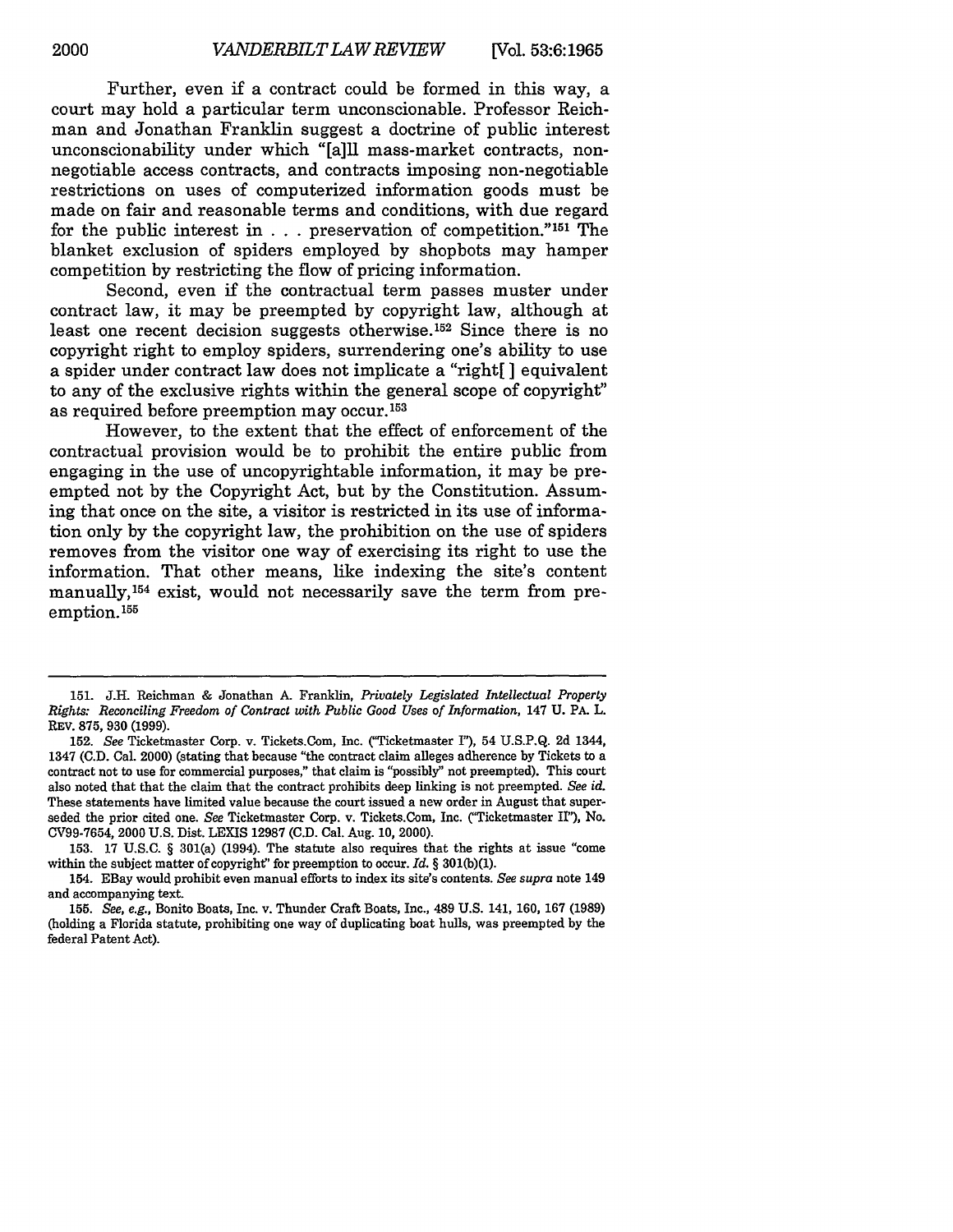The preemption argument is not particularly strong, in part because at least until the DMCA, copyright law has never governed the permissible means by which one may obtain copyrighted information. Under current law, doctrines on contractual formation and enforcement (including unconscionability), will likely govern promises not to use spiders to access a web site. Contract law could benefit from a delineation of what factors should be relevant in determining whether, if an agreement is formed under traditional doctrine, the particular promise should be enforceable. Similar factors could also inform the question of the propriety of spidering in the absence of an agreement.

# IV. ADDRESSING UNAUTHORIZED SPIDERING AND CONSIDERING THE NORMATIVE FRAMEWORK

#### *A. Unauthorized Spidering*

The policy review revealed that, in considering how to address claims that spiders should not be permitted to access and index the product and pricing information of a publicly available web site, the public benefit and private burden to the indexed site are relevant. None of the causes of action above, established in the physical world, really addresses these concerns in a systematic way.

As Professor Burk notes, because nuisance law allows a weighing of public and private interests, it, rather than trespass, may provide the best property analogy to use in evaluating not simply spiders, but all unwanted access of web sites. Unlike trespass, nuisance imposes liability on the unwanted visitor only if the costs of the intrusion outweigh its benefits. 156 This implies a balancing test. The key question in formulating such a test (regardless of whether or not one eventually places the label "nuisance" on it), is what benefits and costs should be legally cognizable in addressing claims of unauthorized access?

The *NBA* test provides a starting point. Courts applying that test consider whether "plaintiff generates or gathers information at a cost." Likewise, courts addressing claims of unauthorized access should consider: (i) the burden to the objecting site of processing unwanted requests because that imposition represents the direct costs of the unwanted access; (ii) whether the site loses revenue on which it depends for its existence as a result of the access; and (iii) the cost to the objecting site to gather the information the visitor is

**<sup>156.</sup>** *See* Burk, *supra* note 120, at 53.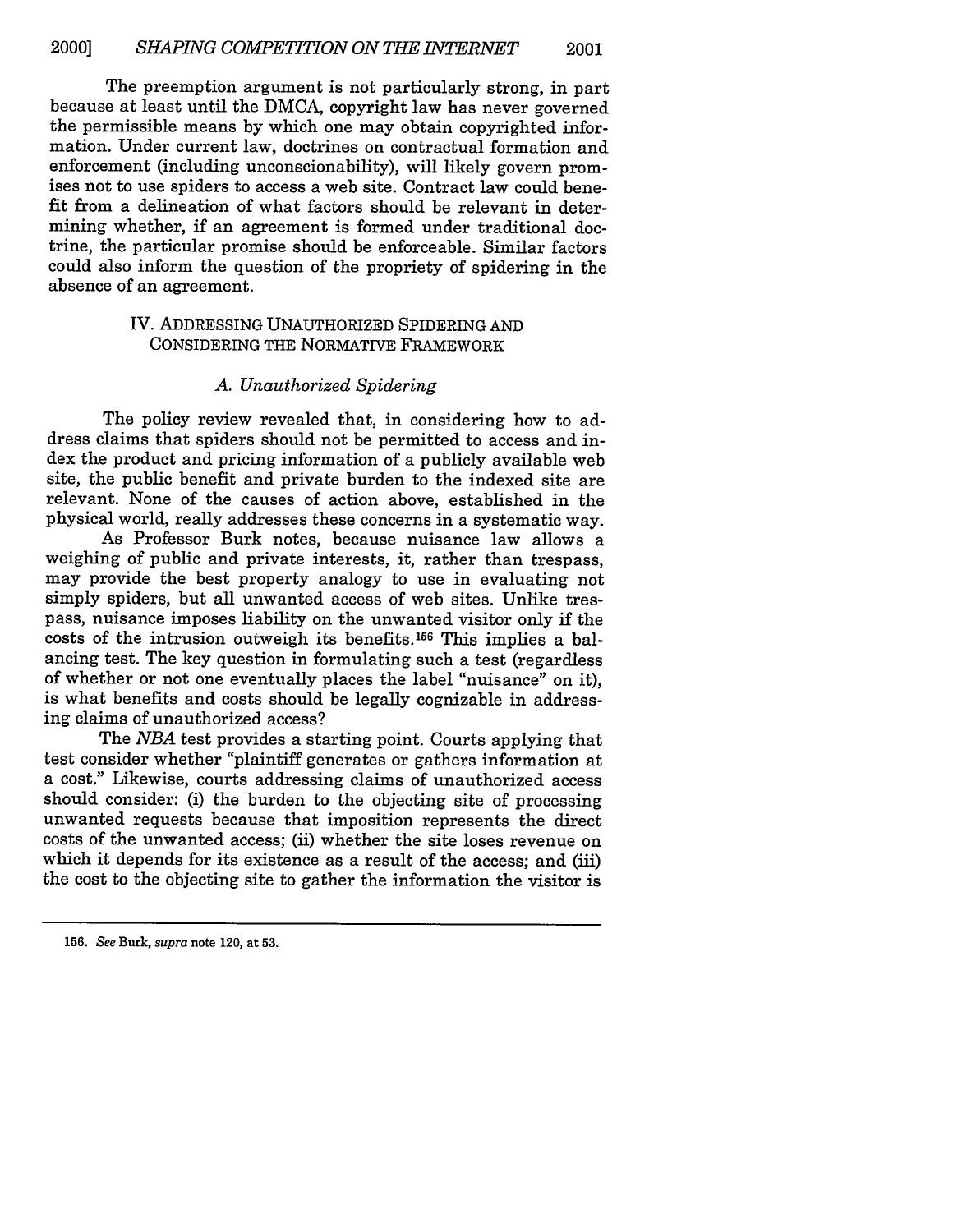taking and eventually using because this cost represents part of the free-riding benefit accruing to the visitor.<sup>157</sup>

Under the *NBA* test, courts also evaluate whether or not the plaintiff and defendant are in direct competition, and whether the particular free-riding at issue would so reduce incentives as to threaten the existence or quality of the product. Similarly, courts assessing claims of unauthorized access should consider the purpose for which the unauthorized visit is conducted, the nature of the information taken,  $158$  and whether the activity would threaten the site's existence or quality. Additionally, they should determine whether the visitor's eventual end use of that information is in direct competition with the visited site. Access to extract uncopyrighted data to market in direct competition with the visited site is less sympathetic than access and copying that results in a new product.

If there are some benefits from the unauthorized access, courts should also consider whether any less intrusive but costeffective means exist for the unwanted visitor to obtain the information it desires. This question ultimately reduces to deciding whether the particular technology the unwanted visitor is using is best developed by a finding of liability that effectively places control over it in the hands of the objecting site.

Finally, courts may creatively fashion remedies. When the public enjoys a substantial benefit from the unauthorized access, a court might appropriately allow it to continue but require the unwanted visitor to pay for the costs its access imposes. This would allow courts to safeguard the incentives of the visited site.

Under this test, a shopbot's unwanted spider would likely escape liability unless it so burdens the site as to threaten its very existence. The pro-competitive benefits that the spider's use of the uncopyrighted information offers would likely outweigh the cost to the system from processing its requests. There is, however, a question as to whether the shopbot could cost-effectively use less intru-

**<sup>157.</sup>** Copyright law would not consider this third cost in considering whether an infringement has occurred. See Feist Publications, Inc. v. Rural Tel. Servs., Co., 499 U.S. 340, **353-54** (1991) (rejecting the argument that "sweat of the brow" alone justifies granting copyright protection). As the question turns to permissible access, and the forum to the Internet, courts should consider these costs, in part because the relevant cause of action is more one sounding in misappropriation than in copyright.

<sup>158.</sup> Copyright law, including the DMCA, would govern the unwanted access and use of copyrighted information. Whether it has struck the balance appropriately is generally a question beyond the scope of this Article that deals only with access to copyrighted information as a step in extracting the uncopyrightable.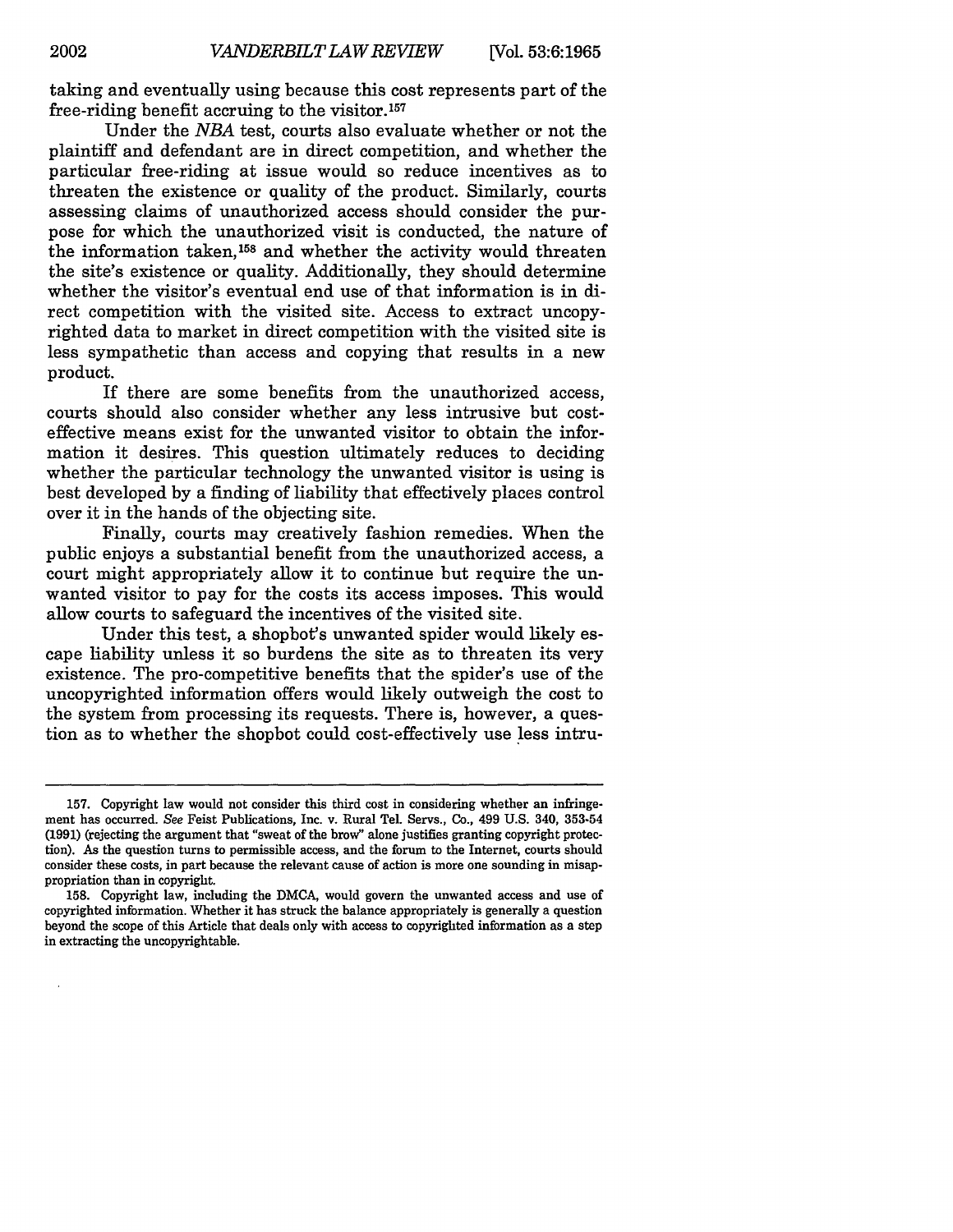sive means to obtain that information. EBay, for example, argues that Bidder's Edge could equally effectively obtain the information it seeks by running real-time searches rather than using spiders. This fact (if true), while not determinative, should factor into the court's balance.

But some unwanted spiders may not escape liability. There are many ways that one site may seek to profit from the data of another. For example, a newsbot might allow a user to indicate that it would like the financial pages of the Wall Street Journal and the sports section of the New York Post. A newsbot could provide a user with such a personalized newspaper. But (assuming the newsbot presented only uncopyrighted, factual information), if the newspapers make money by advertising and users now never see the ads, the newsbot may seriously threaten the site's revenue model-and not because it offers a lower priced product of its own. In such a case, the balancing test may tip to holding the newsbot liable.

Similarly, a shopbot aggregator<sup>159</sup> that employs unauthorized spiders to build its database of comparison pricing information may not survive the test. The aggregator is in direct competition with the sites it indexes, providing the same information and seeking the same advertising dollars. It may very well threaten the existence of individual shopbots, even though its own aggregation cannot succeed without those shopbots.

If a site were to erect a higher barrier to entry than a robot exclusion to protect its uncopyrightable data-one that would be a "technological measure" under the DMCA-a court should still use the balancing test set forth above when that measure is effectively protecting against access to and use of uncopyrightable data. However, the burden of proof should be placed on the unwanted visitor to demonstrate that the test weighs in its favor. This recognizes the blocking site's interest in protecting its investment in blocking technology and, by extension, its heightened desire to keep out certain visitors.

# *B. The Normative Framework*

The way in which one answers the essential question of who should have what rights and privileges in accessing a web site reveals much about the normative framework to which one subscribes. The choices are essentially three: (i) a system in which us-

<sup>159.</sup> Recall that a shopbot aggregator is one that gathers the data of a number of pure shopbots. See supra notos 11 and 19 and accompanying toxt.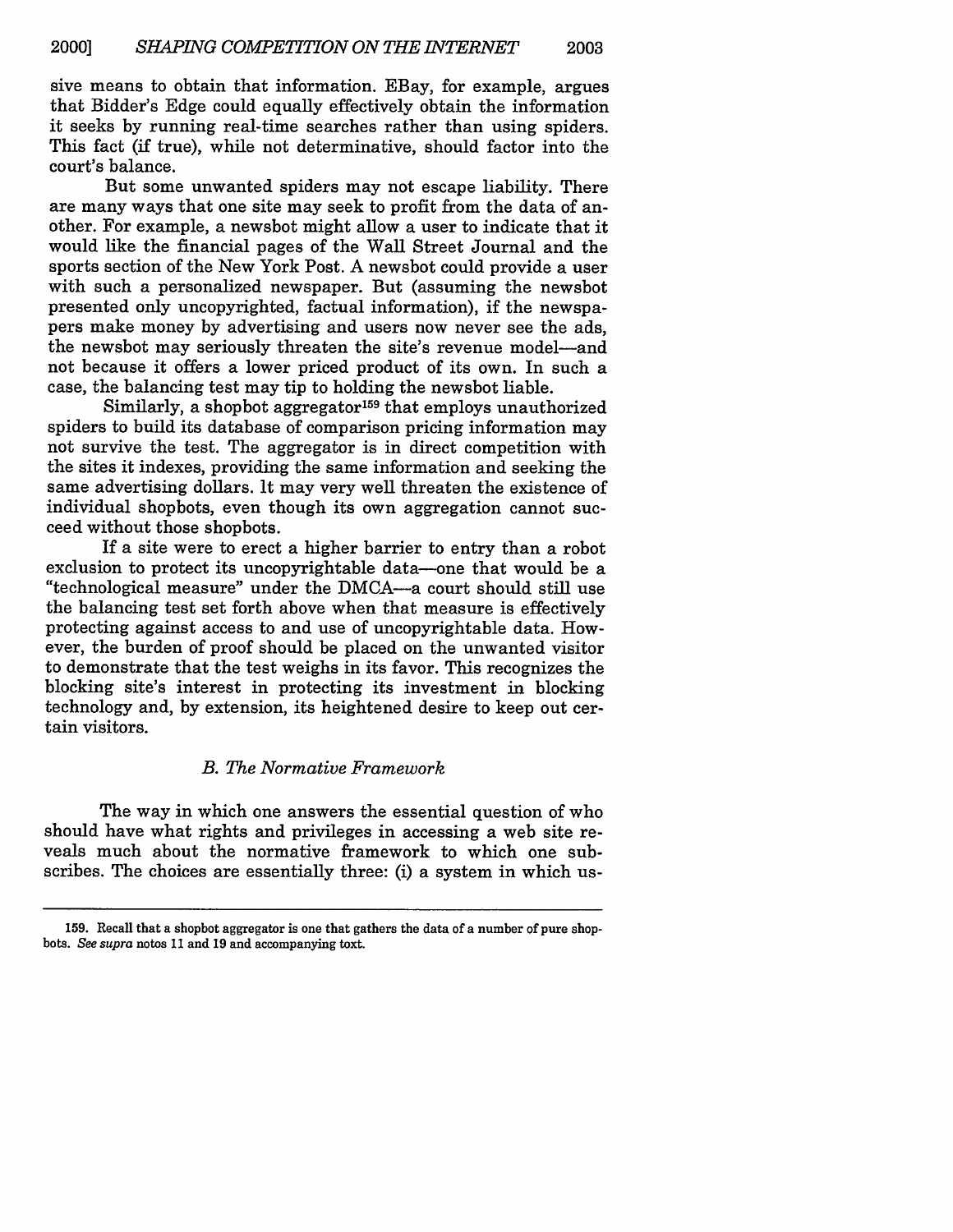ers have unfettered access to sites; (ii) a strong property rights regime premised on a real property analogy that allows a site owner to exclude whomever it wants for whatever reason; and (iii) a regime of divided entitlements in which web site owners have certain property rights but users also have certain privileges. The nuisance-like regime suggested above subscribes to the third.

The notion that the web should be openly accessible to all has some appeal. Public funds helped to establish the standards that allow the web to function and paid for much of its infrastructure. The raison d'etre of the web is to connect many users, and there is something intuitively disturbing about a web site owner who fragments the network by restricting access to some.

But if web sites are required by law to allow the public to enter using whatever means of access is available with copyright law providing the only limiting principle, the web will lose some of its flexibility. For example, a site could not use a subscription based revenue model if it were not legally entitled to keep out those who have not paid. Giving sites at least some ability to regulate access would allow the Internet to accommodate a variety of different types of web sites.

Certainly, one may make economic arguments that sites should have a relatively unfettered right to exclude analogous to that of owners of real property.<sup>160</sup> For example, the law could grant sites the entitlement to ban access for the purpose of indexing. If a site opts out of allowing indexing altogether or permits it only selectively, this sends a market signal for consumers to interpret. Because a site generally has an incentive to attract the maximum number of customers, its policy toward indexing must reflect that which is efficient both for it and its customers. Moreover, if a site is entitled to determine who indexes it, it can provide better service because its systems would never be overburdened by unauthorized spiders.

Further, a rule like this would not impose an insuperable obstacle to metasites. Transaction costs are low enough on the Internet to facilitate metasites' contacting and negotiating with the tar-

 $\overline{a}$ 

**<sup>160.</sup>** *See generally* Trotter Hardy, *Property (and Copyright) in Cyberspace,* 1996 **U. CHI.** LEGAL F. 217, 259-60 (1996) (arguing, *inter alia,* that lower transaction costs and the ease of defining boundaries in cyberspace justify a strong property rights regime there); I. Trotter Hardy, *The Ancient Doctrine of Trespass to Web Sites,* 1996 J. ONLINE L., (last visited Sep. *18,* 2000) http://www.wm.edu/law/publications/jol/hardy/html (reviewing various theories of property and concluding that they support both treating web sites as property, and applying trespass to them).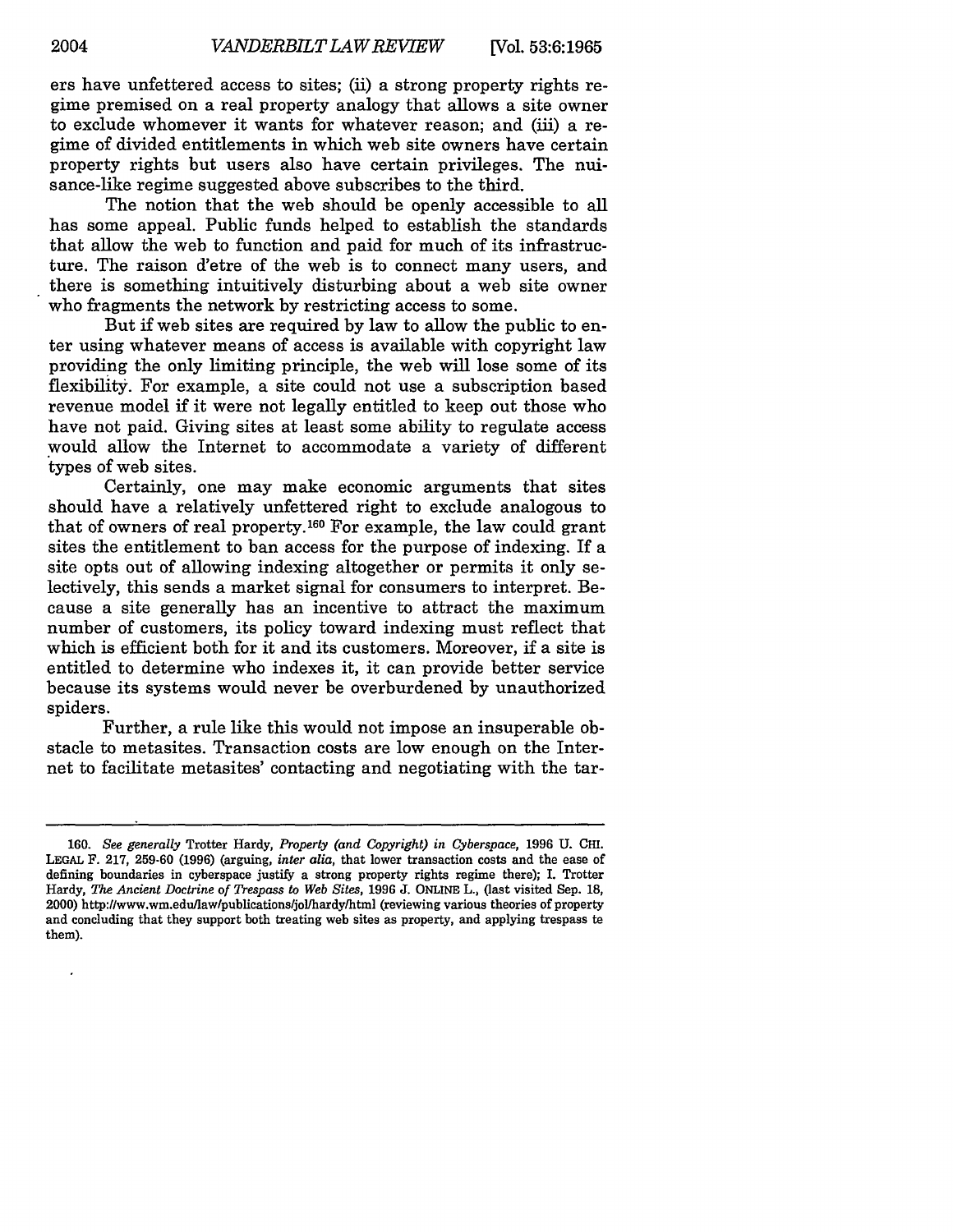get sites for permission to index before doing so. Additionally, by requiring metasites to seek permission first, the law would force them to internalize the costs that they impose. 161 Moreover, the site owner would not have to incur the costs of erecting a fence that the law might or might not respect.

The problem, of course, is that it is quite difficult to know at this point whether or not these economic assertions are true in practice. The earlier analysis revealed that sites may be more concerned with limiting competition than enhancing aggregate efficiency. This renders questionable the assumption that a site's indexing policy is necessarily efficient. Additionally, transaction costs might be much higher than anticipated. 162 For example, as auction sites proliferate, it may become quite costly for Bidder's Edge to obtain permission from each one that it seeks to index. Finally, the public interest in access to information likely exceeds its interest in accessing another's tangible real or personal property. The question really is on which side of the coin-strong or weak property rights-should the law err at the beginning stages of a new technology? The answer is a close one.

Because we know so little about the direction in which technology will develop and because incentives are not always aligned optimally to ensure efficient licensing, a cautious approach to property rights may be appropriate. Effectively giving control over the development of technology to one or a few firms through the grant of strong exclusionary rights may impede its efficient exploitation. The high cost of litigation generally and its strategic direction may hamper the emergence of competitors.

Throughout history, many countries, including the United States, have found weak property rights useful particularly in the early stages of a new industry. As that industry develops, the pressure for stronger rights to protect the new base of knowledge grows. While the analogy is not direct because the Internet may be the ultimate cross-jurisdictional industrial tool, it lends support to the idea that weaker rights may help a more vibrant network to develop.

As more information becomes available about how Internet markets work and how firms and consumers behave there, the law

**162.** *See* Dan L. Burk, *Muddy Rules for Cyberspace,* 21 CARDOZO L. REV. 121, **152-58 (1999).**

**<sup>161.</sup>** *See* Burk, *supra* note 120, at 49 (Typically, external costs imposed upon a common re- source may be internalized **by** creating private property interests that give users an incentive to consider the full cost of their usage, or seek permission to impose usage costs upon the property of another.").